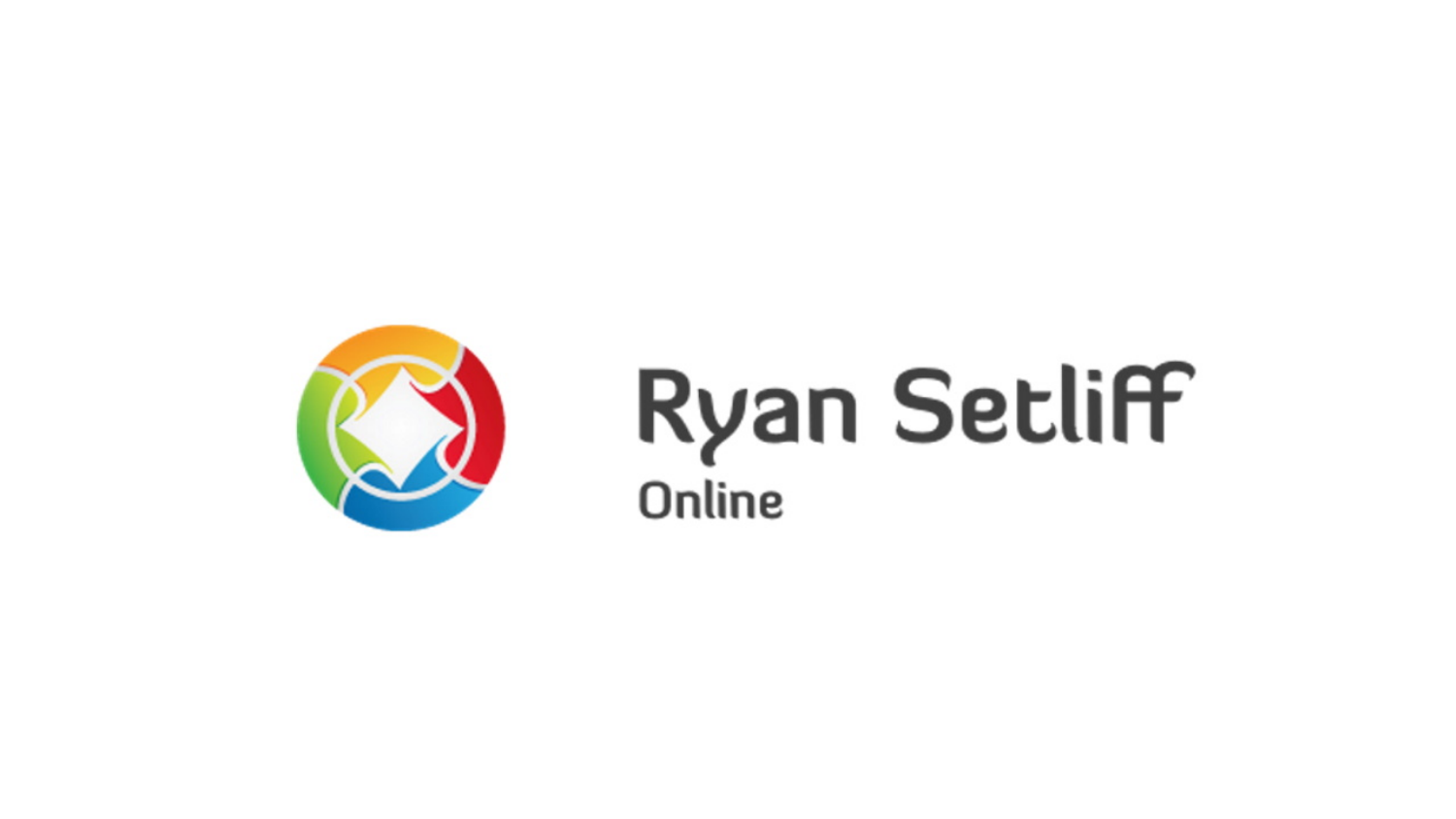# **The Song of Roland:**

## *(French: La Chanson de Roland)*

## **INTRODUCTION**

In the year 778 A.D., Charles the Great, King of the Franks, returned from a military expedition into Spain, whither he had been led by opportunities offered through dissensions among the Saracens who then dominated that country. On the 15th of August, while his army was marching through the passes of the Pyrenees, his rear - guard was attacked and annihilated by the Basque inhabitants of the mountains, in the valley of Roncesvaux. About this disaster many popular songs, it is supposed, soon sprang up; and the chief hero whom they celebrated was Hrodland, Count of the Marches of Brittany.

There are indications that the earliest of these songs arose among the Breton followers of Hrodland or Roland; but they spread to Maine, to Anjou, to Normandy, until the theme became national. By the latter part of the eleventh century, when the form of the "Song of Roland" which we possess was probably composed, the historical germ of the story had almost disappeared under the mass of legendary accretion. Charlemagne, who was a man of thirty - six at the time of the actual Roncesvaux incident, has become in the poem an old man with a flowing white beard, credited with endless conquests; the Basques have disappeared, and the Saracens have taken their place; the defeat is accounted for by the invention of the treachery of Ganelon; the expedition of 777-778 has become a campaign of seven years; Roland is made the nephew of Charlemagne, leader of the twelve peers, and is provided with a faithful friend Oliver, and betrothed, Alda.

The poem is the first of the great French heroic poems known as "chansons de geste." It is written in stanzas of various length, bound together by the vowel - rhyme known as assonance. It is not possible to reproduce effectively this device in English, and the author of the present translation has adopted what is perhaps the nearest equivalent - the romantic measure of Coleridge and Scott.

Simple almost of bareness in style, without subtlety or high imagination, the Song of Roland is yet not without grandeur; and its patriotic ardor gives it a place as the earliest of the truly national poems of the modern world.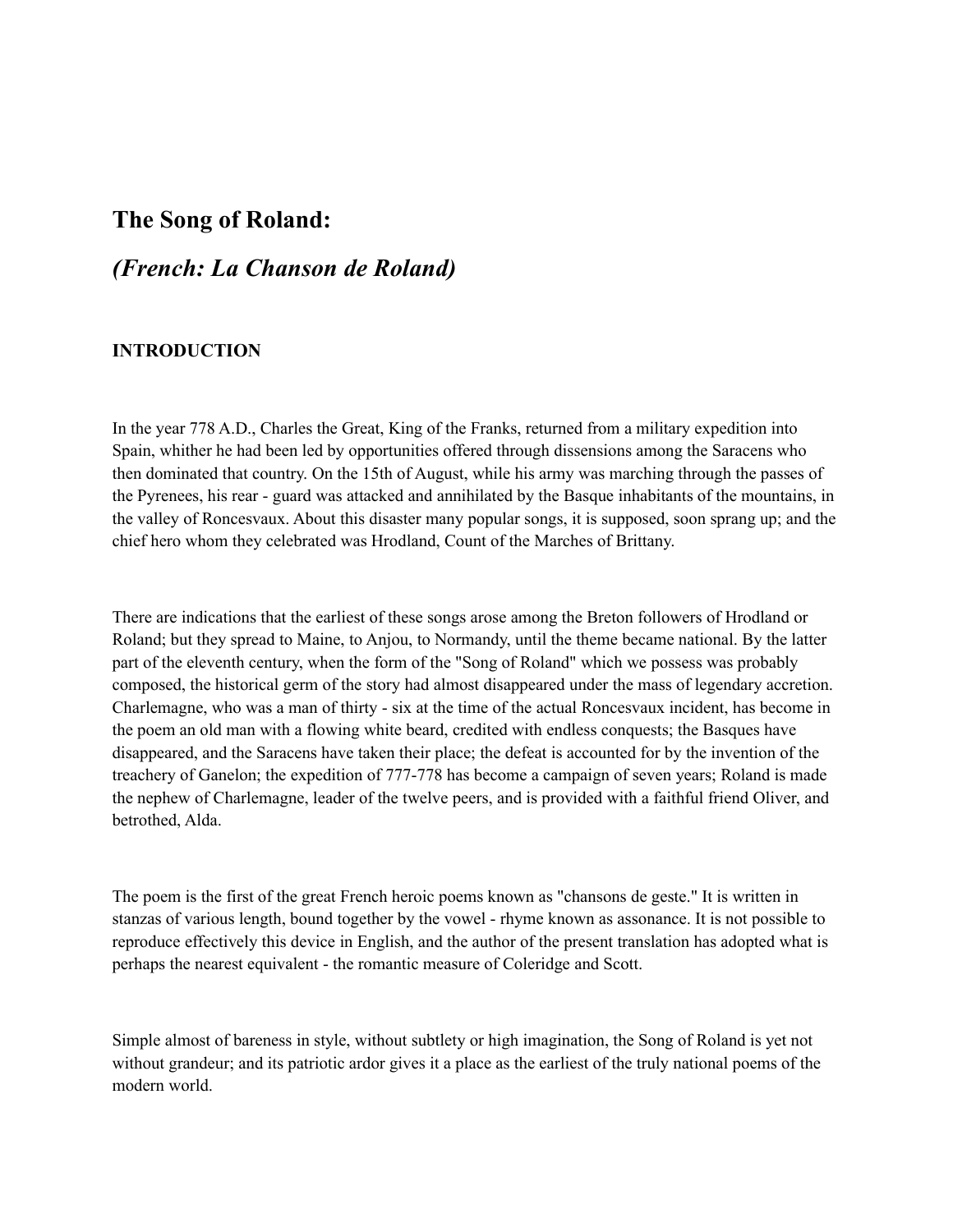## **Part I**

## **Section I**

## **The Treason Of Ganelon**

## **Saragossa. The Council of King Marsil**

I

 The king our Emperor Carlemaine, Hath been for seven full years in Spain. From highland to sea hath he won the land; City was none might his arm withstand; Keep and castle alike went down Save Saragossa, the mountain town. The King Marsilius holds the place, Who loveth not God, nor seeks His grace: He prays to Apollin, and serves Mahound; But he saved him not from the fate he found.

II

 In Saragossa King Marsil made His council - seat in the orchard shade,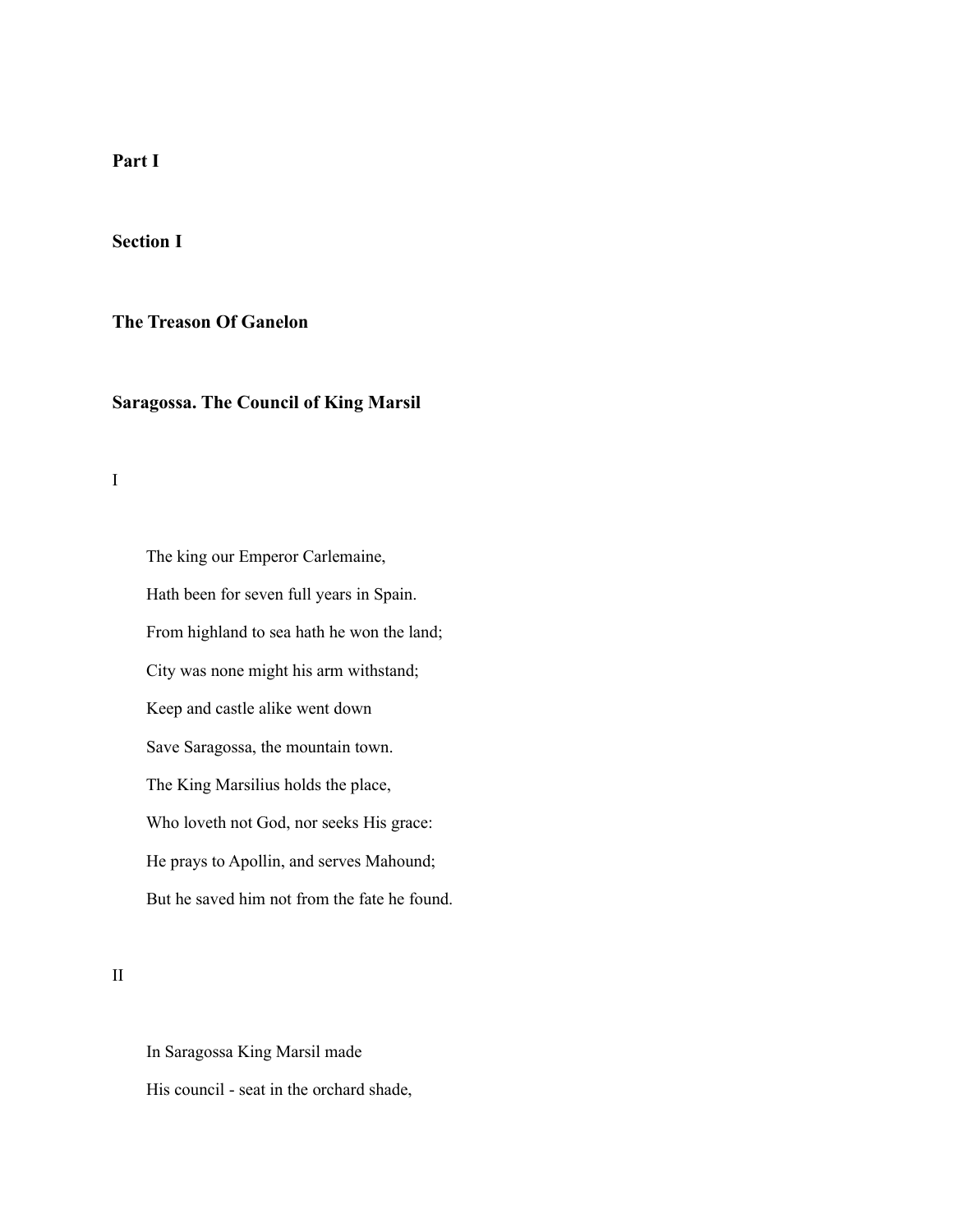On a stair of marble of azure hue. There his courtiers round him drew; While there stood, the king before, Twenty thousand men and more. Thus to his dukes and his counts he said, "Hear ye, my lords, we are sore bested. The Emperor Karl of gentle France Hither hath come for our dire mischance. Nor host to meet him in battle line, Nor power to shatter his power, is mine. Speak, my sages; your counsel lend: My doom of shame and death forefend." But of all the heathens none spake word Save Blancandrin, Val Fonde's lord.

III

 Blancandrin was a heathen wise, Knightly and valiant of enterprise, Sage in counsel his lord to aid; And he said to the king, "Be not dismayed: Proffer to Karl, the haughty and high, Lowly friendship and fealty; Ample largess lay at his feet, Bear and lion and greyhound fleet. Seven hundred camels his tribute be,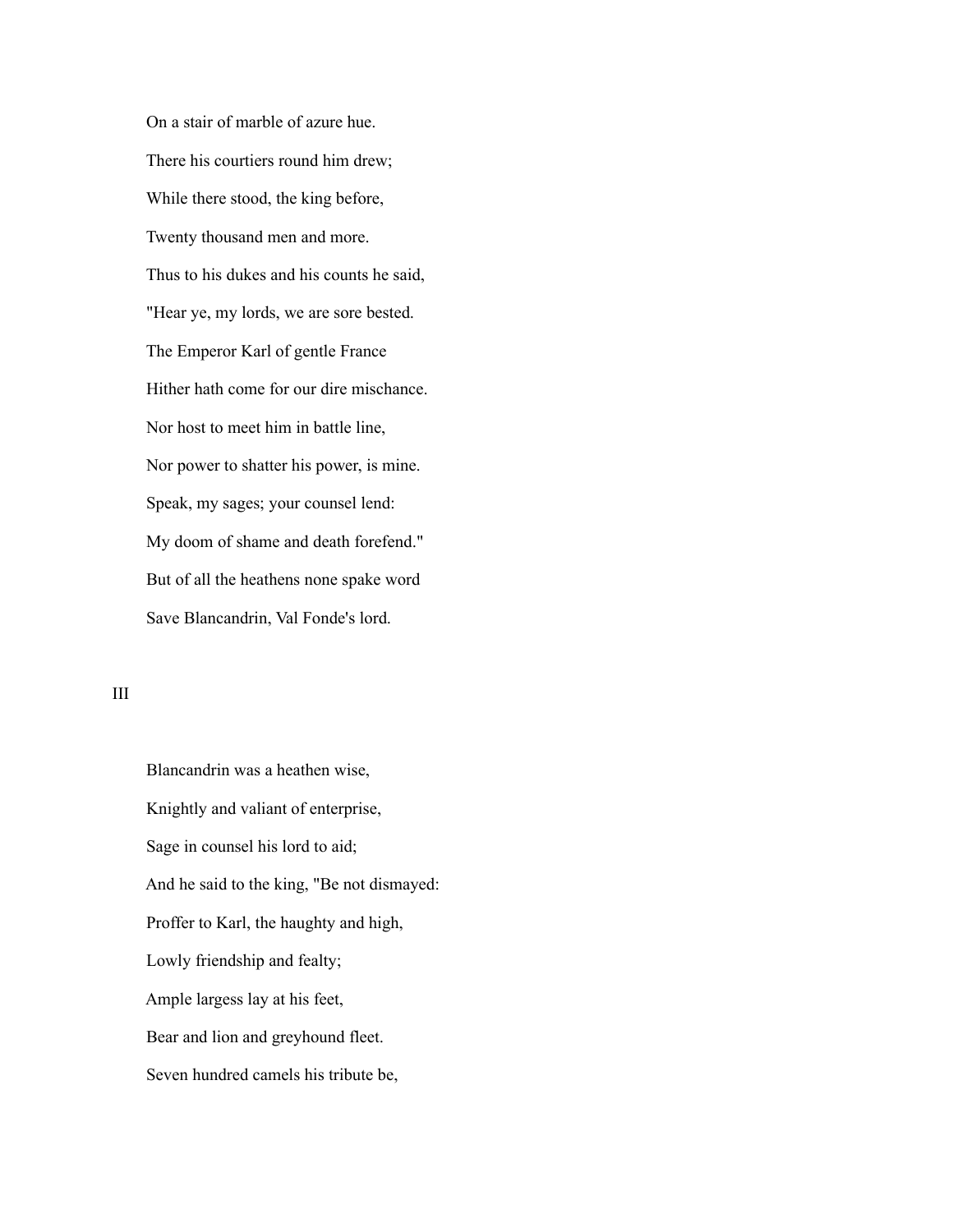A thousand hawks that have moulted free. Let full four hundred mules be told, Laden with silver enow and gold For fifty waggons to bear away; So shall his soldiers receive their pay. Say, too long hath he warred in Spain, Let him turn to France - to his Aix - again. At Saint Michael's feast you will thither speed, Bend your heart to the Christian creed, And his liegeman be in duty and deed. Hostages he may demand Ten or twenty at your hand. We will send him the sons whom our wives have nursed; Were death to follow, mine own the first. Better by far that they there should die Than be driven all from our land to fly, Flung to dishonor and beggary.

IV

 "Yea," said Blancandrin, "by this right hand, And my floating beard by the free wind fanned, Ye shall see the host of the Franks disband And hie them back into France their land; Each to his home as beseemeth well, And Karl unto Aix - to his own Chapelle. He will hold high feast on Saint Michael's day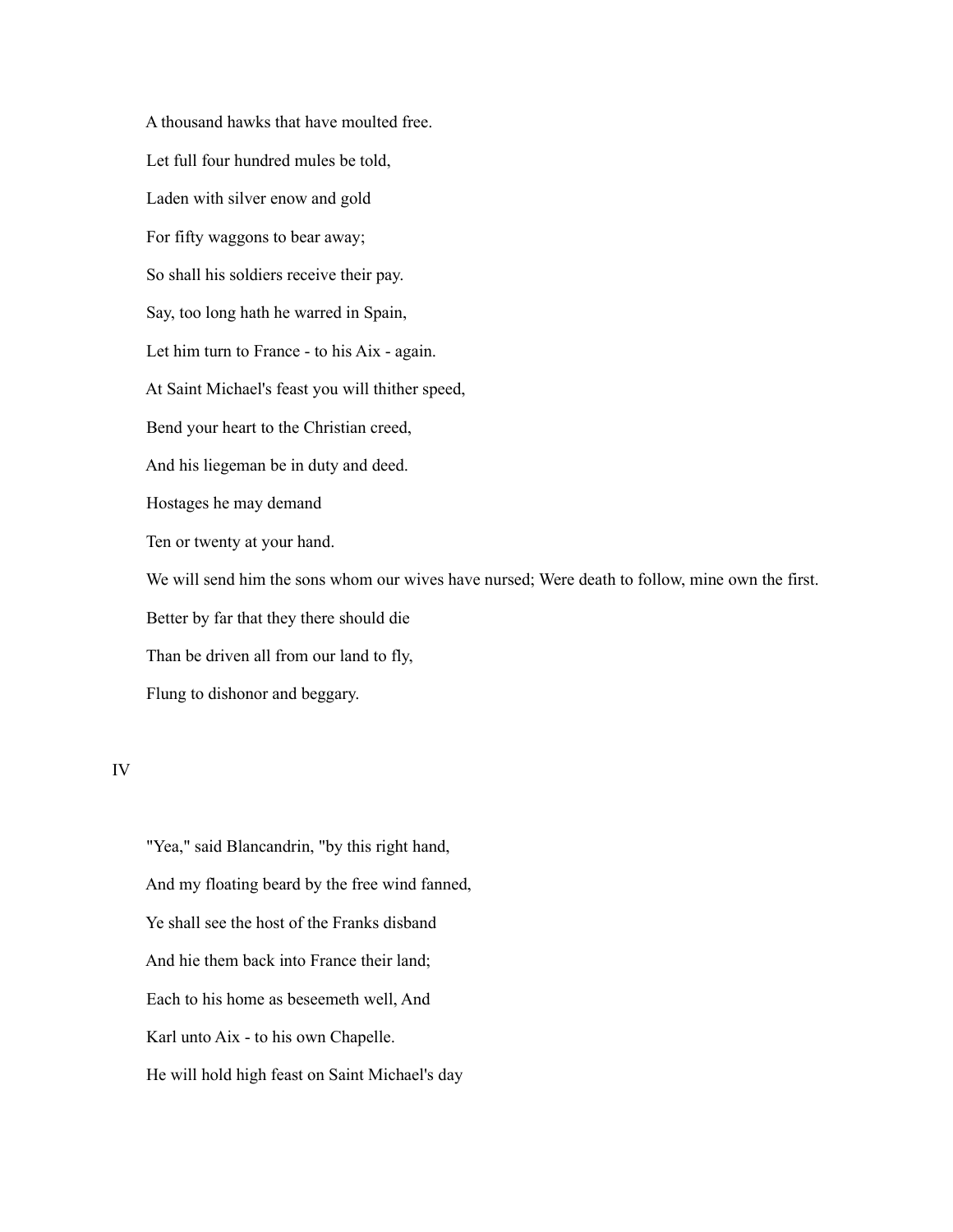And the time of your tryst shall pass away. Tale nor tidings of us shall be; Fiery and sudden, I know, is he: He will smite off the heads of our hostages all: Better, I say, that their heads should fall Than we the fair land of Spain forego, And our lives be laden with shame and woe." "Yea," said the heathens, "it may be so."

V

 King Marsil's council is over that day, And he called to him Clarin of Balaguet, Estramarin, and Eudropin his peer, Bade Garlon and Priamon both draw near, Machiner and his uncle Maheu - with these Joimer and Malbien from overseas, Blancandrin for spokesman, - of all his men He hath summoned there the most felon ten. "Go ye to Carlemaine," spake their liege, "At Cordres city he sits in siege, While olive branches in hand ye press, Token of peace and of lowliness. Win him to make fair treaty with me, Silver and gold shall your guerdon be, Land and lordship in ample fee."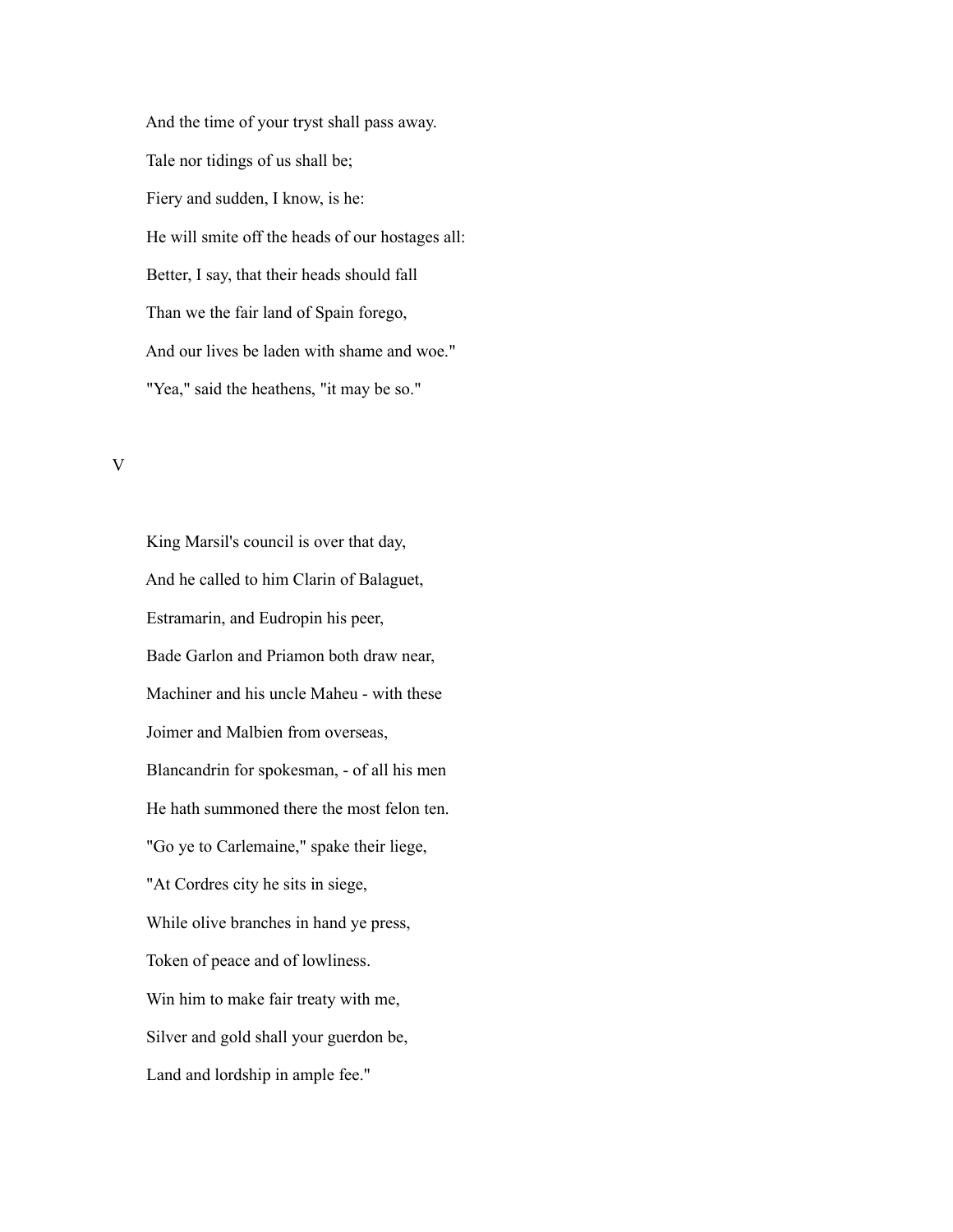"Nay," said the heathens, "enough have we."

## VI

 So did King Marsil his council end. "Lords," he said, "on my errand wend; While olive branches in hand ye bring, Say from me unto Karl the king, For sake of his God let him pity show; And ere ever a month shall come and go, With a thousand faithful of my race, I will follow swiftly upon his trace, Freely receive his Christian law, And his liegemen be in love and awe. Hostages asks he? it shall be done." Blancandrin answered, "Your peace is won."

## VII

 Then King Marsil bade be dight Ten fair mules of snowy white, Erst from the King of Sicily brought Their trappings with silver and gold inwrought Gold the bridle, and silver the selle. On these are the messengers mounted well; And they ride with olive boughs in hand,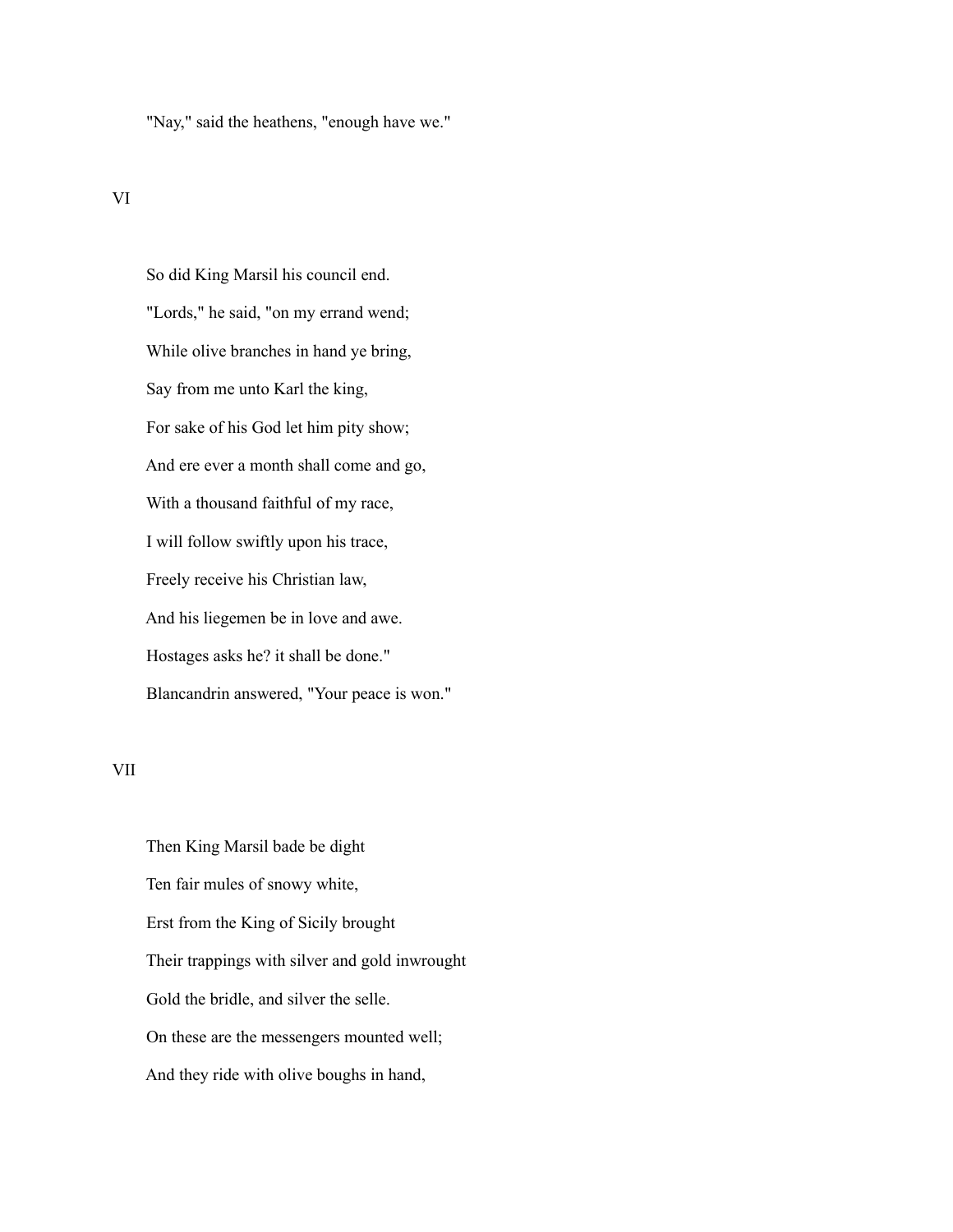To seek the Lord of the Frankish land.

Well let him watch; he shall be trepanned.

At Cordres. Carlemaine's Council

VIII

 King Karl is jocund and gay of mood, He hath Cordres city at last subdued; Its shattered walls and turrets fell By Catapult and mangonel; Not a heathen did there remain But confessed him Christian or else was slain. The Emperor sits in an orchard wide, Roland and Olivier by his side: Samson the duke, and Anseis proud; Geoffrey of Anjou, whose arm was vowed The royal gonfalon to rear; Gerein, and his fellow in arms, Gerier; With them many a gallant lance, Full fifteen thousand of gentle France. The cavaliers sit upon carpets white, Playing at tables for their delight: The older and sager sit at the chess, The bachelors fence with a light address.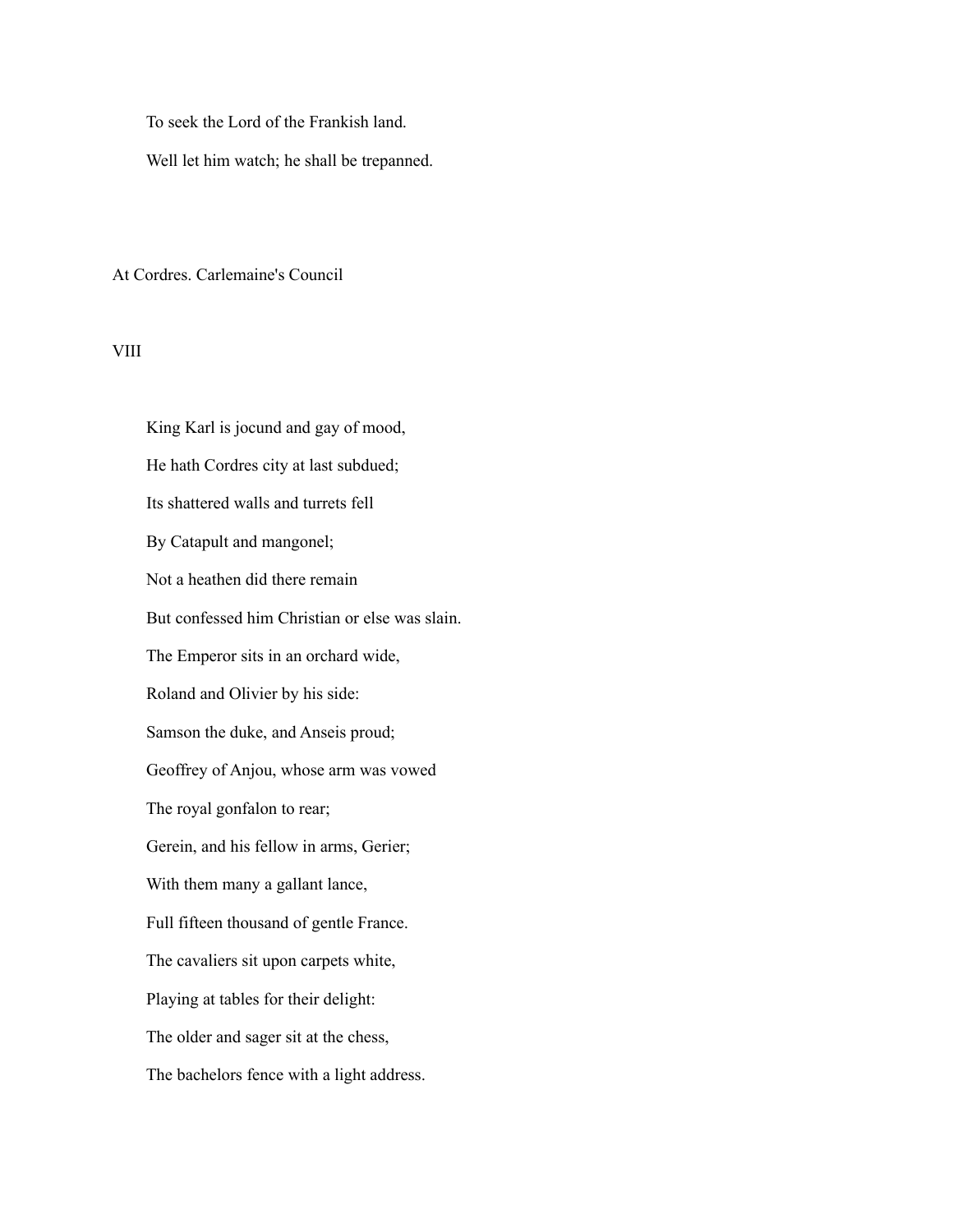Seated underneath a pine, Close beside an eglantine, Upon a throne of beaten gold, The lord of ample France behold; White his hair and beard were seen, Fair of body, and proud of mien, Who sought him needed not ask, I ween The ten alight before his feet, And him in all observance greet.

IX

 Blancandrin first his errand gave, And he said to the king, "May God you save, The God of glory, to whom you bend! Marsil, our king, doth his greeting send. Much hath he mused on the law of grace. Much of his wealth at your feet will place Bears and lions, and dogs of chase, Seven hundred camels that bend the knee, A thousand hawks that have moulted free, Four hundred mules, with silver and gold Which fifty wains might scantly hold, So shall you have of the red bezants To pay the soldiers of gentle France. Overlong have you dwelt in Spain,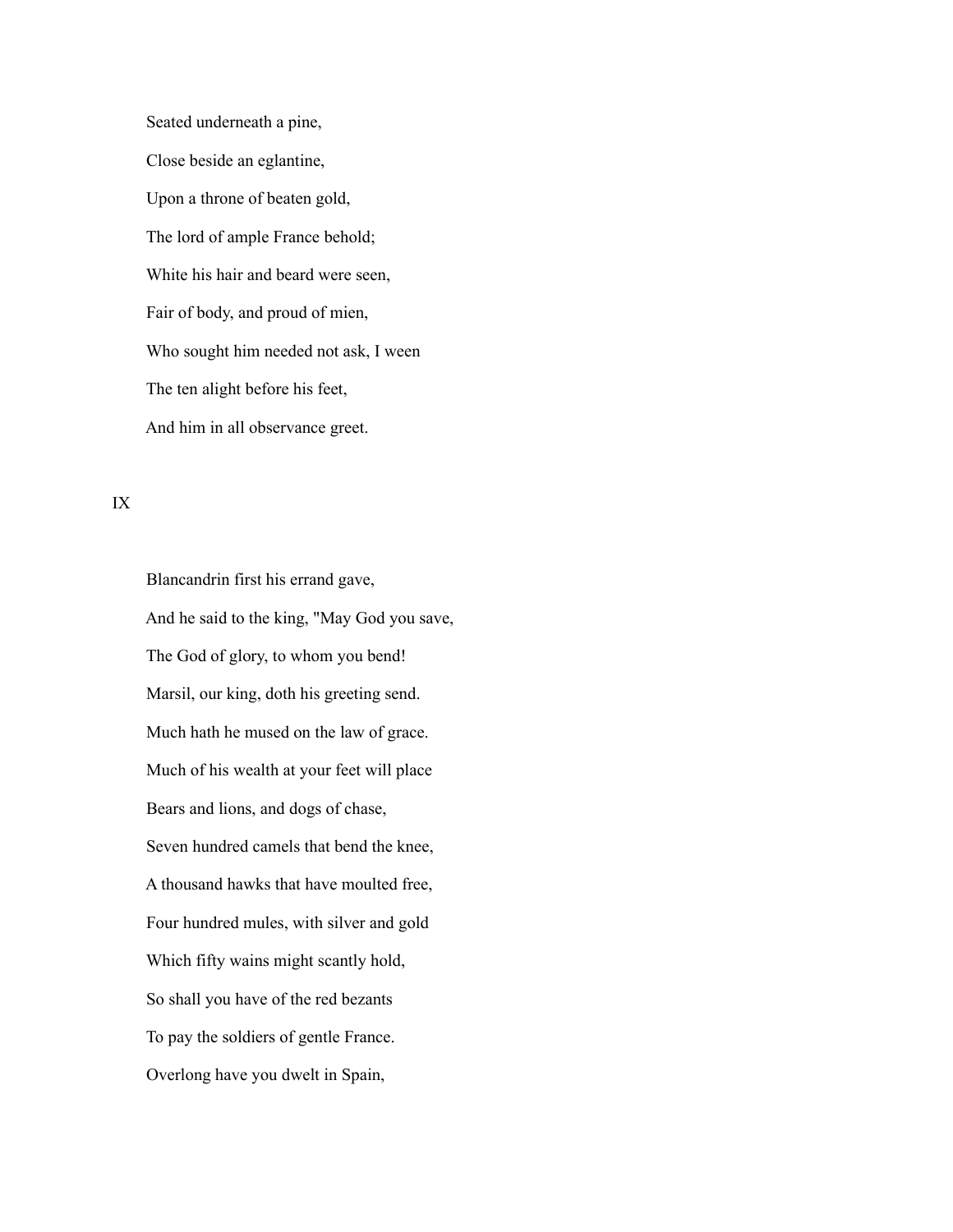To Aix, your city, return again. The lord I serve will thither come, Accept the law of Christendom, With clasped hands your liegeman be, And hold his realm of you in fee." The Emperor raised his hands on high, Bent and bethought him silently.

## X

 The Emperor bent his head full low; Never hasty of speech I trow; Leisurely came his words, and slow, Lofty his look as he raised his head: "Thou hast spoken well," at length he said. "King Marsil was ever my deadly foe, And of all these words, so fair in show, How may I the fulfilment know?" Hostages will you?" the heathen cried, "Ten or twenty, or more beside. I will send my son, were his death at hand, With the best and noblest of all our land; And when you sit in your palace halls, And the feast of St. Michael of Peril falls, Unto the waters will come our king, Which God commanded for you to spring;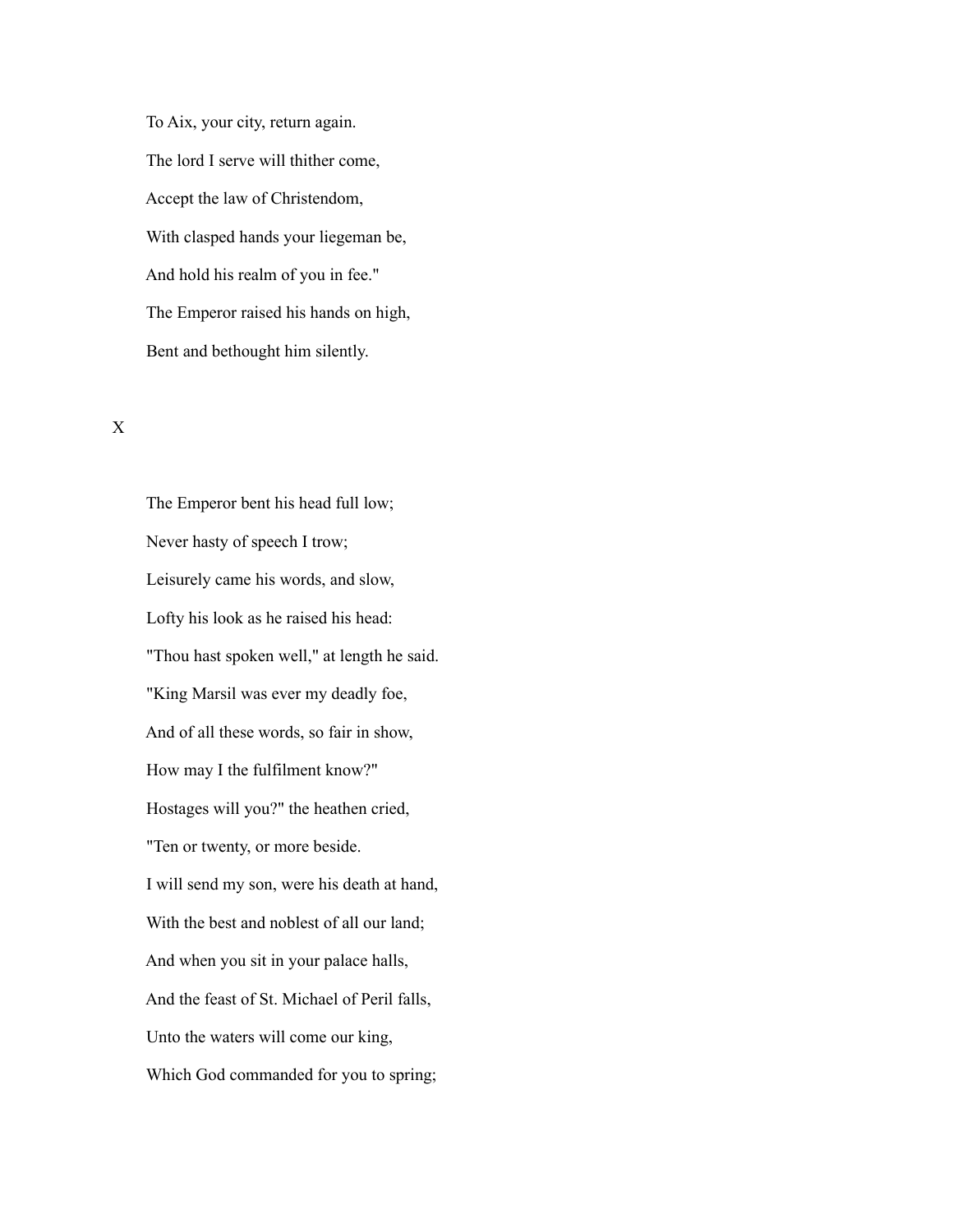There in the laver of Christ be laved.' "Yea!" said Karl, "he may yet be saved."

XI

 Fair and bright did the evening full: The ten white mules were stabled in stall; On the sward was a fair pavilion dressed, To give to the Saracens cheer of the best; Servitors twelve at their bidding bide, And they rest all night until morning tide. The Emperor rose with the day - dawn clear, Failed not Matins and Mass to hear, Then betook him beneath a pine, Summoned his barons by word and sign: As his Franks advise will his choice incline.

XII

 Under a pine is the Emperor gone, And his barons to council come forth anon: Archbishop Turpin, Duke Ogier bold With his nephew Henry was Richard the old, Gascony's gallant Count Acelin, Tybalt of Rheims, and Milo his kin, Gerein and his brother in arms, Gerier,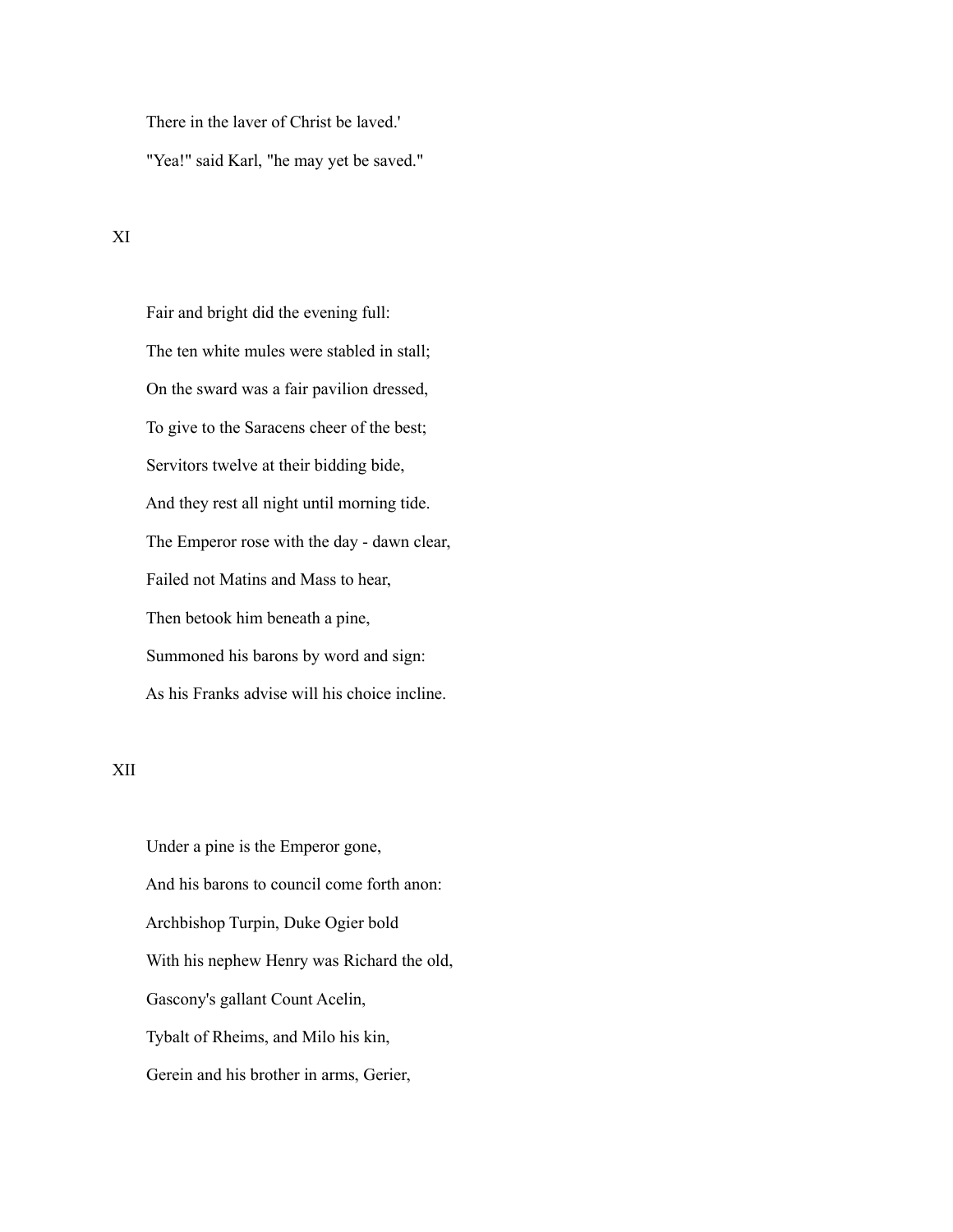Count Roland and his faithful fere, The gentle and valiant Olivier: More than a thousand Franks of France And Ganelon came, of woful chance; By him was the deed of treason done. So was the fatal consult begun.

## XIII

 "Lords my barons," the Emperor said, "King Marsil to me hath his envoys sped. He proffers treasure surpassing bounds, Bears and lions, and leashed hounds; Seven hundred camels that bend the knee; A thousand hawks that have moulted free; Four hundred mules with Arab gold, Which fifty wains might scantly hold. But he saith to France must I wend my way: He will follow to Aix with brief delay, Bend his heart unto Christ's belief, And hold his marches of me in fief; Yet I know not what in his heart may lie." "Beware! beware!" was the Franks' outcry.

XIV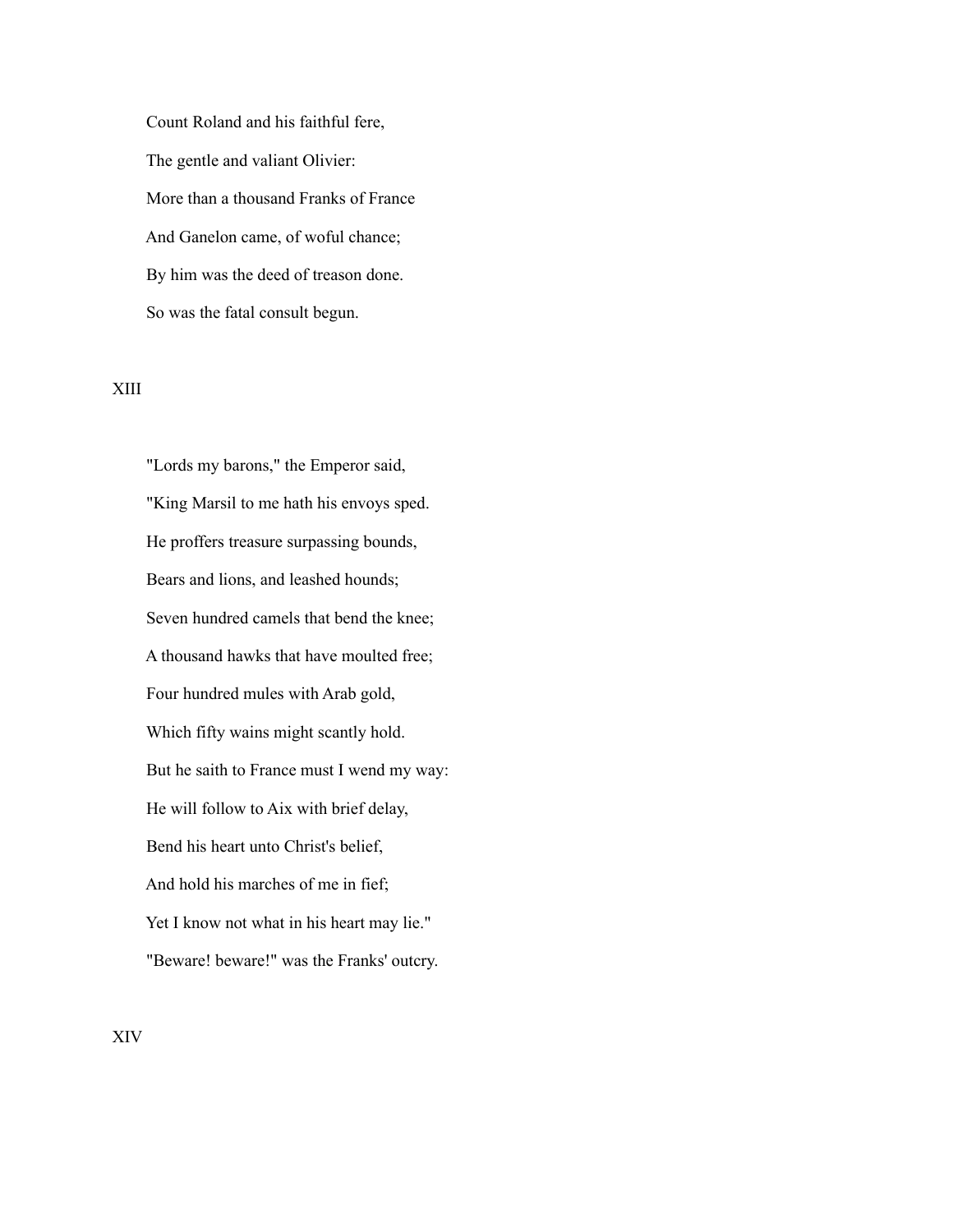Scarce his speech did the Emperor close, When in high displeasure Count Roland rose, Fronted his uncle upon the spot, And said, "This Marsil, believe him not: Seven full years have we warred in Spain; Commibles and Noples for you have I ta'en, Tudela and Sebilie, cities twain; Valtierra I won, and the land of Pine, And Balaguet fell to this arm of mine. King Marsil hath ever a traitor been: He sent of his heathens, at first fifteen. Bearing each one on olive bough, Speaking the self - same words as now. Into council with your Franks you went, Lightly they flattered your heart's intent; Two of your barons to him you sent, They were Basan and Basil, the brother knights: He smote off their heads on Haltoia's heights. War, I say! - end as you well began, Unto Saragossa lead on your van; Were the siege to last your lifetime through, Avenge the nobles this felon slew."

## XV

The Emperor bent him and mused within,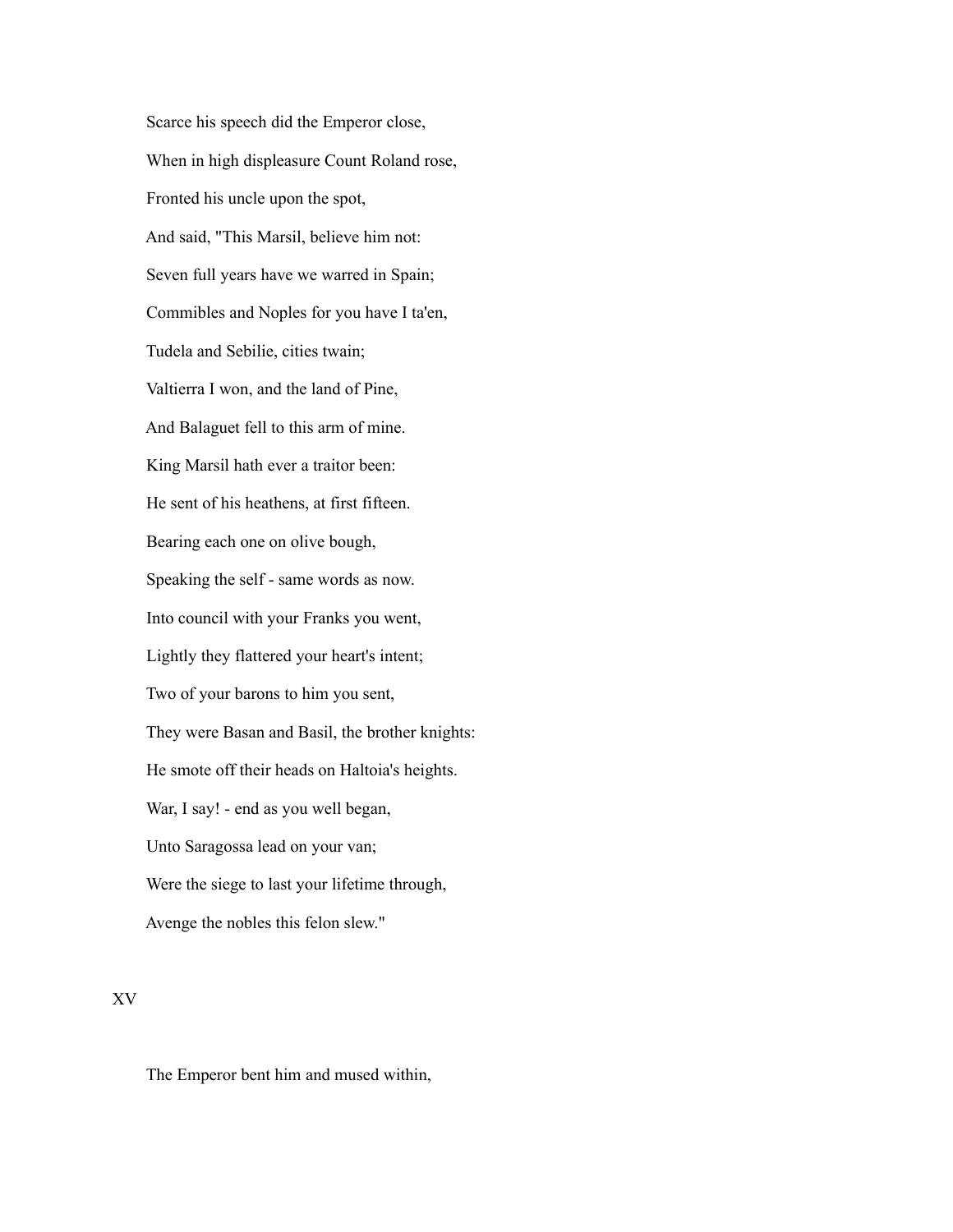Twisted his beard upon lip and chin, Answered his nephew nor good nor ill; And the Franks, save Ganelon, all were still: Hastily to his feet he sprang, Haughtily his words outrang: "By me or others be not misled, Look to your own good ends," he said. "Since now King Marsil his faith assures, That, with hands together clasped in yours, He will henceforth your vassal be, Receive the Christian law as we, And hold his realm of you in fee, Whoso would treaty like this deny, Recks not, sire, by what death we die: Good never came from counsel of pride, List to the wise, and let madmen bide."

XVI

Then his form Duke Naimes upreared, White of hair and hoary of beard. Better vassal in court was none. "You have hearkened," he said, "unto Ganelon. Well hath Count Ganelon made reply; Wise are his words, if you bide thereby. King Marsil is beaten and broken in war; You have captured his castles anear and far, With your engines shattered his walls amain, His cities burned, his soldiers slain: Respite and ruth if he now implore, Sin it were to molest him more. Let his hostages vouch for the faith he plights, And send him one of your Christian knights. 'Twere time this war to an ending came." "Well saith the duke!" the Franks exclaim.

XVII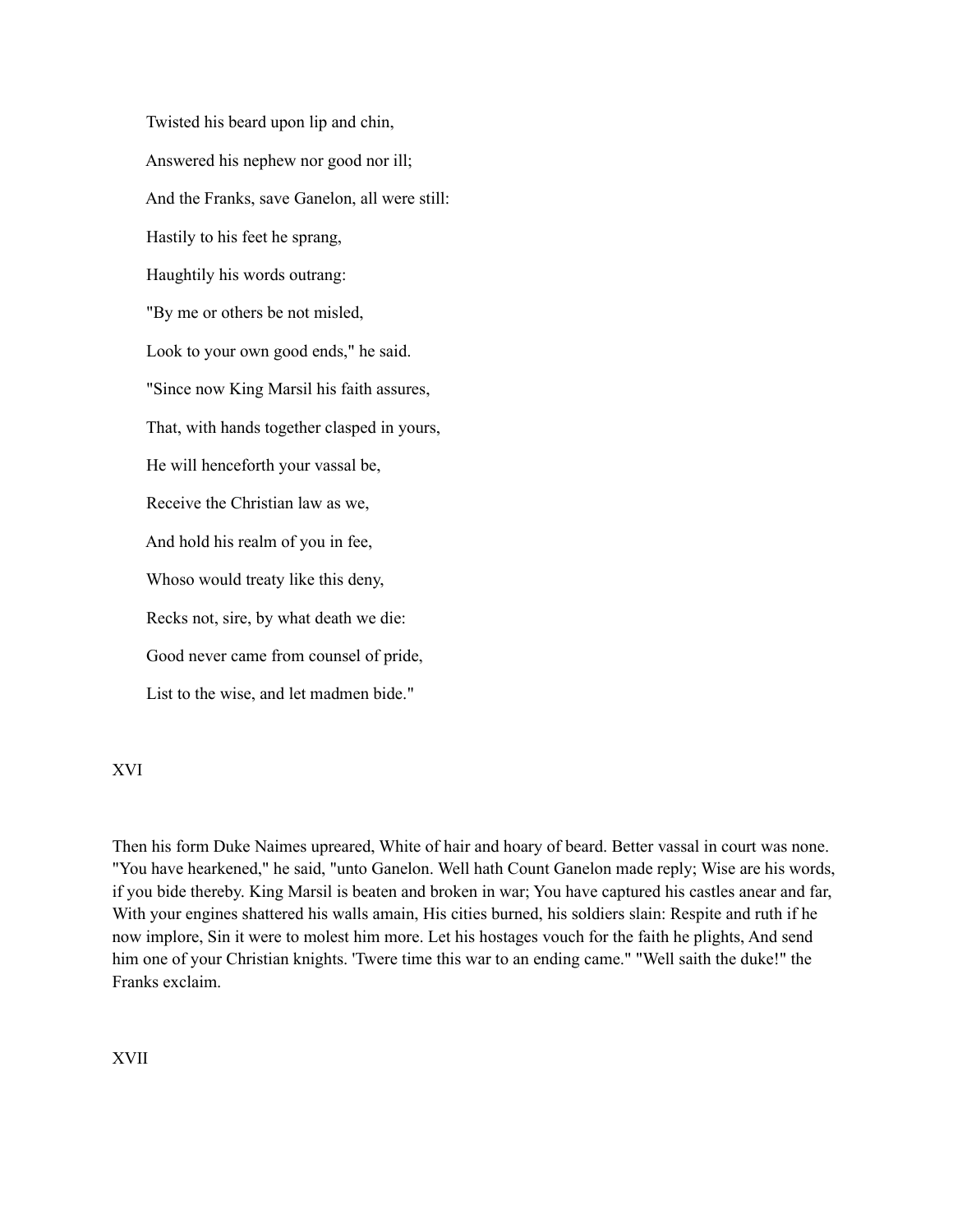"Lords my barons, who then were best In Saragossa to do our hest?" "I," said Naimes, "of your royal grace, Yield me in token your glove and mace." "Nay - my sagest of men art thou: By my beard upon lip and chin I vow Thou shalt never depart so far from me: Sit thee down till I summon thee.

## XVIII

"Lords my barons, whom send we, then, To Saragossa, the Saracen den?" "I," said Roland, "will blithely go." "Nay," said Olivier; "nay, not so. All too fiery of mood thou art; Thou wouldst play, I fear me, a perilous part. I go myself, if the king but will." "I command," said Karl, "that ye both be still. Neither shall be on this errand bound, Nor one of the twelve - my peers around; So by my blanching beard I swear." The Franks are abashed and silent there.

## XIX

Turpin of Rheims from amid the ranks Said: "Lolk, my liege, on your faithful Franks: Seven full years have they held this land, With pain and peril on every hand. To me be the mace and the glove consigned; I will go this Saracen lord to find, And freely forth will I speak my mind." The Emperor answered in angry plight, "Sit thee down on that carpet white; Speak not till I thy speech invite.

## XX

"My cavaliers," he began anew, "Choose of my marches a baron true, Before King Marsil my hest to do." "Be it, then," said Roland, "my stepsire Gan, In vain ye seek for a meeter man." The Franks exclaim, "He is worth the trust, So it please the king it is right and just." Count Ganelon then was with anguish wrung, His mantle of fur from his neck he flung, Stood all stark in his silken vest, And his grey eyes gleamed with a fierce unrest. Fair of body and large of limb, All in wonderment gazed on him. "Thou madman," thus he to Roland cried, "What may this rage against me betide? I am thy stepsire, as all men know, And thou doom'st me on hest like this to go; But so God my safe return bestow, I promise to work thee scathe and strife Long as thou breathest the breath of life." "Pride and folly!" said Roland, then. "Am I known to wreck of the threats of men? But this is work for the sagest head. So it please the king, I will go instead."

## XXI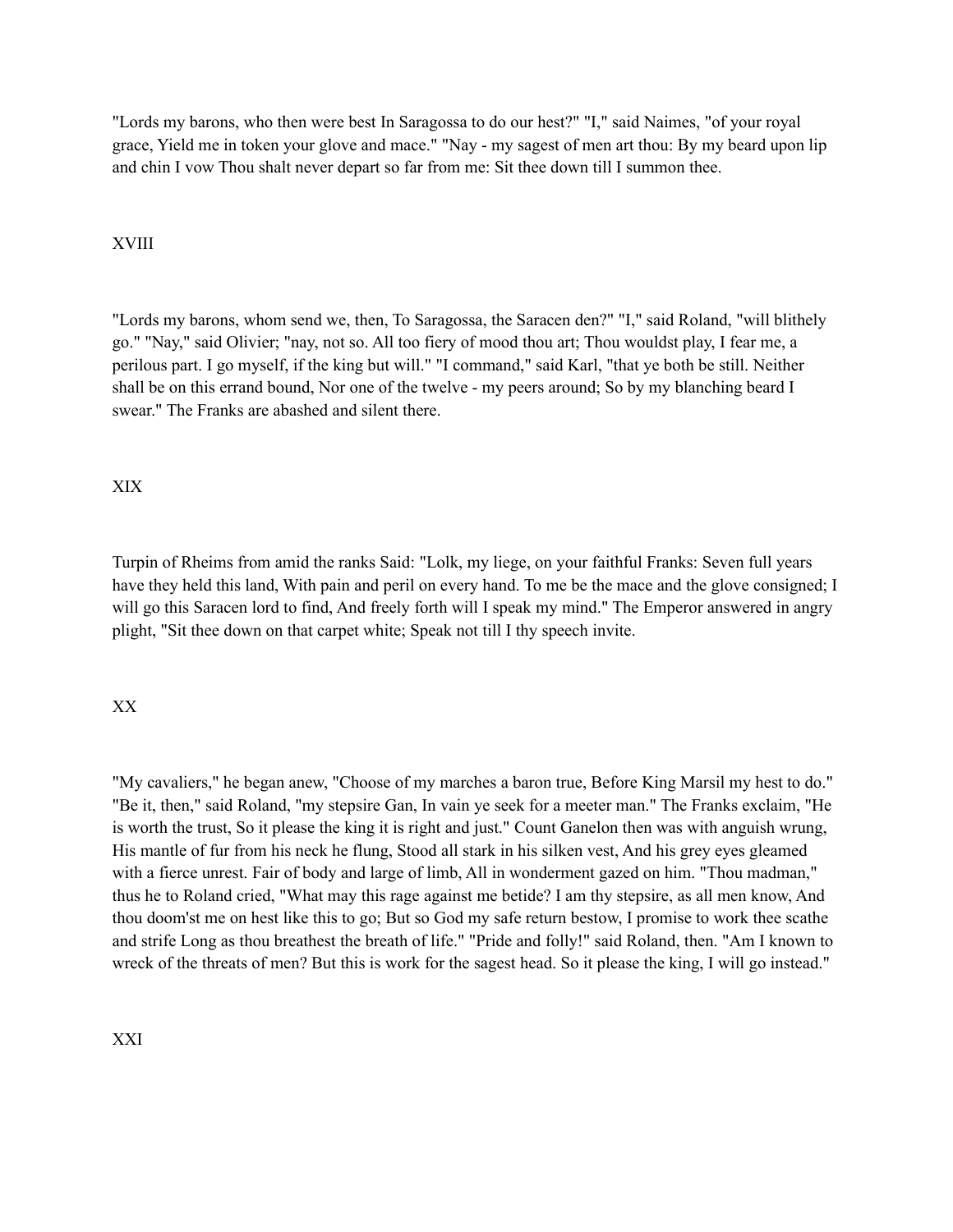"In my stead? - never, of mine accord. Thou art not my vassal nor I thy lord. Since Karl commands me his hest to fill, Unto Saragossa ride forth I will; Yet I fear me to wreak some deed of ill, Thereby to slake this passion's might." Roland listened, and laughed outright.

## XXII

At Roland's laughter Count Ganelon's pain Was as though his bosom were cleft in twain. He turned to his stepson as one distraught: "I do not love thee," he said, "in aught; Thou hast false judgment against me wrought. O righteous Emperor, here I stand To execute your high command.

## XXIII

"Unto Saragossa I needs must go; Who goeth may never return, I know; Yet withal, your sister is spouse of mine, And our son - no fairer of mortal line Baldwin bids to be goodly knight; I leave him my honors and fiefs of right. Guard him - no more shall he greet my sight." Saith Karl, "Thou art over tender of heart. Since I command it, thou shalt depart.

XXIV

"Fair Sir Gan," the Emperor spake, "This my message to Marsil take: He shall make confession of Christ's belief, And I yield him, full half of Spain in fief; In the other half shall Count Roland reign. If he choose not the terms I now ordain, I will march unto Saragossa's gate, Besiege and capture the city straight, Take and bind him both hands and feet, Lead him to Aix, to my royal seat, There to be tried and judged and slain, Dying a death of disgrace and pain. I have sealed the scroll of my command. Deliver it into the heathen's hand.

**Section II.**

XXV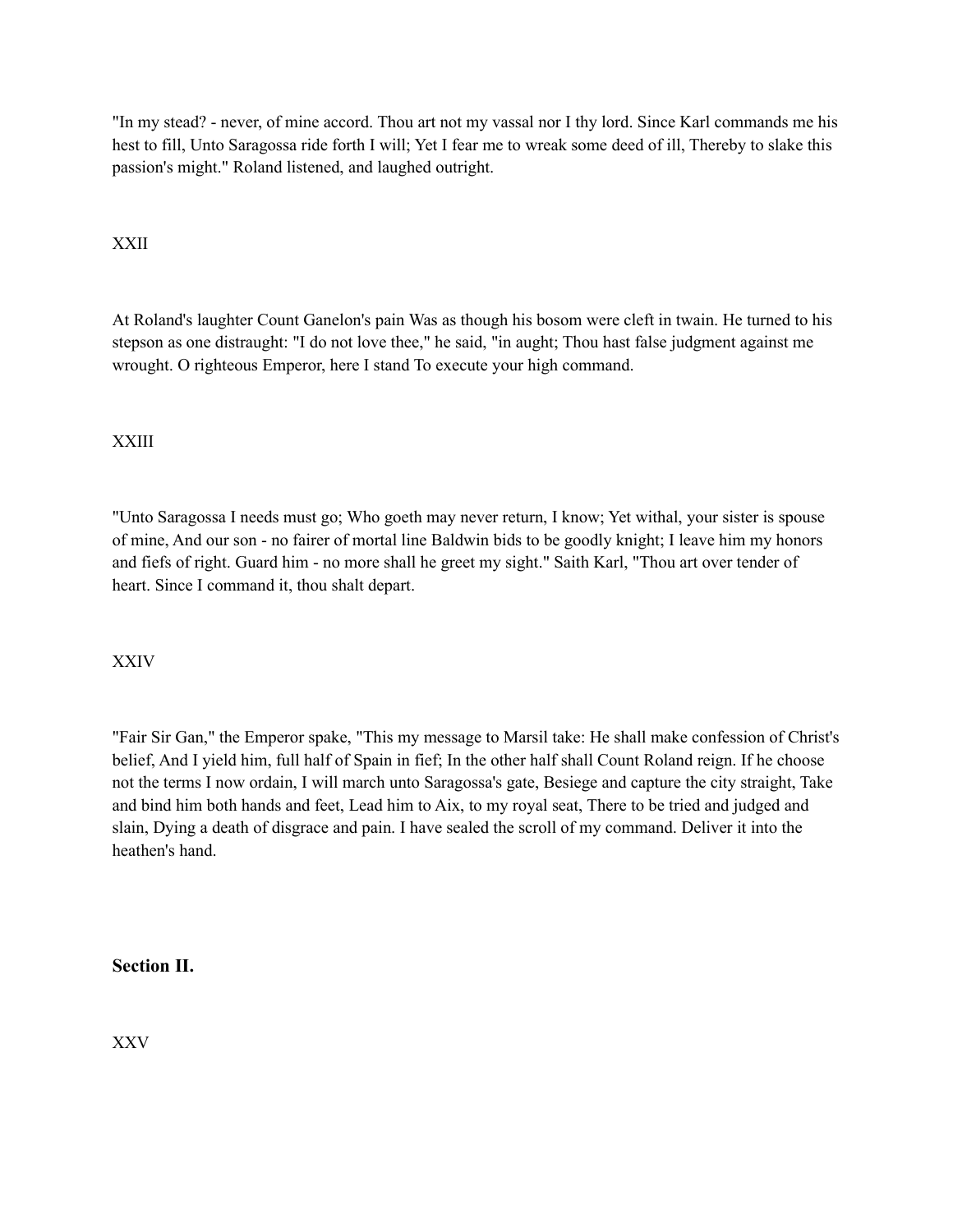"Gan," said the Emperor, "draw thou near: Take my glove and my baton here; On thee did the choice of thy fellows fall." "Sire, 'twas Roland who wrought it all. I shall not love him while life may last, Nor Olivier his comrade fast, Nor the peers who cherish and prize him so, Gage of defiance to all I throw." Saith Karl, "Thine anger hath too much sway. Since I ordain it, thou must obey." "I go, but warranty none have I That I may not like Basil and Basan die."

#### XXVI

The Emperor reached him his right - hand glove; Gan for his office had scanty love; As he bent him forward, it fell to ground: "God, what is this?" said the Franks around; "Evil will come of this quest we fear." "My lords," said Ganelon, "ye shall hear."

## XXVII

"Sire," he said, "let me wend my way; Since go I must, what boots delay?" Said the king, "In Jesus' name and mine!" And his right hand sained him with holy sign. Then he to Ganelon's grasp did yield His royal mace and missive sealed.

#### XXVIII

Home to his hostel is Ganelon gone, His choicest of harness and arms to don; On his charger Taschebrun to mount and ride, With his good sword Murgleis girt at side. On his feet are fastened the spurs of gold, And his uncle Guinemer doth his stirrup hold. Then might ye look upon cavaliers A - many round him who spake in tears. "Sir," they said, "what a woful day! Long were you ranked in the king's array, A noble vassal as none gainsay. For him who doomed you to journey hence Carlemagne's self shall be scant defence; Foul was the thought in Count Roland's mind, When you and he are so high affined. Sir," they said, "let us with you wend." "Nay," said Ganelon, "God forefend. Liefer alone to my death I go, Than such brave bachelors perish so. Sirs, ye return into France the fair; Greeting from me to my lady bear, To my friend and peer Sir Pinabel, And to Baldwin, my son, whom ye all know well, Cherish him, own him your lord of right." He hath passed on his journey and left their sight.

The Embassy And Crime Of Ganelon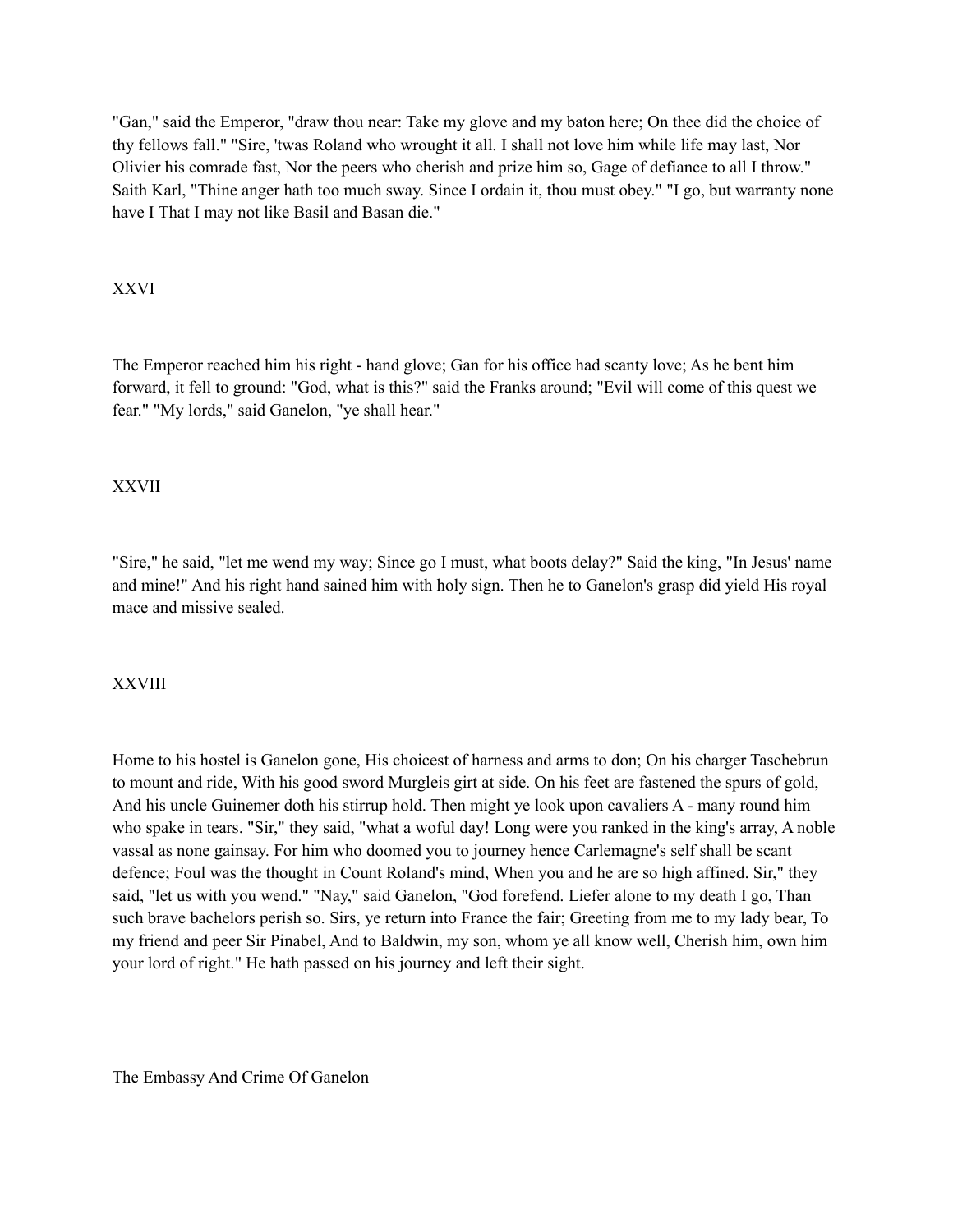#### XXIX

Ganelon rides under olives high, And comes the Saracen envoys nigh.

Blancandrin lingers until they meet, And in cunning converse each other greet. The Saracen thus began their parle. "What a man, what a wondrous man is Karl! Apulia - Calabria - all subdued, Unto England crossed he the salt sea rude, Won for Saint Peter his tribute fee; But what in our marches maketh he?" Ganelon said, "He is great of heart, Never man shall fill so mighty a part."

## XXX

Said Blancandrin, "Your Franks are high of fame, But your dukes and counts are sore to blame. Such counsel to their lord they give, Nor he nor others in peace may live." Ganelon answered, "I know of none, Save Roland, who thus to his shame hath done. Last morn the Emperor sat in the shade, His nephew came in his mail arrayed, He had plundered Carcassonne just before, And a vermeil apple in hand he bore: 'Sire,' he said, 'to your feet I bring The crown of every earthly king.' Disaster is sure such pride to blast; He setteth his life on a daily cast. Were he slain, we all should have peace at last."

## XXXI

"Ruthless is Roland," Blancandrin spake, "Who every race would recreant make, And on all possessions of men would seize; But in whom doth he trust for feats like these?" "The Franks! the Franks!" Count Ganelon cried; "They love him, and never desert his side; For he lavisheth gifts that seldom fail, Gold and silver in countless tale, Mules and chargers, and silks and mail, The king himself may have spoil at call. From hence to the East he will conquer all."

## XXXII

Thus Blancandrin and Ganelon rode, Till each on other his faith bestowed That Roland should be by practice slain, And so they journeyed by path and plain, Till in Saragossa they bridle drew, There alighted beneath a yew. In a pine - tree's shadow a throne was set; Alexandrian silk was the coverlet: There the monarch of Spain they found, With twenty thousand Saracens round, Yet from them came nor breath nor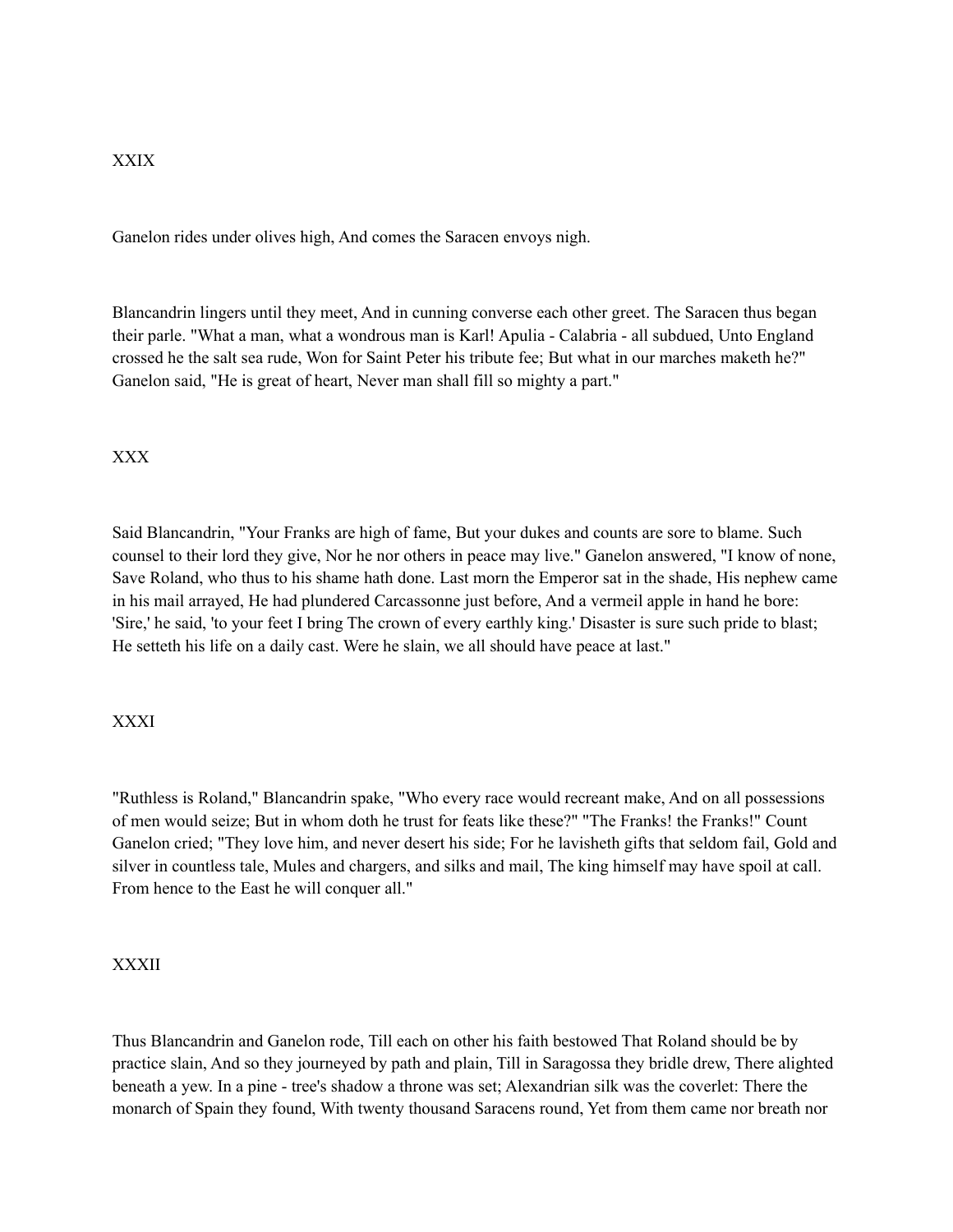sound; All for the tidings they strained to hear, As they saw Blancandrin and Ganelon near.

## XXXIII

Blancandrin stepped before Marsil's throne, Ganelon's hand was in his own. "Mahound you save," to the king he said, "And Apollin, whose holy law we dread! Fairly your errand to Karl was done; But other answer made he none, Save that his hands to Heaven he raised, Save that a space his God he praised; He sends a baron of his court, Knight of France, and of high report, Of him your tidings of peace receive." "Let him speak," said Marsil, "we yield him leave."

## XXXIV

Gan had bethought him, and mused with art; Well was he skilled to play his part; And he said to Marsil, "May God you save, The God of glory, whose grace we crave! Thus saith the noble Carlemaine: You shall make in Christ confession plain. And he gives you in fief full half of Spain; The other half shall be Roland's share (Right haughty partner, he yields you there); And should you slight the terms I bear, He will come and gird Saragossa round, You shall be taken by force and bound, Led unto Aix, to his royal seat, There to perish by judgment meet, Dying a villainous death of shame." Over King Marsil a horror came; He grasped his javelin, plumed with gold, In act to smite, were he not controlled.

## XXXV

King Marsil's cheek the hue hath left, And his right hand grasped his weapon's heft. When Ganelon saw it, his sword he drew Finger lengths from the scabbard two. "Sword," he said, "thou art clear and bright; I have borne thee long in my fellows' sight, Mine emperor never shall say of me, That I perished afar, in a strange country, Ere thou in the blood of their best wert dyed." "Dispart the mellay," the heathens cried.

## XXXVI

The noblest Saracens thronged amain, Seated the king on his throne again, And the Algalif said, "'Twas a sorry prank, Raising your weapon to slay the Frank. It was yours to hearken in silence there." "Sir," said Gan, "I may meetly bear, But for all the wealth of your land arrayed, For all the gold that God hath made, Would I not live and leave unsaid, What Karl, the mightiest king below, Sends, through me, to his mortal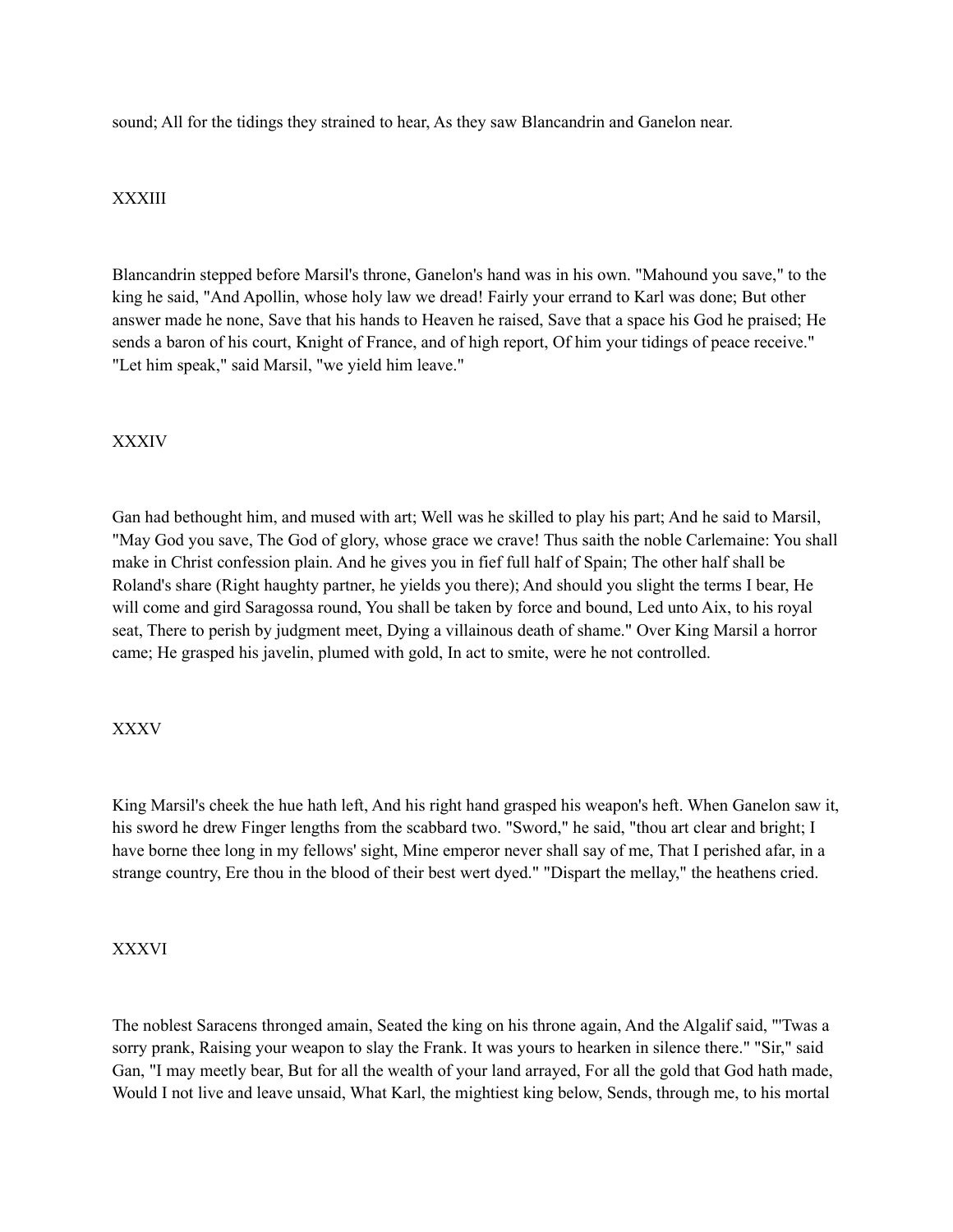foe," His mantle of fur, that was round him twined, With silk of Alexandria lined, Down at Blancandrin's feet he cast, But still he held by his good sword fast, Grasping the hilt by its golden ball. "A noble knight," say the heathens all.

## XXXVII

Ganelon came to the king once more. "Your anger," he said, "misserves you sore. As the princely Carlemaine saith, I say, You shall the Christian law obey. And half of Spain you shall hold in fee, The other half shall Count Roland's be, (And a haughty partner 'tis yours to see). Reject the treaty I here propose, Round Saragossa his lines will close; Your shall be bound in fetters strong, Led to his city of Aix along. Nor steed nor palfrey shall you bestride, Nor mule nor jennet be yours to ride; On a sorry sumpter you shall be cast, And your head by doom stricken off at last. So is the Emperor's mandate traced," And the scroll in the heathen's hand he placed.

## XXXVIII

Discolored with ire was King Marsil's hue; The seal he brake and to earth he threw, Read of the scroll the tenor clear. "So Karl the Emperor writes me here. Bids me remember his wrath and pain For sake of Basan and Basil slain, Whose necks I smote on Haltoia's hill; Yet, if my life I would ransom still, Mine uncle the Algalif must I send, Or love between us were else at end." Then outspakes Jurfalez, Marsil's son: "This is but madness of Ganelon. For crime so deadly his life shall pay; Justice be mine on his head this day." Ganelon heard him, and waved his blade, While his back against a pine he stayed.

## XXXIX

Into his orchard King Marsil stepped. His nobles round him their station kept: There was Jurfalez, his son and heir, Blancandrin of the hoary hair, The Algalif, truest of all his kin. Said Blancandrin, "Summon the Christian in; His troth he pledged me upon our side." "Go," said Marsil, "be thou his guide." Blancandrin led him, hand - in - hand, Before King Marsil's face to stand. Then was the villainous treason planned.

## XL

"Fair Sir Ganelon," spake the king, "I did a rash and despighteous thing, Raising against thee mine arm to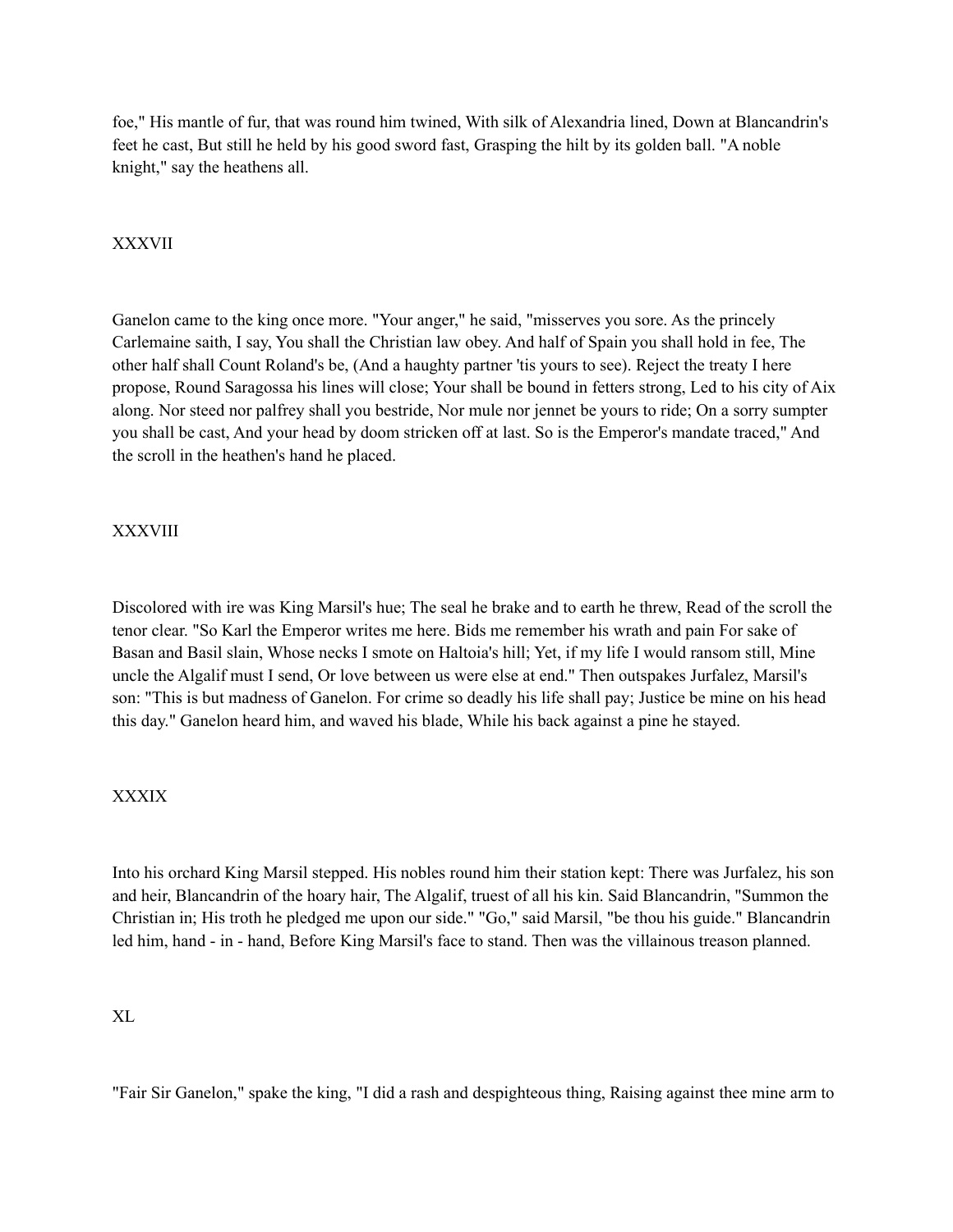smite. Richly will I the wrong requite. See these sables whose worth were told At full five hundred pounds of gold: Thine shall they be ere the coming day." "I may not," said Gan, "your grace gainsay. God in His pleasure will you repay."

## XLI

"Trust me I love thee, Sir Gan, and fain Would I hear thee discourse of Carlemaine. He is old, methinks, exceedingly old; And full two hundred years hath told; With toil his body spent and worn, So many blows on his buckler borne, So many a haughty king laid low, When will he weary of warring so?" "Such is not Carlemaine," Gan replied; "Man never knew him, nor stood beside, But will say how noble a lord is he, Princely and valiant in high degree. Never could words of mine express His honor, his bounty, his gentleness, 'Twas God who graced him with gifts so high. Ere I leave his vassalage I will die."

## XLII

The heathen said, "I marvel sore Of Carlemaine, so old and hoar, Who counts I ween two hundred years, Hath borne such strokes of blades and spears, So many lands hath overrun, So many mighty kings undone, When will he tire of war and strife?" "Not while his nephew breathes in life. Beneath the cope of heaven this day Such vassal leads not king's array. Gallant and sage is Olivier, And all the twelve, to Karl so dear, With twenty thousand Franks in van, He feareth not the face of man."

## XLIII

"Strange," said Marsil, "seems to me, Karl, so white with eld is he, Twice a hundred years, men say, Since his birth have passed away. All his wars in many lands, All the strokes of trenchant brands, All the kings despoiled and slain, When will he from war refrain?" "Not till Roland breathes no more, For from hence to eastern shore, Where is chief with him may vie? Olivier his comrades by, And the peers, of Karl the pride, Twenty thousand Franks beside, Vanguard of his host, and flower: Karl may mock at mortal power."

## XLIV

"I tell thee, Sir Gan, that a power is mine; Fairer did never in armor shine, Four hundred thousand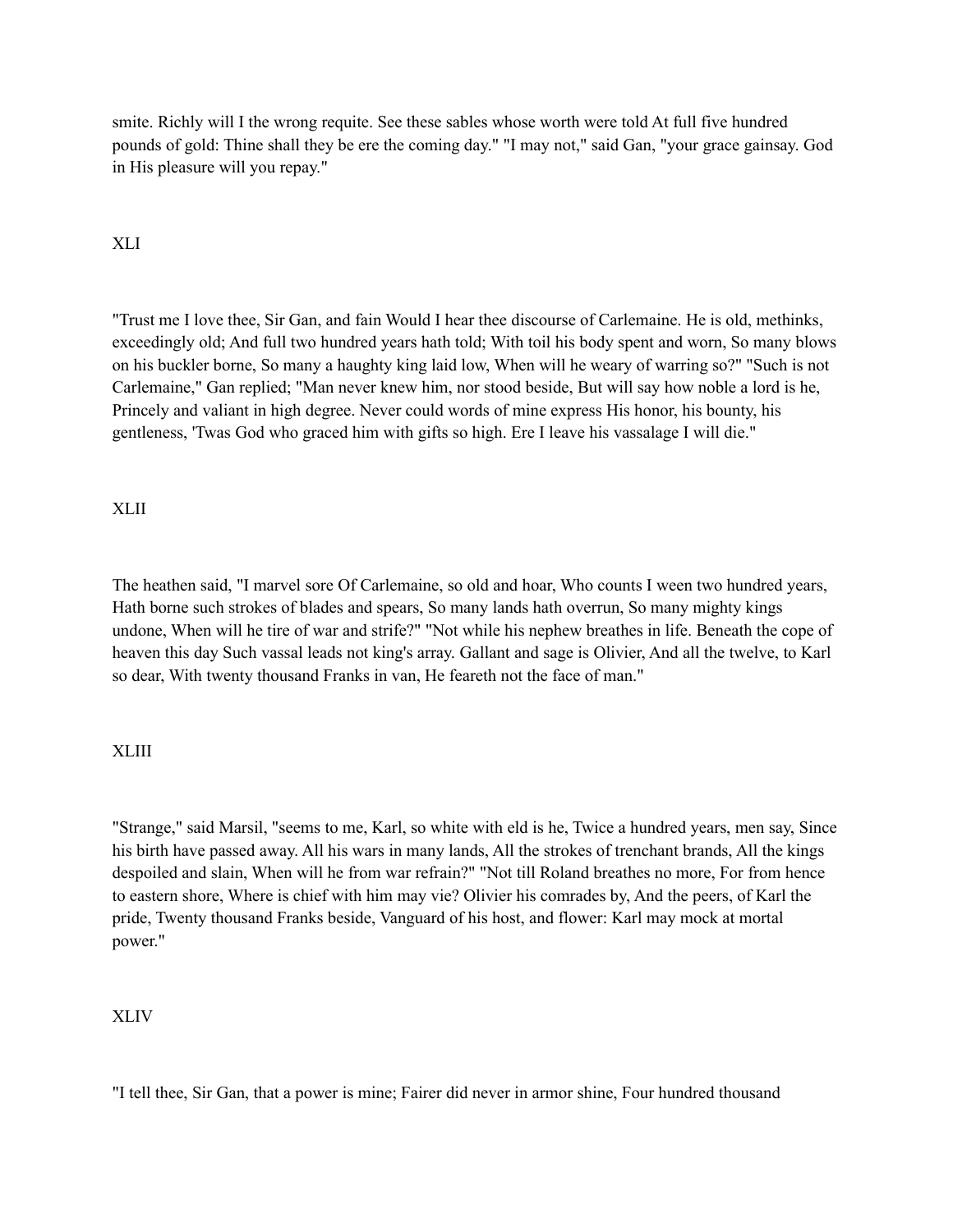cavaliers, With the Franks of Karl to measure spears." "Fling such folly," said Gan, "away; Sorely your heathen would rue the day. Proffer the Emperor ample prize, A sight to dazzle the Frankish eyes; Send him hostages full of score, So returns he to France once more. But his rear will tarry behind the host; There, I trow, will be Roland's post There will Sir Olivier remain. Hearken to me, and the counts lie slain; The pride of Karl shall be crushed that day, And his wars be ended with you for aye."

## XLV

"Speak, then, and tell me, Sir Ganelon, How may Roland to death be done?" "Through Cizra's pass will the Emperor wind, But his rear will linger in march behind; Roland and Olivier there shall be, With twenty thousand in company. Muster your battle against them then, A hundred thousand heathen men. Till worn and spent be the Frankish bands, Though your bravest perish beneath their hands. For another battle your powers be massed, Roland will sink, overcome at last. There were a feat of arms indeed, And your life from peril thenceforth be freed.

## XLVI

"For whoso Roland to death shall bring, From Karl his good right aim will wring, The marvellous host will melt away. No more shall he muster a like array, And the mighty land will in peace repose." King Marsil heard him to the close; Then kissed him on the neck, and bade His royal treasures be displayed.

## XLVII

What said they more? Why tell the rest? Said Marsil, "Fastest bound is best; Come, swear me here to Roland's fall." "Your will," said Gan, "be mine in all." He swore on the relics in the hilt Of his sword Murgleis, and crowned his guilt.

## XLVIII

A stool was there of ivory wrought. King Marsil bade a book be brought, Wherein was all the law contained Mahound and Termagaunt ordained. The Saracen hath sworn thereby, If Roland in the rear guard lie, With all his men - at - arms to go, And combat till the count lay low. Sir Gan repeated, "Be it so."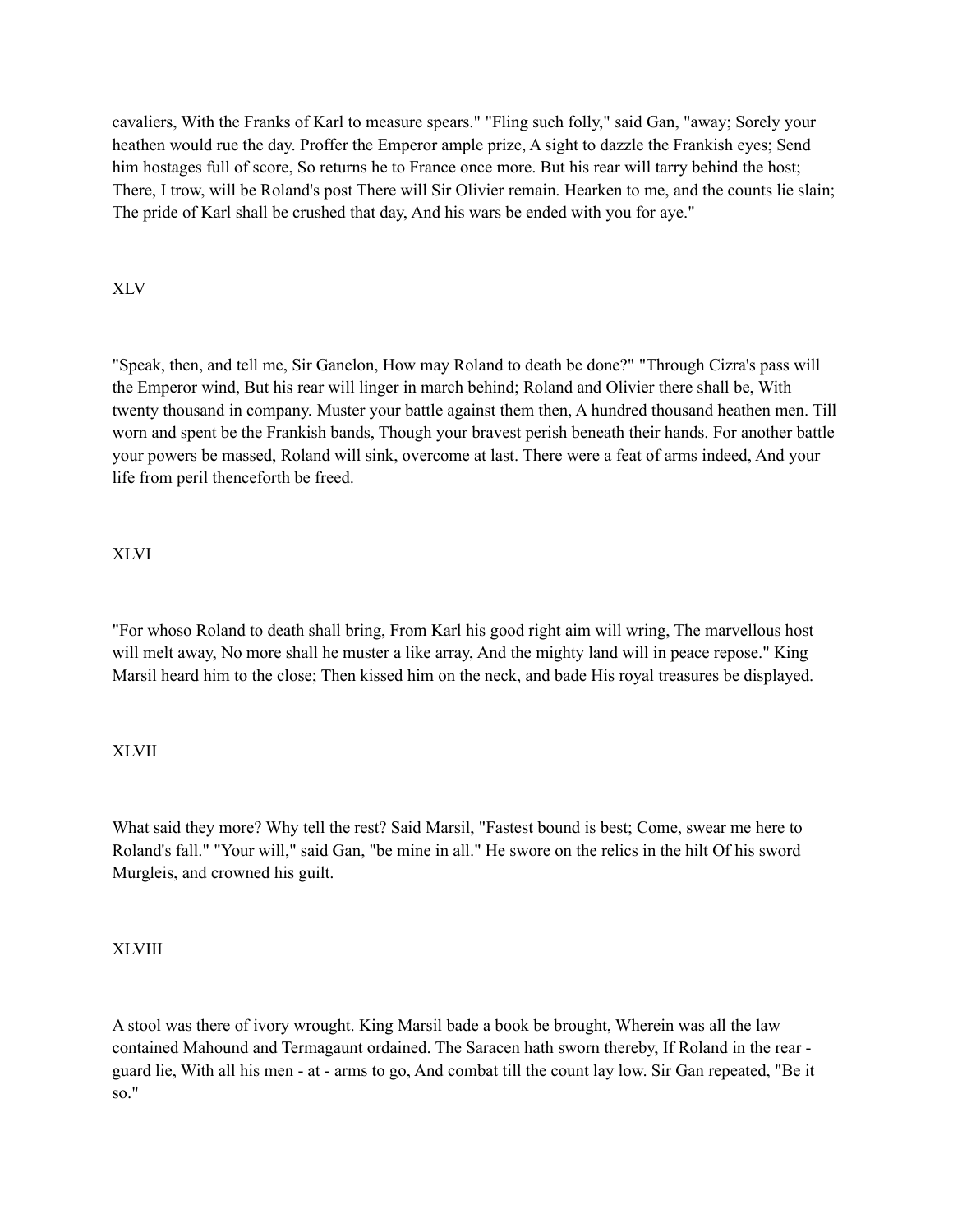## XLIX

King Marsil's foster - father came, A heathen, Valdabrun by name. He spake to Gan with laughter clear. "My sword, that never found its peer, A thousand pieces would not buy The riches in the hilt that lie, To you I give in guerdon free; Your aid in Roland's fall to see, Let but the rear - guard be his place." "I trust," said Gan, "to do you grace." Then each kissed other on the face.

L

Next broke with jocund laughter in, Another heathen, Climorin. To Gan he said, "Accept my helm, The best and trustiest in the realm, Conditioned that your aid we claim To bring the marchman unto shame." "Be it," said Ganelon, "as you list." And then on cheek and mouth they kissed.

## LI

Now Bramimonde, King Marsil's queen, To Ganelon came with gentle mien. "I love thee well, Sir Count," she spake, "For my lord the king and his nobles' sake. See these clasps for a lady's wrist, Of gold, and jacinth, and amethyst, That all the jewels of Rome outshine; Never your Emperor owned so fine; These by the queen to your spouse are sent." The gems within his boot he pent.

## LII

Then did the king on his treasurer call, "My gifts for Karl, are they ready all?" "Yea, sire, seven hundred camels' load Of gold and silver well bestowed, And twenty hostages thereby, The noblest underneath the sky."

#### LIII

On Ganelon's shoulder King Marsil leant. "Thou art sage," he said, "and of gallant bent; But by all thy holiest law deems dear, Let not thy thought from our purpose veer. Ten mules' burthen I give to thee Of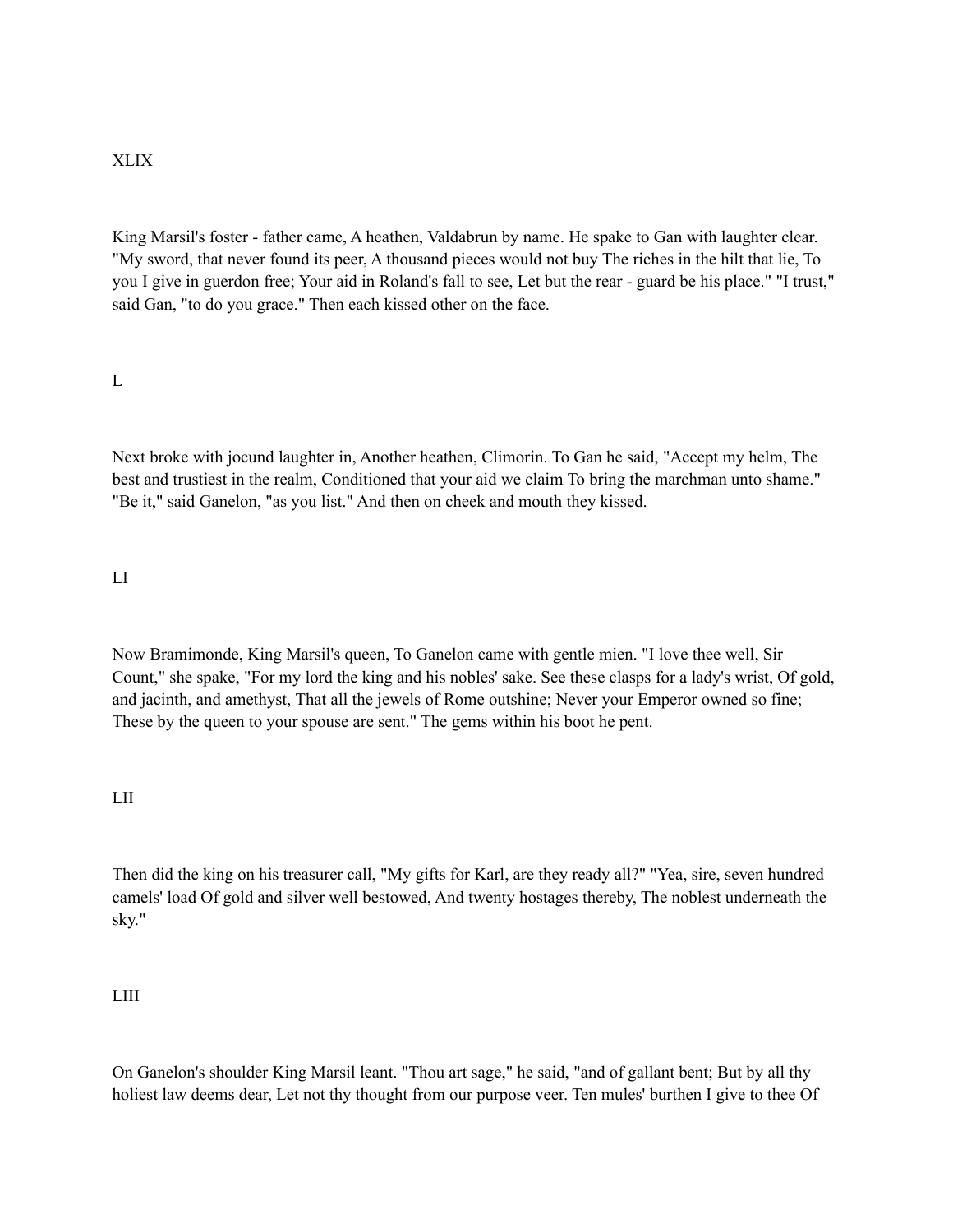gold, the finest of Araby; Nor ever year henceforth shall pass But it brings thee riches in equal mass Take the keys of my city gates, Take the treasure that Karl awaits Render them all; but oh, decide That Roland in the rear - guard bide; So may I find him by pass or height, As I swear to meet him in mortal fight." Cried Gan, "Meseemeth too long we stay," Sprang on his charger and rode away.

#### LIV

The Emperor homeward hath turned his face, To Gailne city he marched apace, (By Roland erst in ruins strown Deserted thence it lay and lone, Until a hundred years had flown). Here waits he, word of Gan to gain With tribute of the land of Spain; And here, at earliest break of day, Came Gan where the encampment lay.

#### LV

The Emperor rose with the day dawn clear, Failed not Matins and Mass to hear, Sate at his tent on the fair green sward, Roland and Olivier nigh their lord, Duke Naimes and all his peers of fame. Gan the felon, the perjured, came False was the treacherous tale he gave, And these his words, "May God you save! I bear you Saragossa's keys, Vast the treasure I bring with these, And twenty hostages; guard them well, The noble Marsil bids me tell Not on him shall your anger fall, If I fetch not the Algalif here withal; For mine eyes beheld, beneath their ken, Three hundred thousand armed men, With sword and casque and coat of mail, Put forth with him on the sea to sail, All for hate of the Christian creed, Which they would neither hold nor heed. They had not floated a league but four, When a tempest down on their galleys bore. Drowned they lie to be seen no more. If the Algalif were but living wight, He had stood this morn before your sight. Sire, for the Saracen king I say, Ere ever a month shall pass away, On into France he will follow free, Bend to our Christian law the knee, Homage swear for his Spanish land, And hold the realm at your command." "Now praise to God," the Emperor said, "And thanks, my Ganelon, well you sped," A thousand clarions then resound, The sumpter - mules are girt on ground, For France, for France the Franks are bound.

#### **Section III.**

LVI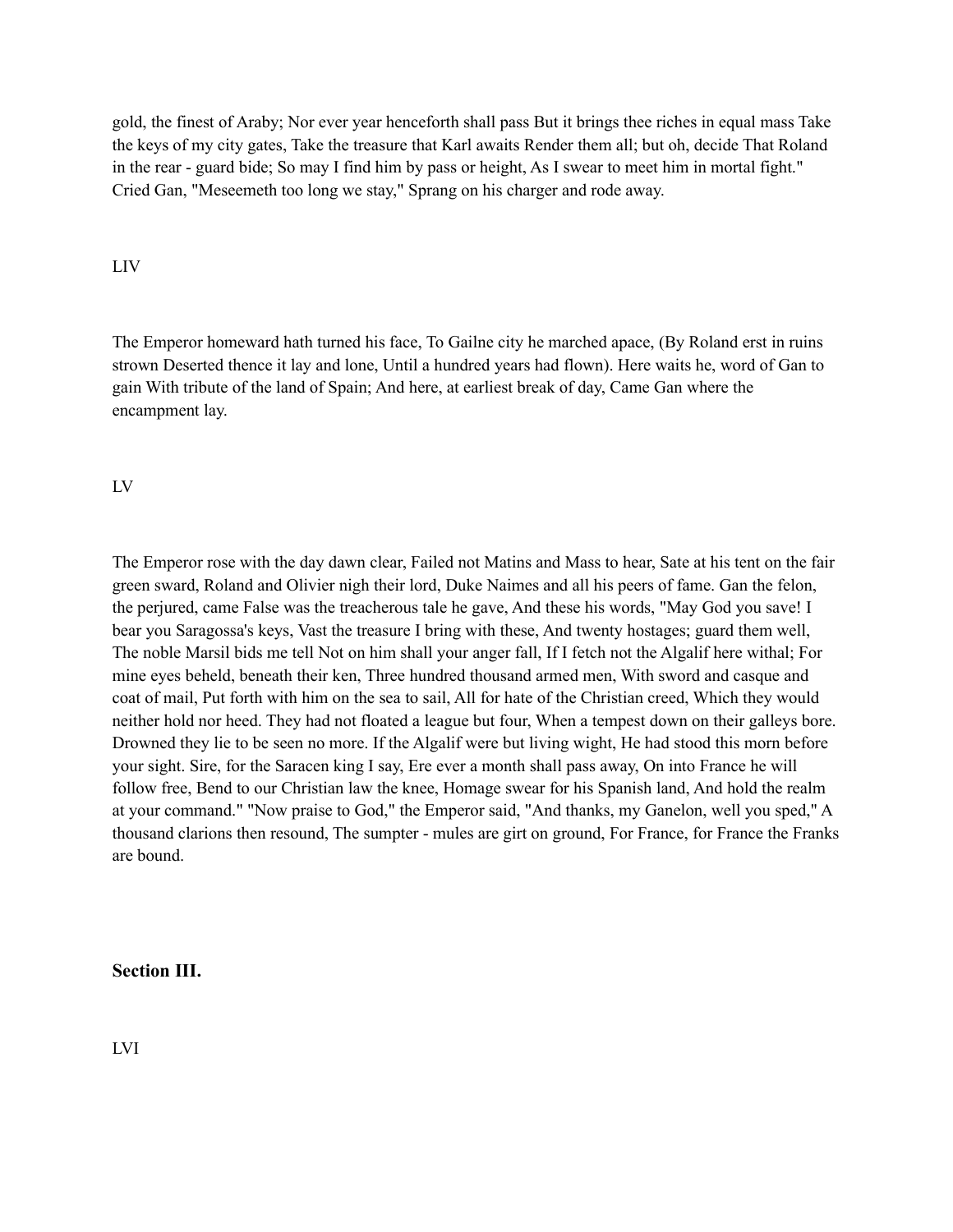Karl the Great hath wasted Spain, Her cities sacked, her castles ta'en; But now "My wars are done," he cried, "And home to gentle France we ride." Count Roland plants his standard high Upon a peak against the sky; The Franks around encamping lie. Alas! the heathen host the while, Through valley deep and dark defile, Are riding on the Christians' track, All armed in steel from breast to back; Their lances poised, their helmets laced, Their falchions glittering from the waist, Their bucklers from the shoulder swung, And so they ride the steeps among, Till, in a forest on the height, They rest to wait the morning light, Four hundred thousand crouching there. O God! the Franks are unaware.

## LVII

The day declined, night darkling crept, And Karl, the mighty Emperor, slept. He dreamt a dream: he seemed to stand In Cizra's pass, with lance in hand. Count Ganelon came athwart, and lo, He wrenched the aspen spear him fro, Brandished and shook it aloft with might, Till it brake in pieces before his sight; High towards heaven the splinters flew; Karl awoke not, he dreamed anew.

## LVIII

In his second dream he seemed to dwell In his palace of Aix, at his own Chapelle. A bear seized grimly his right arm on, And bit the flesh to the very bone. Anon a leopard from Arden wood, Fiercely flew at him where he stood. When lo! from his hall, with leap and bound, Sprang to the rescue a gallant hound. First from the bear the ear he tore, Then on the leopard his fangs he bore. The Franks exclaim, "'Tis a stirring fray, But who the victor none may say." Karl awoke not - he slept away.

## LIX

The night wore by, the day dawn glowed, Proudly the Emperor rose and rode, Keenly and oft his host he scanned. "Lords, my barons, survey this land, See the passes so straight and steep: To whom shall I trust the rear to keep?" "To my stepson Roland:" Count Gan replied. "Knight like him have you none beside." The Emperor heard him with moody brow. "A living demon," he said, "art thou; Some mortal rage hath thy soul possessed. To head my vanguard, who then were best?" "Ogier," he answered, "the gallant Dane, Braver baron will none remain,"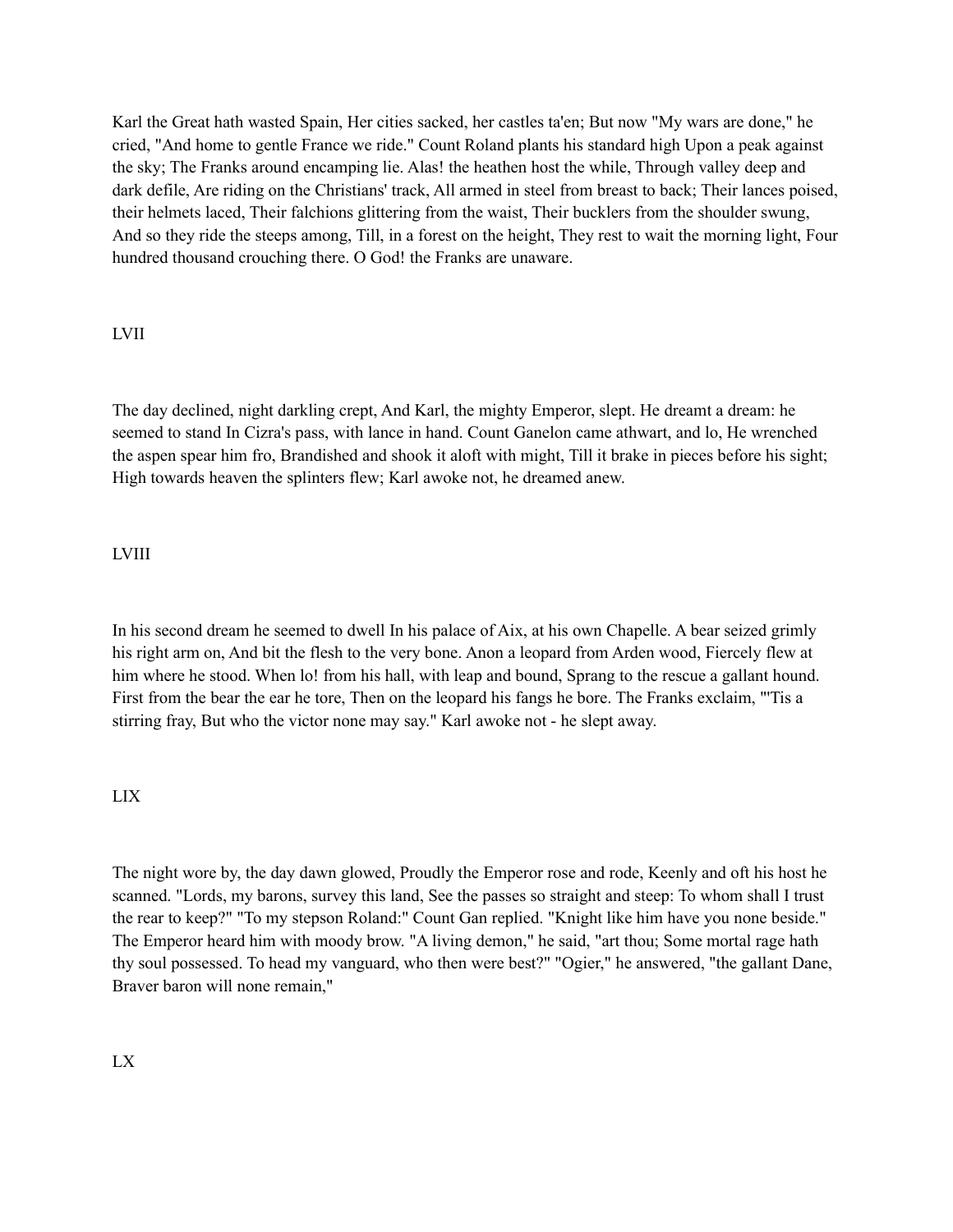Roland, when thus the choice he saw, Spake, full knightly, by knightly law: "Sir Stepsire, well may I hold thee dear, That thou hast named me to guard the rear; Karl shall lose not, if I take heed, Charger, or palfrey, or mule or steed, Hackney or sumpter that groom may lead; The reason else our swords shall tell." "It is sooth," said Gan, "and I know it well."

LXI

Fiercely once more Count Roland turned To speak the scorn that in him burned.

"Ha! deem'st thou, dastard, of dastard race, That I shall drop the glove in place, As in sight of Karl thou didst the mace?"

LXII

Then of his uncle he made demand: "Yield me the bow that you hold in hand; Never of me shall the tale be told, As of Ganelon erst, that it failed my hold." Sadly the Emperor bowed his head, With working finger his beard he spread, Tears in his own despite he shed.

LXIII

But soon Duke Naimes doth by him stand No better vassal in all his band. "You have seen and heard it all, O sire, Count Roland waxeth much in ire. On him the choice for the rear - guard fell, And where is baron could speed so well? Yield him the bow that your arm hath bent, And let good succor to him be lent." The Emperor reached it forth, and lo! He gave, and Roland received, the bow.

LXIV

"Fair Sir Nephew, I tell thee free. Half of my host will I leave with thee." "God be my judge," was the count's reply, "If ever I thus my race belie. But twenty thousand with me shall rest, Bravest of all your Franks and best; The mountain passes in safety tread, While I breathe in life you have nought to dread."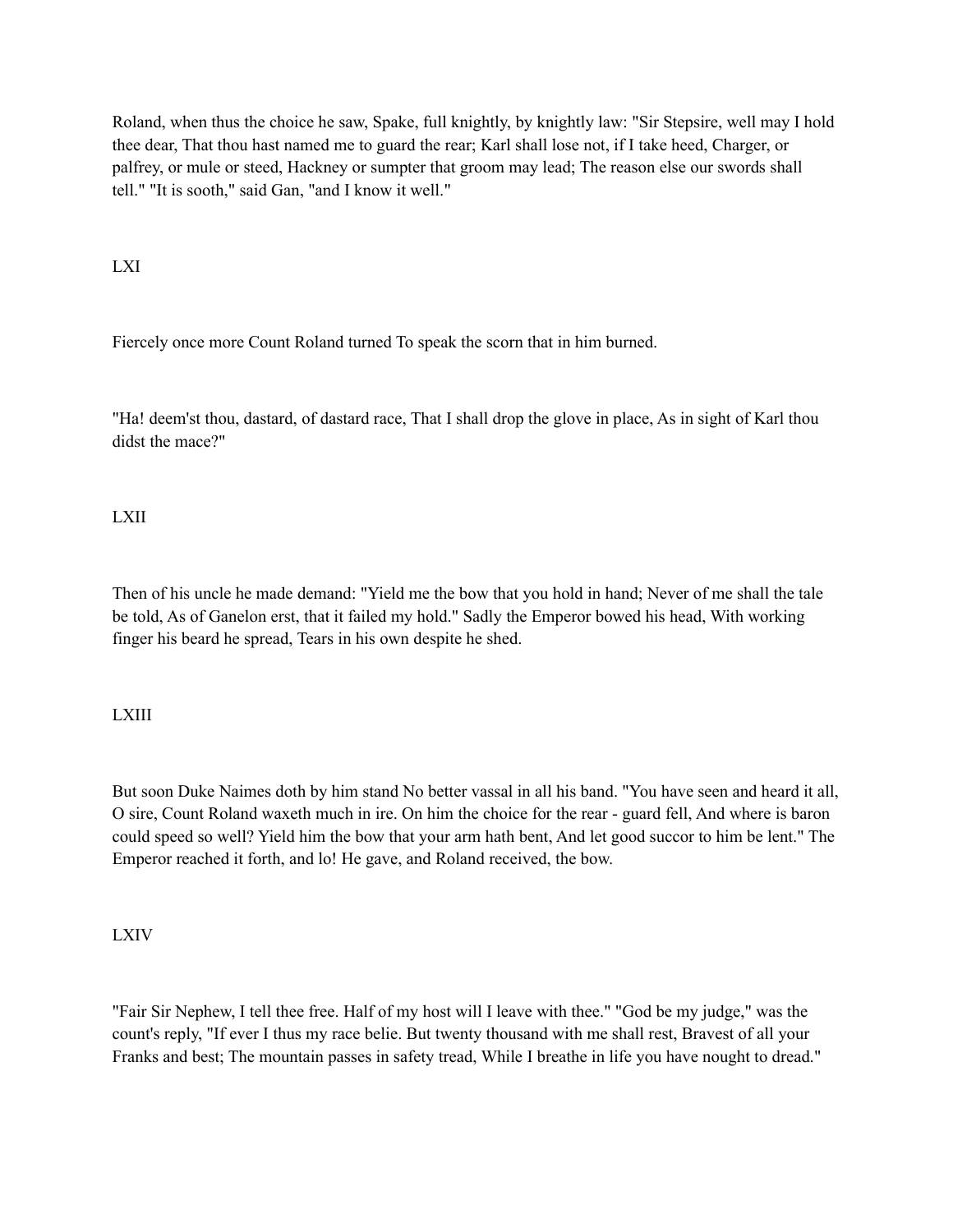## LXV

Count Roland sprang to a hill - top's height, And donned his peerless armor bright; Laced his helm, for a baron made; Girt Durindana, gold - hilted blade; Around his neck he hung the shield, With flowers emblazoned was the field; Nor steed but Veillantif will ride; And he grasped his lance with its pennon's pride. White was the pennon, with rim of gold; Low to the handle the fringes rolled. Who are his lovers men now may see; And the Franks exclaim, "We will follow thee."

## LXVI

Roland hath mounted his charger on; Sir Olivier to his side hath gone; Gerein and his fellow in arms, Gerier; Otho the Count, and Berengier, Samson, and with him Anseis old, Gerard of Roussillon, the bold. Thither the Gascon Engelier sped; "I go," said Turpin, "I pledge my head;" "And I with thee," Count Walter said; "I am Roland's man, to his service bound." So twenty thousand knights were found.

## LXVII

Roland beckoned Count Walter then. "Take of our Franks a thousand men; Sweep the heights and the passes clear, That the Emperor's host may have nought to fear." "I go," said Walter, "at your behest," And a thousand Franks around him pressed. They ranged the heights and passes through, Nor for evil tidings backward drew, Until seven hundred swords outflew. The Lord of Belferna's land, that day, King Almaris met him in deadly fray.

## LXVIII

Through Roncesvalles the march began; Ogier, the baron, led the van; For them was neither doubt nor fear, Since Roland rested to guard the rear, With twenty thousand in full array: Theirs the battle - be God their stay. Gan knows all; in his felon heart Scarce hath he courage to play his part.

## LXIX

High were the peaks, and the valleys deep, The mountains wondrous dark and steep; Sadly the Franks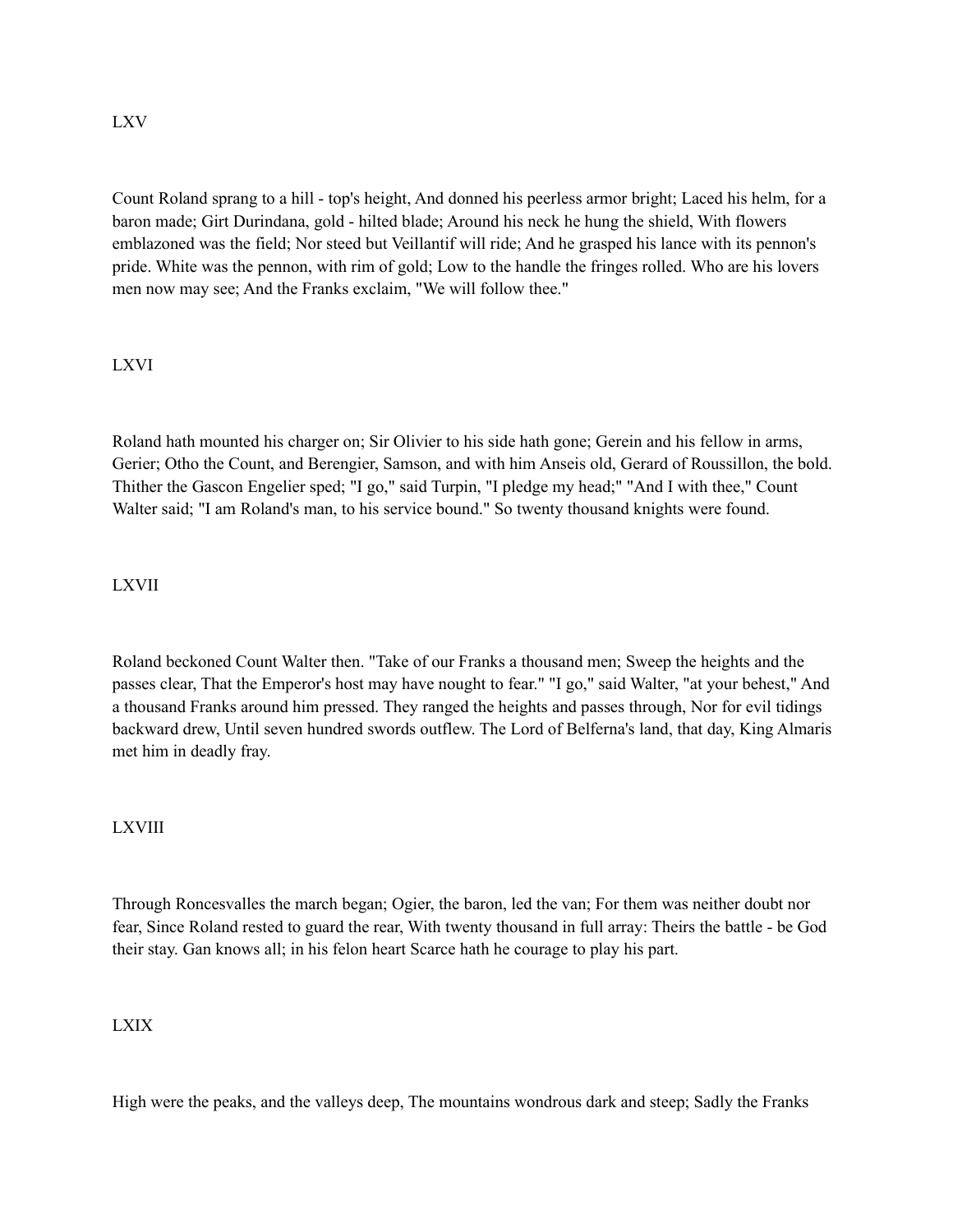through the passes wound, Full fifteen leagues did their tread resound. To their own great land they are drawing nigh, And they look on the fields of Gascony. They think of their homes and their manors there, Their gentle spouses and damsels fair. Is none but for pity the tear lets fall; But the anguish of Karl is beyond them all. His sister's son at the gates of Spain Smites on his heart, and he weeps amain.

## LXX

On the Spanish marches the twelve abide, With twice ten thousand Franks beside. Fear to die have they none, nor care: But Karl returns into France the fair; Beneath his mantle his face he hides. Naimes, the duke, at his bridle rides. "Say, sire, what grief doth your heart oppress?" "To ask," he said, "brings worse distress; I cannot but weep for heaviness. By Gan the ruin of France is wrought. In an angel's vision, last night, methought He wrested forth from my hand the spear: 'Twas he gave Roland to guard the rear. God! should I lose him, my nephew dear, Whom I left on a foreign soil behind, His peer on earth I shall never find!"

#### LXXI

Karl the Great cannot choose but weep, For him hath his host compassion deep; And for Roland, a marvellous boding dread. It was Gan, the felon, this treason bred; He hath heathen gifts of silver and gold, Costly raiment, and silken fold, Horses and camels, and mules and steeds. But lo! King Marsil the mandate speeds, To his dukes, his counts, and his vassals all, To each almasour and amiral. And so, before three suns had set, Four hundred thousand in muster met. Through Saragossa the tabors sound; On the loftiest turret they raise Mahound: Before him the Pagans bend and pray, Then mount and fiercely ride away, Across Cerdagna, by vale and height, Till stream the banners of France in sight, Where the peers of Carlemaine proudly stand, And the shock of battle is hard at hand.

#### LXXII

Up to King Marsil his nephew rode, With a mule for steed, and a staff for goad: Free and joyous his accents fell, "Fair Sir King, I have served you well. So let my toils and my perils tell. I have fought and vanquished for you in field. One good boon for my service yield, Be it mine on Roland to strike the blow; At point of lance will I lay him low; And so Mohammed to aid me deign, Free will I sweep the soil of Spain, From the gorge of Aspra to Dourestan, Till Karl grows weary such wars to plan. Then for your life have you won repose." King Marsil on him his glove bestows.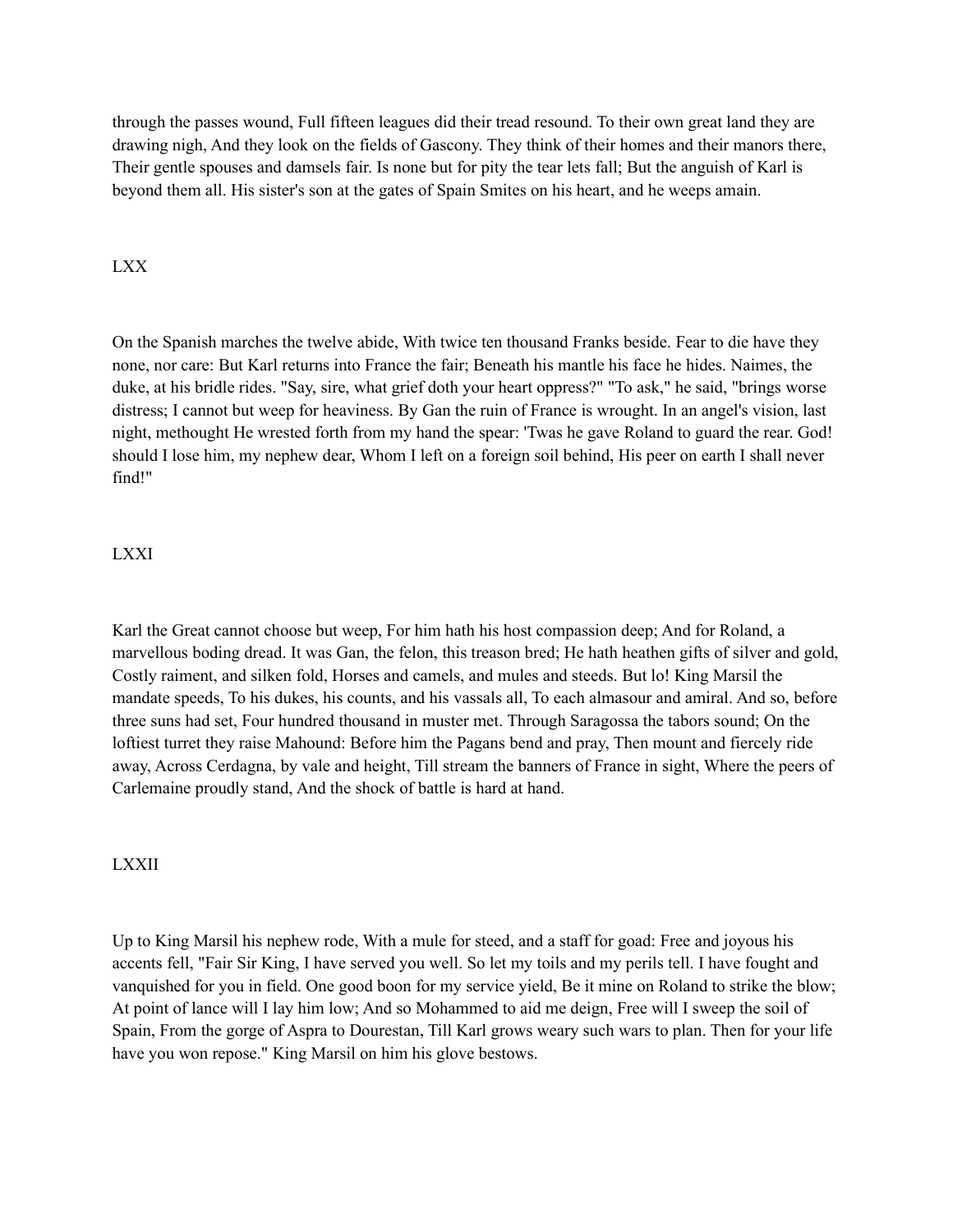## LXXIII

His nephew, while the glove he pressed, Proudly once more the king addressed. "Sire, you have crowned my dearest vow; Name me eleven of your barons now, In battle against the twelve to bide." Falsaron first to the call replied; Brother to Marsil, the king, was he; "Fair Sir nephew, I go with thee; In mortal combat we front, to - day, The rear - guard of the grand array. Foredoomed to die by our spears are they,"

## LXXIV

King Corsablis the next drew nigh, Miscreant Monarch of Barbary; Yet he spake like vassal staunch and bold Blench would he not for all God's gold. The third, Malprimis, of Brigal's breed, More fleet of foot than the fleetest steed, Before King Marsil he raised his cry, "On unto Roncesvalles I: In mine encounter shall Roland die."

## LXXV

An Emir of Balaguet came in place, Proud of body, and fair of face; Since first he sprang on steed to ride, To wear his harness was all his pride; For feats of prowess great laud he won; Were he Christian, nobler baron none. To Marsil came he, and cried aloud, "Unto Roncesvalles mine arm is vowed; May I meet with Roland and Olivier, Or the twelve together, their doom is near. The Franks shall perish in scathe and scorn; Karl the Great, who is old and worn, Weary shall grow his hosts to lead, And the land of Spain be for ever freed." King Marsil's thanks were his gracious meed.

## LXXVI

A Mauritanian Almasour (Breathed not in Spain such a felon Moor) Stepped unto Marsil, with braggart boast: "Unto Roncesvalles I lead my host, Full twenty thousand, with lance and shield. Let me meet with Roland upon the field, Lifelong tears for him Karl shall yield."

## LXXVII

Turgis, Count of Tortosa came. Lord of the city, he bears its name. Scathe to the Christian to him is best,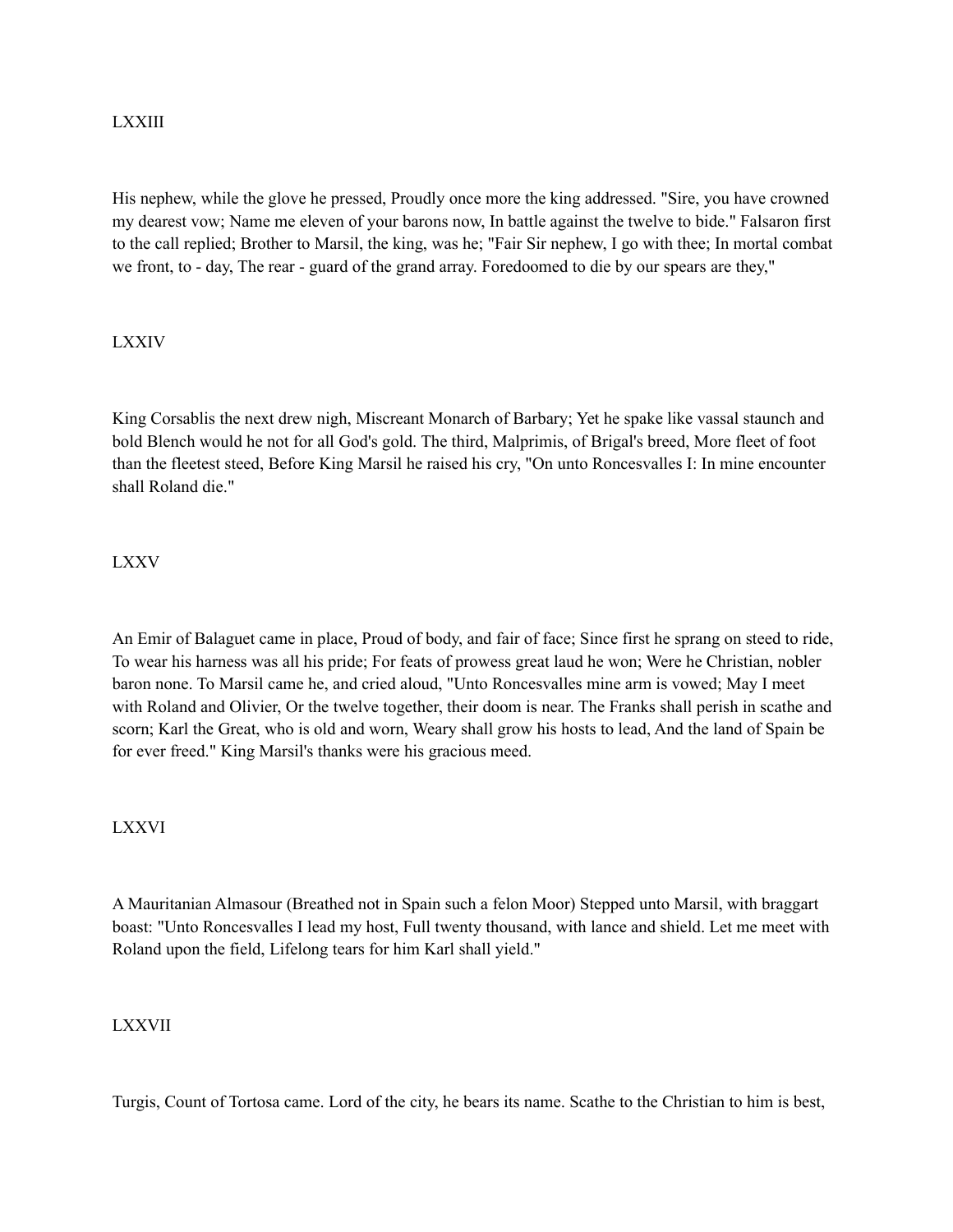And in Marsil's presence he joined the rest. To the king he said. "Be fearless found; Peter of Rome cannot mate Mahound. If we serve him truly, we win this day; Unto Roncesvalles I ride straightway. No power shall Roland from slaughter save: See the length of my peerless glaive, That with Durindana to cross I go, And who the victor, ye then shall know. Sorrow and shame old Karl shall share, Crown on earth never more shall wear."

## LXXVIII

Lord of Valtierra was Escremis; Saracen he, and the region his; He cried to Marsil, amid the throng, "Unto Roncesvalles I spur along, The pride of Roland in dust to tread, Nor shall he carry from thence his head; Nor Olivier who leads the band. And of all the twelve is the doom at hand. The Franks shall perish, and France be lorn, And Karl of his bravest vassals shorn."

## LXXIX

Estorgan next to Marsil hied, With Estramarin his mate beside. Hireling traitors and felons they. Aloud cried Marsil, "My lords, away Unto Roncesvalles, the pass to gain, Of my people's captains ye shall be twain." "Sire, full welcome to us the call, On Roland and Olivier we fall. None the twelve from their death shall screen, The swords we carry are bright and keen; We will dye them red with the hot blood's vent, The Franks shall perish and Karl lament. We will yield all France as your tribute meet. Come, that the vision your eyes may greet; The Emperor's self shall be at your feet."

## LXXX

With speed came Margaris - lord was he Of the land of Sibilie to the sea; Beloved of dames for his beauty's sake, Was none but joy in his look would take, The goodliest knight of heathenesse, And he cried to the king over all the press, "Sire, let nothing your heart dismay; I will Roland in Roncesvalles slay, Nor thence shall Olivier scathless come, The peers await but their martyrdom. The Emir of Primis bestowed this blade; Look on its hilt, with gold inlaid: It shall crimsoned be with the red blood's trace: Death to the Franks, and to France disgrace! Karl the old, with he's beard to white, Shall have pain and sorrow both day and night; France shall be ours ere a year go by; At Saint Denys' bourg shall our leaguer lie." King Marsil bent him reverently.

## LXXXI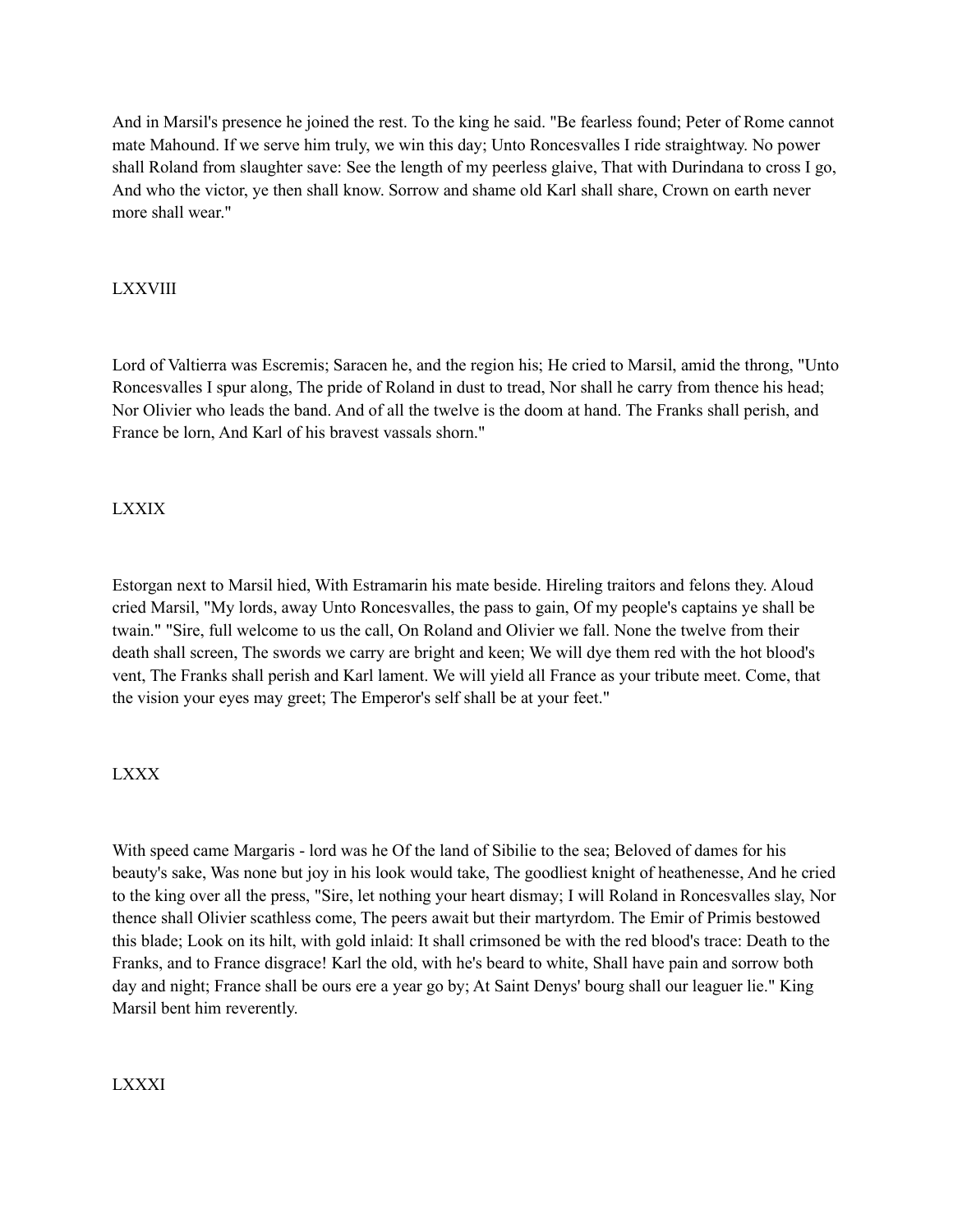Chernubles is there, from the valley black, His long hair makes on the earth its track; A load, when it lists him, he bears in play, Which four mules' burthen would well outweigh. Men say, in the land where he was born Nor shineth sun, nor springeth corn, Nor falleth rain, nor droppeth dew; The very stones are of sable hue. 'Tis the home of demons, as some assert. And he cried, "My good sword have I girt, In Roncesvalles to dye it red. Let Roland but in my pathway tread, Trust ye to me that I strike him dead, His Durindana beat down with mine. The Franks shall perish and France decline." Thus were mustered King Marsil's peers, With a hundred thousand heathen spears. In haste to press to the battle on, In a pine - tree forest their arms they don.

#### LXXXII

They don their hauberks of Saracen mould, Wrought for the most with a triple fold; In Saragossa their helms were made; Steel of Vienne was each girded blade; Valentia lances and targets bright, Pennons of azure and red and white. The leave their sumpters and mules aside, Leap on their chargers and serried ride. Bright was the sunshine and fair the day; Their arms resplendent gave back the ray. Then sound a thousand clarions clear, Till the Franks the mighty clangor hear, "Sir Comrade," said Olivier, "I trow There is battle at hand with the Saracen foe." "God grant," said Roland, "it may be so. Here our post for our king we hold; For his lord the vassal bears heat and cold, Toil and peril endures for him, Risks in his service both life and limb. For mighty blows let our arms be strung, Lest songs of scorn be against us sung. With the Christian is good, with the heathen ill: No dastard part shall ye see me fill."

**Part II**

**Section I.**

**The Prelude Of The Great Battle**

Roncesvalles

LXXXIII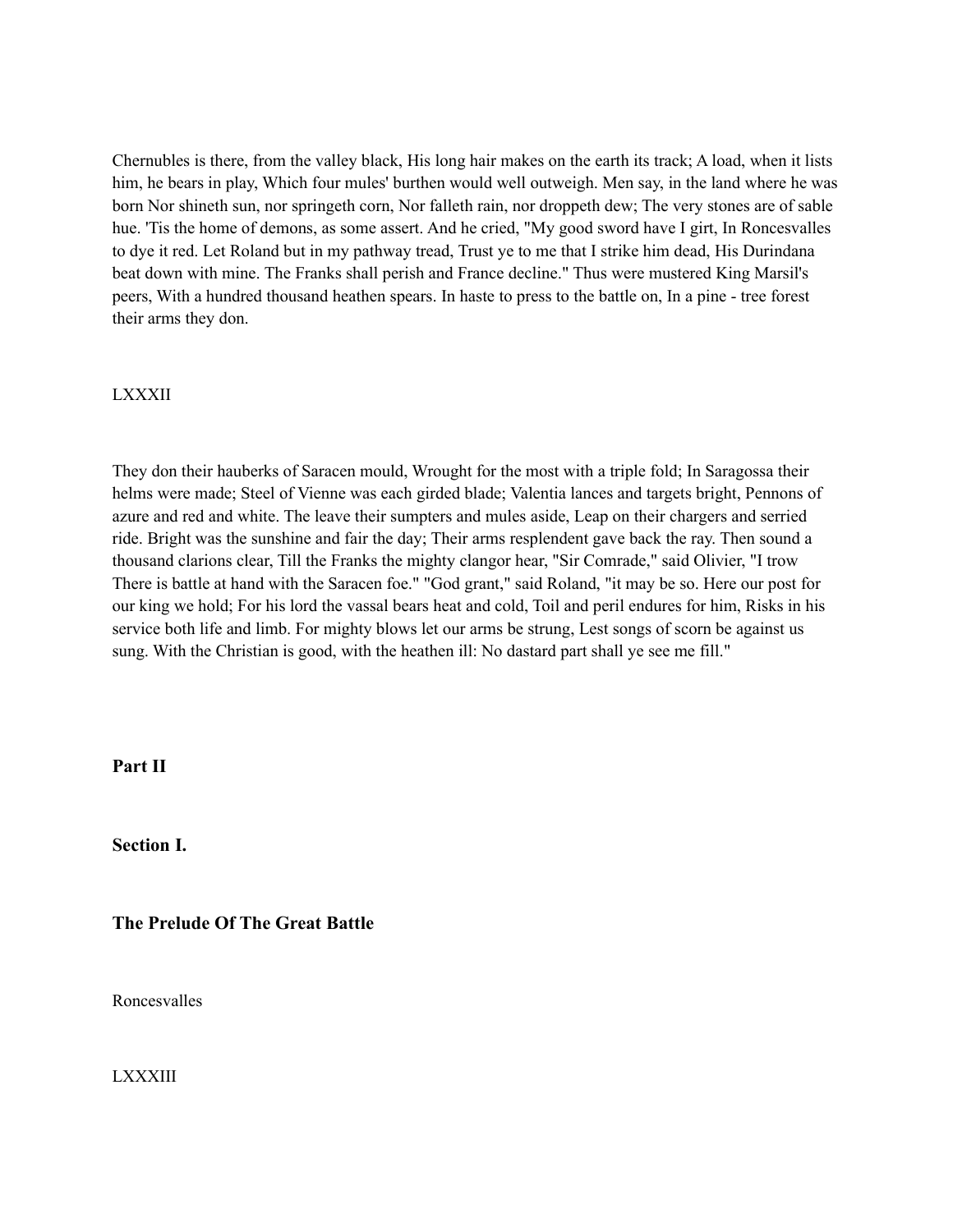Olivier clomb to a mountain height, Glanced through the valley that stretched to right; He saw advancing the Saracen men, And thus to Roland he spake agen: "What sights and sounds from the Spanish side, White gleaming hauberks and helms in pride? In deadliest wrath our Franks shall be! Ganelon wrought this perfidy; It was he who doomed us to hold the rear." "Hush," said Roland; "O Olivier, No word be said of my stepsire here."

## LXXXIV

Sir Olivier to the peak hath clomb, Looks far on the realm of Spain therefrom; He sees the Saracen power arrayed, Helmets gleaming with gold inlaid, Shields and hauberks in serried row, Spears with pennons that from them flow. He may not reckon the mighty mass, So far their numbers his thought surpass. All in bewilderment and dismay, Down from the mountain he takes his way, Comes to the Franks the tale to say.

## LXXXV

"I have seen the paynim," said Olivier. "Never on earth did such host appear: A hundred thousand with targets bright, With helmets laced and hauberks white, Erect and shining their lances tall; Such battle as waits you did ne'er befall. My Lords of France, be God your stay, That you be not vanquished in field to day." "Accursed," say the Franks, "be they who fly None shall blench from the fear to die."

Roland's Pride

## LXXXVI

"In mighty strength are the heathen crew," Olivier said, "and our Franks are few; My comrade, Roland, sound on your horn; Karl will hear and his host return." "I were mad," said Roland, "to do such deed; Lost in France were my glory's meed. My Durindana shall smite full hard, And her hilt be red to the golden guard. The heathen felons shall find their fate; Their death, I swear, in the pass they wait."

LXXXVII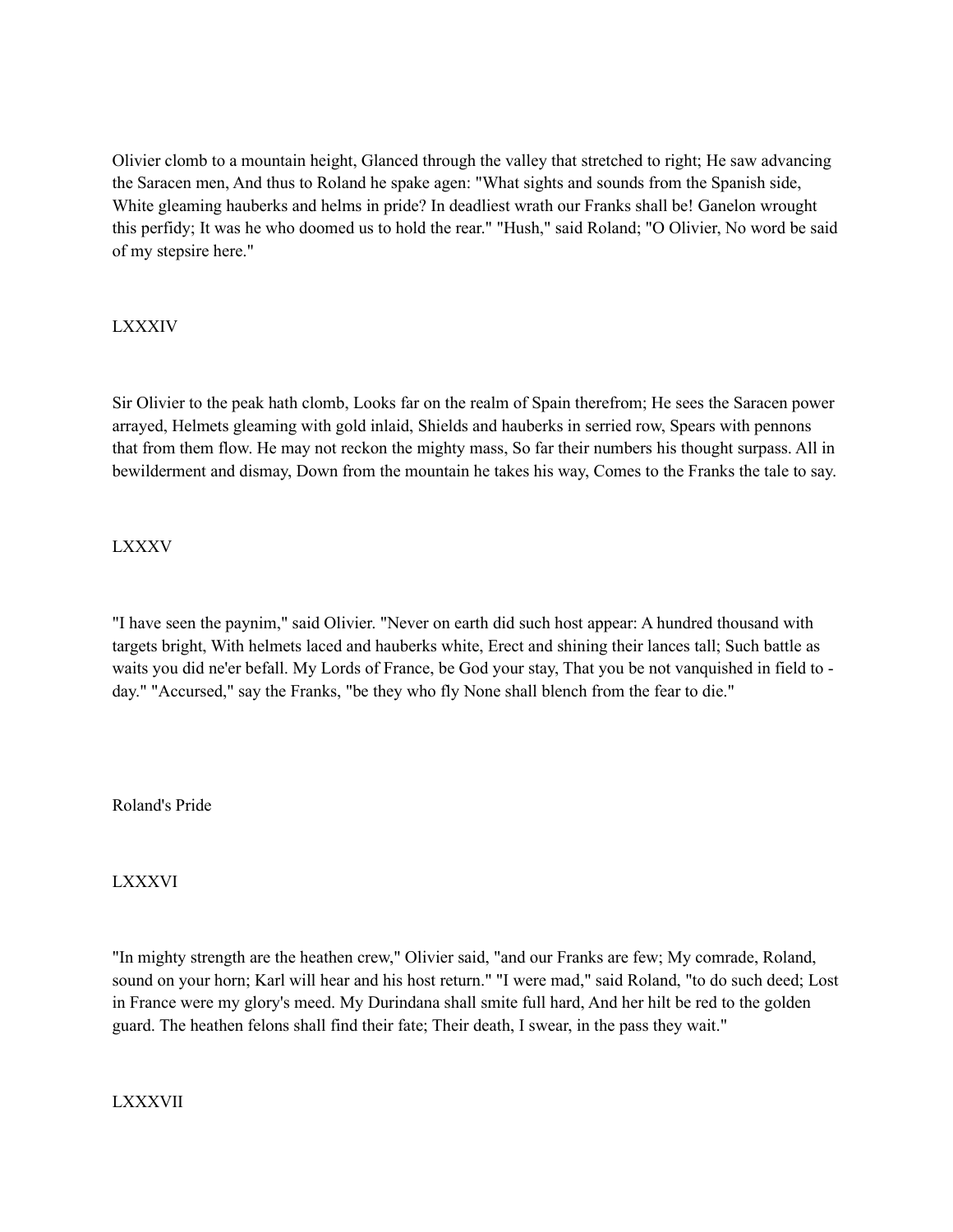"O Roland, sound on your ivory horn, To the ear of Karl shall the blast be borne: He will bid his legions backward bend, And all his barons their aid will lend." "Now God forbid it, for very shame, That for me my kindred were stained with blame, Or that gentle France to such vileness fell: This good sword that hath served me well, My Durindana such strokes shall deal, That with blood encrimsoned shall be the steel. By their evil star are the felons led; They shall all be numbered among the dead."

## LXXXVIII

"Roland, Roland, yet wind one blast! Karl will hear ere the gorge be passed, And the Franks return on their path full fast." "I will not sound on mine ivory horn: It shall never be spoken of me in scorn, That for heathen felons one blast I blew; I may not dishonor my Lineage true. But I will strike, ere this fight be o'er, A thousand strokes and seven hundred more, And my Durindana shall drip with gore. Our Franks will bear them like vassals brave The Saracens flock but to find a grave."

## LXXXIX

"I deem of neither reproach nor stain. I have seen the Saracen host of Spain, Over plain and valley and mountain spread, And the regions hidden beneath their tread. Countless the swarm of the foe, and we A marvellous little company." Roland answered him, "All the more My spirit within me burns therefore. God and his angels of heaven defend That France through me from her glory bend. Death were better than fame laid low. Our Emperor loveth a downright blow."

## XC

Roland is daring and Olivier wise, Both of marvellous high emprise; On their chargers mounted, and girt in mail, To the death in battle they will not quail. Brave are the counts, and their words are high, And the Pagans are fiercely riding nigh. "See, Roland, see them, how close they are, The Saracen foemen, and Karl how far! Thou didst disdain on thy horn to blow. Were the king but here we were spared this woe. Look up through Aspra's dread defile, Where standeth our doomed rear - guard the while; They will do their last brave feat this day, No more to mingle in mortal fray." "Hush!" said Roland, "the craven tale Foul fall who carries a heart so pale; Foot to foot shall we hold the place, And rain our buffets and blows apace."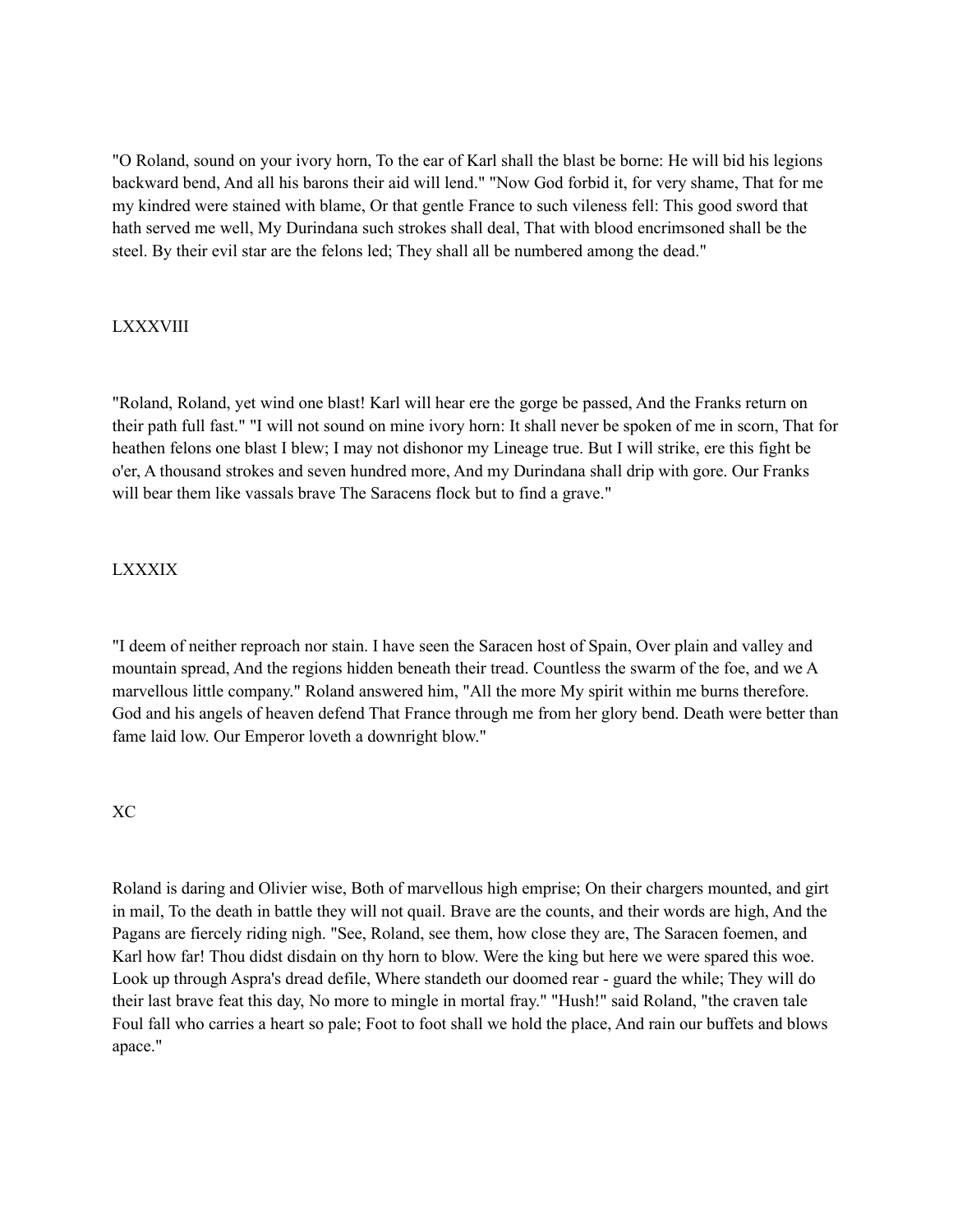When Roland felt that the battle came, Lion or leopard to him were tame; He shouted aloud to his Franks, and then Called to his gentle compeer agen. "My friend, my comrade, my Olivier, The Emperor left us his bravest here; Twice ten thousand he set apart, And he knew among them no dastard heart. For his lord the vassal must bear the stress Of the winter's cold and the sun's excess Peril his flesh and his blood thereby: Strike thou with thy good lance - point and I, With Durindana, the matchless glaive Which the king himself to my keeping gave, That he who wears it when I lie cold May say 'twas the sword of a vassal bold."

## XCII

Archbishop Turpin, above the rest, Spurred his steed to a jutting crest. His sermon thus to the Franks he spake: "Lords, we are here for our monarch's sake; Hold we for him, though our death should come; Fight for the succor of Christendom. The battle approaches - ye know it well, For ye see the ranks of the infidel. Cry mea culpa, and lowly kneel; I will assoil you, your souls to heal. In death ye are holy martyrs crowned." The Franks alighted, and knelt on ground; In God's high name the host he blessed, And for penance gave them - to smite their best.

## XCIII

The Franks arose from bended knee, Assoiled, and from their sins set free; The archbishop blessed them fervently: Then each one sprang on his bounding barb, Armed and laced in knightly garb, Apparelled all for the battle line. At last said Roland, "Companion mine, Too well the treason is now displayed, How Ganelon hath our band betrayed. To him the gifts and the treasures fell; But our Emperor will avenge us well. King Marsil deemeth us bought and sold; The price shall be with our good swords told."

## XCIV

Roland rideth the passes through, On Veillantif, his charger true; Girt in his harness that shone full fair, And baron - like his lance he bare. The steel erect in the sunshine gleamed, With the snow - white pennon that from it streamed; The golden fringes beat on his hand. Joyous of visage was he, and bland, Exceeding beautiful of frame; And his warriors hailed him with glad acclaim. Proudly he looked on the heathen ranks, Humbly and sweetly upon his Franks. Courteously spake he, in words of grace "Ride. my barons, at gentle pace. The Saracens here to their slaughter toil: Reap we, to - day, a glorious spoil, Never fell to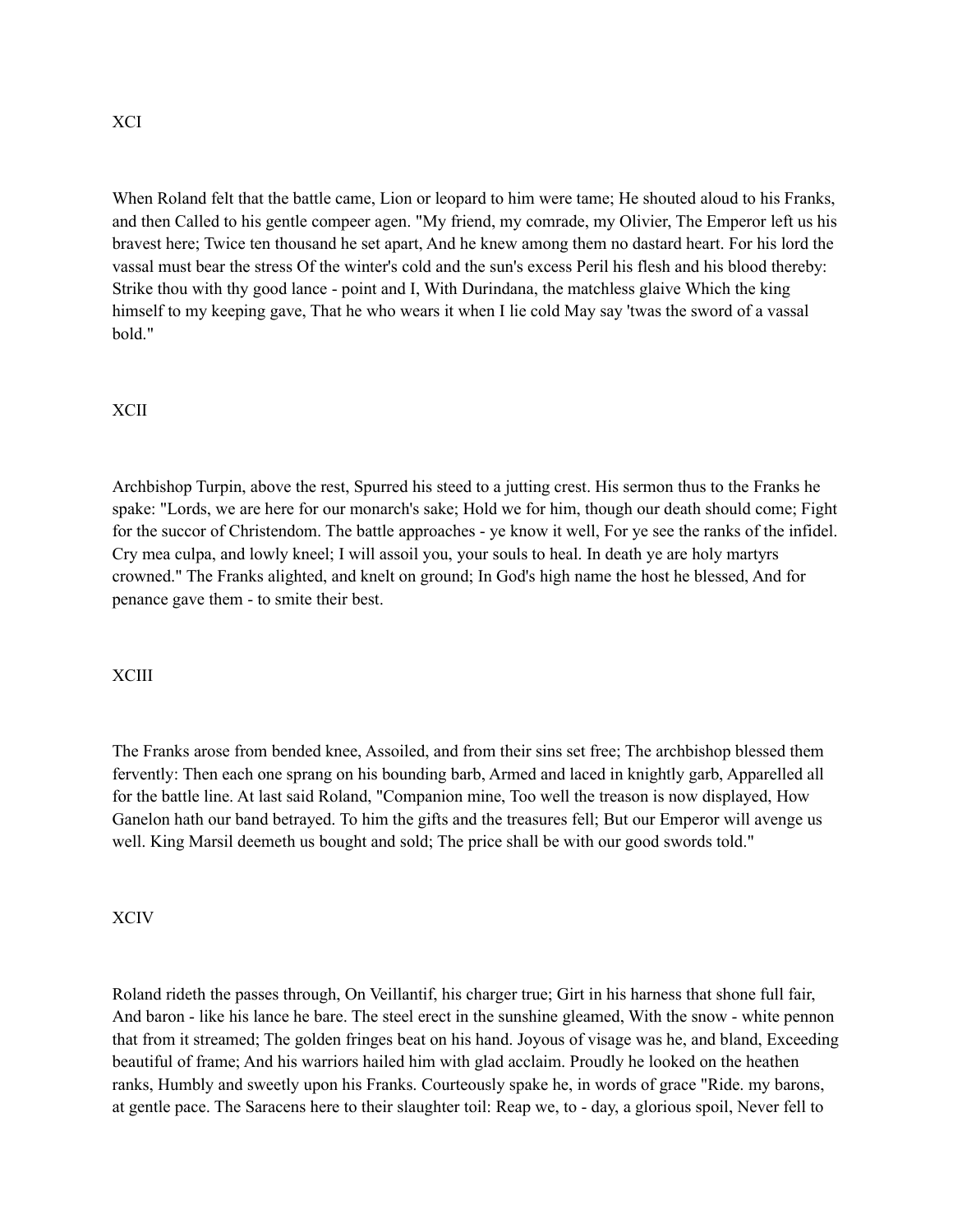Monarch of France the like." At his words, the hosts are in act to strike.

XCV

Said Olivier, "Idle is speech, I trow; Thou didst disdain on thy horn to blow. Succor of Karl is far apart; Our strait he knows not, the noble heart: Not to him nor his host be blame; Therefore, barons, in God's good name, Press ye onward, and strike your best, Make your stand on this field to rest; Think but of blows, both to give and take, Never the watchword of Karl forsake. Then from the Franks resounded high "Montjoie!" Whoever had heard that cry Would hold remembrance of chivalry. Then ride they - how proudly, O God, they ride! With rowels dashed in their coursers' side. Fearless, too, are their paynim foes. Frank and Saracen, thus they close.

The Mellay

XCVI

King Marsil's nephew, Aelroth his name, Vaunting in font of the battle came, Words of scorn on our Franks he cast: "Felon Franks, ye are met at last, By your chosen guardian betrayed and sold, By your king left madly the pass to hold. This day shall France of her fame be shorn, And from Karl the mighty his right arm torn." Roland heard him in wrath and pain! He spurred his steed, he slacked the rein, Drave at the heathen with might and main, Shattered his shield and his hauberk broke, Right to the breast - bone went the stroke; Pierced him, spine and marrow through, And the felon's soul from his body flew. A moment reeled he upon his horse, Then all heavily dropped the corse; Wrenched was his neck as on earth he fell, Yet would Roland scorn with scorn repel. "Thou dastard! never hath Karl been mad, Nor love for treason or traitors had. To guard the passes he left us here, Like a noble king and chevalier. Nor shall France this day her fame forego. Strike in, my barons; the foremost blow Dealt in the fight doth to us belong: We have the right and these dogs the wrong."

## XCVII

A duke was there, named Falsaron, Of the land of Dathan and Abiron; Brother to Marsil, the king, was he; More miscreant felon ye might not see. Huge of forehead, his eyes between, A span of a full half - foot, I ween. Bitter sorrow was his, to mark His nephew before him lie slain and stark. Hastily came he from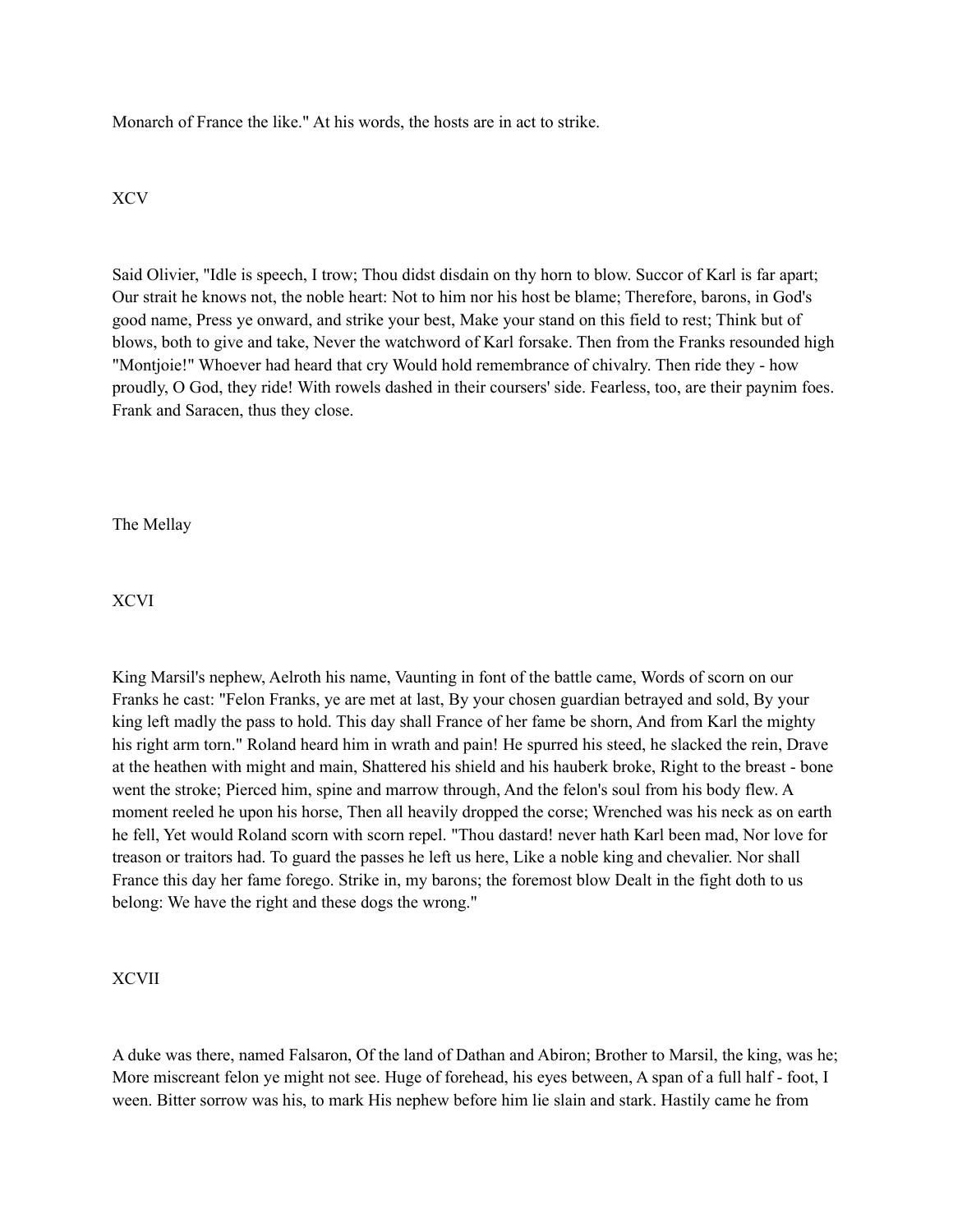forth the press, Raising the war - cry of heathenesse. Braggart words from his lips were tost: "This day the honour of France is lost." Hotly Sir Olivier's anger stirs; He pricked his steed with golden spurs, Fairly dealt him a baron's blow, And hurled him dead from the saddle - blow. Buckler and mail were reft and rent, And the pennon's flaps to his heart's blood went. He saw the miscreant stretched on eath: "Caitiff, thy threats are of little worth. On, Franks! the felons before us fall; Montjoie!" 'Tis the Emperor's battle call.

## XCVIII

A king was there of a strange countrie, King Corsablis of Barbary; Before the Saracen van he cried, "Right well may we in this battle bide; Puny the host of the Franks I deem, And those that front us, of vile esteem. Not one by succor of Karl shall fly; The day hath dawned that shall see them die." Archbishop Turpin hath heard him well; No mortal hates he with hate so fell: He pricked with spurs of the fine gold wrought, And in deadly passage the heathen sought; Shield and corselet were pierced and riven, And the lance's point through his body driven; To and fro, at the mighty thrust, He reeled, and then fell stark in dust. Turpin looked on him, stretched on ground. "Loud thou liest, thou heathen hound! King Karl is ever our pride and stay; Nor one of the Franks shall blench this day, But your comrades here on the field shall lie; I bring you tidings: ye all shall die. Strike, Franks! remember your chivalry; First blows are ours, high God be praised!" Once more the cry, "Montjoie!" he raised.

## XCIX

Gerein to Malprimis of Brigal sped, Whose good shield stood him no whit in stead; Its knob of crystal was cleft in twain, And one half fell on the battle plain. Right through the hauberk, and through the skin, He drave the lance to the flesh within; Prone and sudden the heathen fell, And Satan carried his soul to hell.

## C

Anon, his comrade in arms, Gerier, Spurred at the Emir with levelled spear, Severed his shield and his mail apart, The lance went through them, to pierce his heart. Dead on the field at the blow he lay. Olivier said, "'Tis a stirring fray."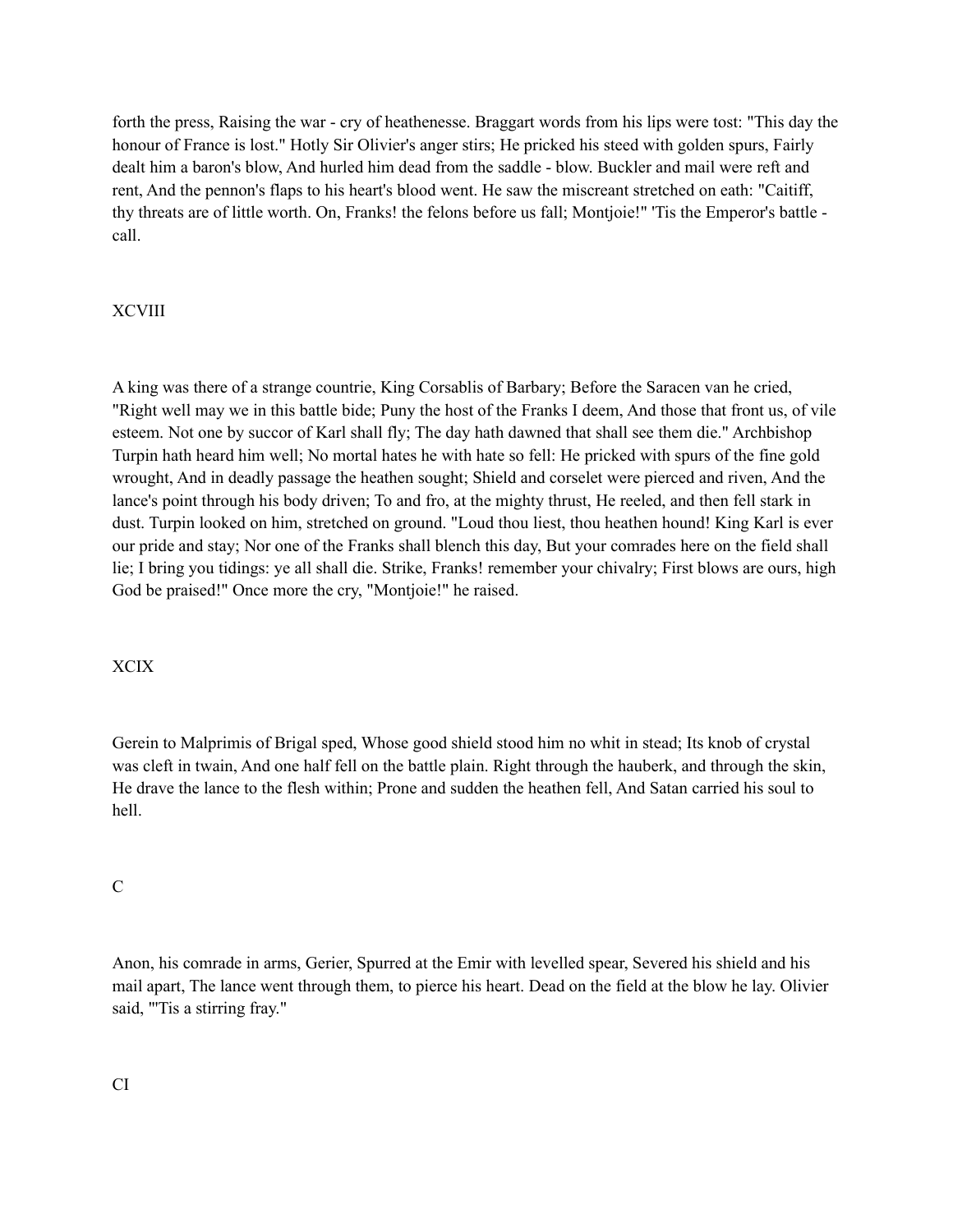At the Almasour's shield Duke Samson rode With blazon of flowers and gold it glowed; But nor shield nor cuirass availed to save, When through heart and lungs the lance he drave. Dead lies he, weep him who list or no. The Archbishop said. "Tis a baron's blow."

# CII

Anseis cast his bridle free; At Turgis, Tortosa's lord, rode he: Above the centre his shield he smote, Brake his mail with its double coat, Speeding the lance with a stroke so true, That the iron traversed his body through. So lay he lifeless, at point of spear. Said Roland, "Struck like a cavalier."

# CIII

Engelier, Gascon of Bordeaux, On his courser's mane let the bridle flow; Smote Escremis, from Valtierra sprung, Shattered the shield from his neck that swung; On through his hauberk's vental pressed, And betwixt his shoulders pierced his breast. Forth from the saddle he cast him dead. "So shall ye perish all," he said.

## CIV

The heathen Estorgan was Otho's aim: Right in front of his shield he came; Rent its colors of red and white, Pierced the joints of his harness bright, Flung him dead from his bridle rein. Said Otho, "Thus shall ye all be slain."

## CV

Berengier smote Estramarin, Planting his lance his heart within, Through shivered shield and hauberk torn. The Saracen to earth was borne Amid a thousand of his train. Thus ten of the heathen twelve are slain; But two are left alive I wis Chernubles and Count Margaris

CVI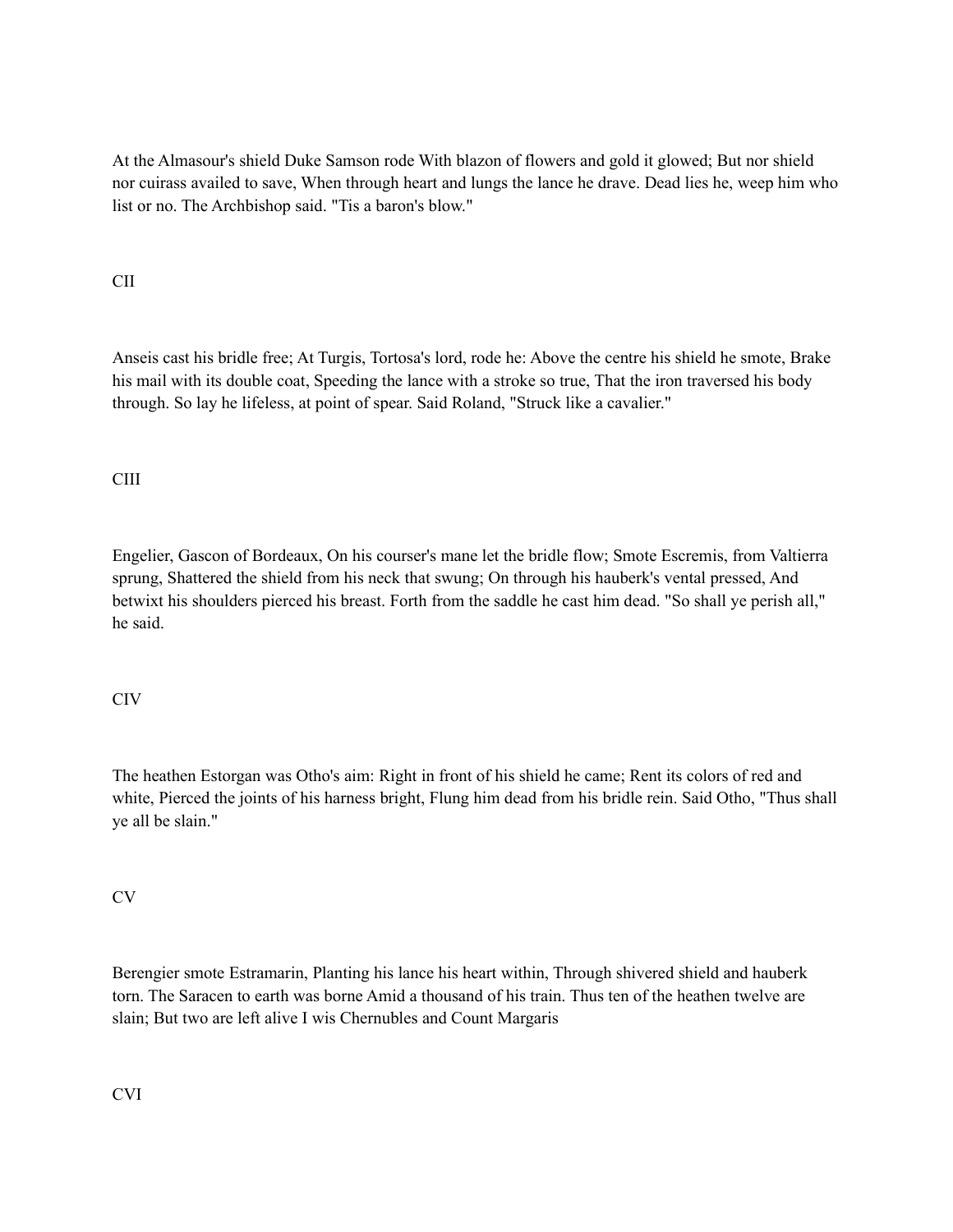Count Margaris was a valiant knight, Stalwart of body, and lithe and light: He spurred his steed unto Olivier, Brake his shield at the golden sphere, Pushed the lance till it touched his side; God of his grace made it harmless glide. Margaris rideth unhurt withal, Sounding his trumpet, his men to call.

## CVII

Mingled and marvellous grows the fray, And in Roland's heart is no dismay. He fought with lance while his good lance stood; Fifteen encounters have strained its wood. At the last it brake; then he grasped in hand His Durindana, his naked brand. He smote Chernubles' helm upon, Where, in the centre, carbuncles shone: Down through his coif and his fell of hair, Betwixt his eyes came the falchion bare, Down through his plated harness fine, Down through the Saracen's chest and chine, Down through the saddle with gold inlaid, Till sank in the living horse the blade, Severed the spine where no joint was found, And horse and rider lay dead on ground. "Caitiff, thou camest in evil hour; To save thee passeth Mohammed's power. Never to miscreants like to thee Shall come the guerdon of victory."

### CVIII

Count Roland rideth the battle through, With Durindana, to cleave and hew; Havoc fell of the foe he made, Saracen corse upon corse was laid, The field all flowed with the bright blood shed; Roland, to corselet and arm, was red Red his steed to the neck and flank. Nor is Olivier niggard of blows as frank; Nor to one of the peers be blame this day, For the Franks are fiery to smite and slay. "Well fought," said Turpin, "our barons true!" And he raised the war - cry, "Montjoie" anew.

## CIX

Through the storm of battle rides Olivier, His weapon, the butt of his broken spear, Down upon Malseron's shield he beat, Where flowers and gold emblazoned meet, Dashing his eyes from forth his head: Low at his feet were the brains bespread, And the heathen lies with seven hundred dead! Estorgus and Turgin next he slew, Till the shaft he wielded in splinters flew. "Comrade!" said Roland, "what makest thou? Is it time to fight with a truncheon now? Steel and iron such strife may claim; Where is thy sword, Hauteclere by name, With its crystal pommel and golden guard?" "Of time to draw it I stood debarred, Such stress was on me of smiting hard."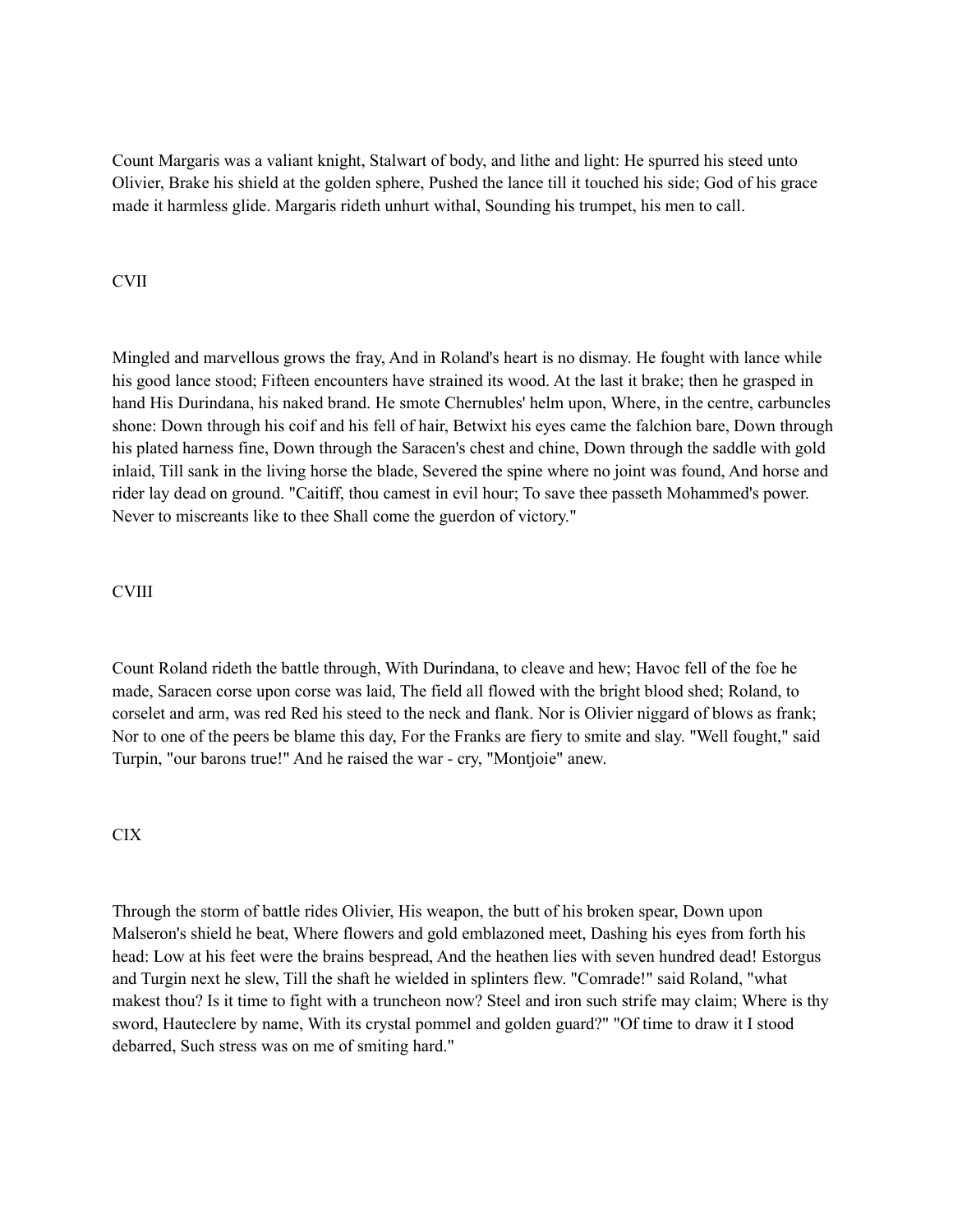Then drew Sir Olivier forth his blade, As had his comrade Roland prayed. He proved it in knightly wise straightway, On the heathen Justin of Val Ferree. At a stroke he severed his head in two, Cleft him body and harness through; Down through the gold - incrusted selle, To the horse's chine, the falchion fell: Dead on the sward lay man and steed. Said Roland, "My brother, henceforth, indeed The Emperor loves us for such brave blows!" Around them the cry of "Montjoie!" arose.

# CXI

Gerein his Sorel rides; Gerier Is mounted on his own Pass - deer: The reins they slacken, and prick full well Against the Saracen Timozel. One smites his cuirass, and one his shield, Break in his body the spears they wield; They cast him dead on the fallow mould. I know not, nor yet to mine ear was told, Which of the twain was more swift and bold. Then Espreveris, Borel's son, By Engelier unto death was done. Archbishop Turpin slew Siglorel, The wizard, who erst had been in hell, By Jupiter thither in magic led. "Well have we 'scaped," the archbishop said: "Crushed is the caitiff," Count Roland replies, "Olivier, brother, such strokes I prize!"

# **CXII**

Furious waxeth the fight, and strange; Frank and heathen their blows exchange; While these defend, and those assail, And their lances broken and bloody fail. Ensign and pennon are rent and cleft, And the Franks of their fairest youth bereft, Who will look on mother or spouse no more, Or the host that waiteth the gorge before. Karl the Mighty may weep and wail; What skilleth sorrow, if succour fail? An evil service was Gan's that day, When to Saragossa he bent his way, His faith and kindred to betray. But a doom thereafter awaited him Amerced in Aix, of life and limb, With thirty of his kin beside, To whom was hope of grace denied.

# **Section II.**

**CXIII**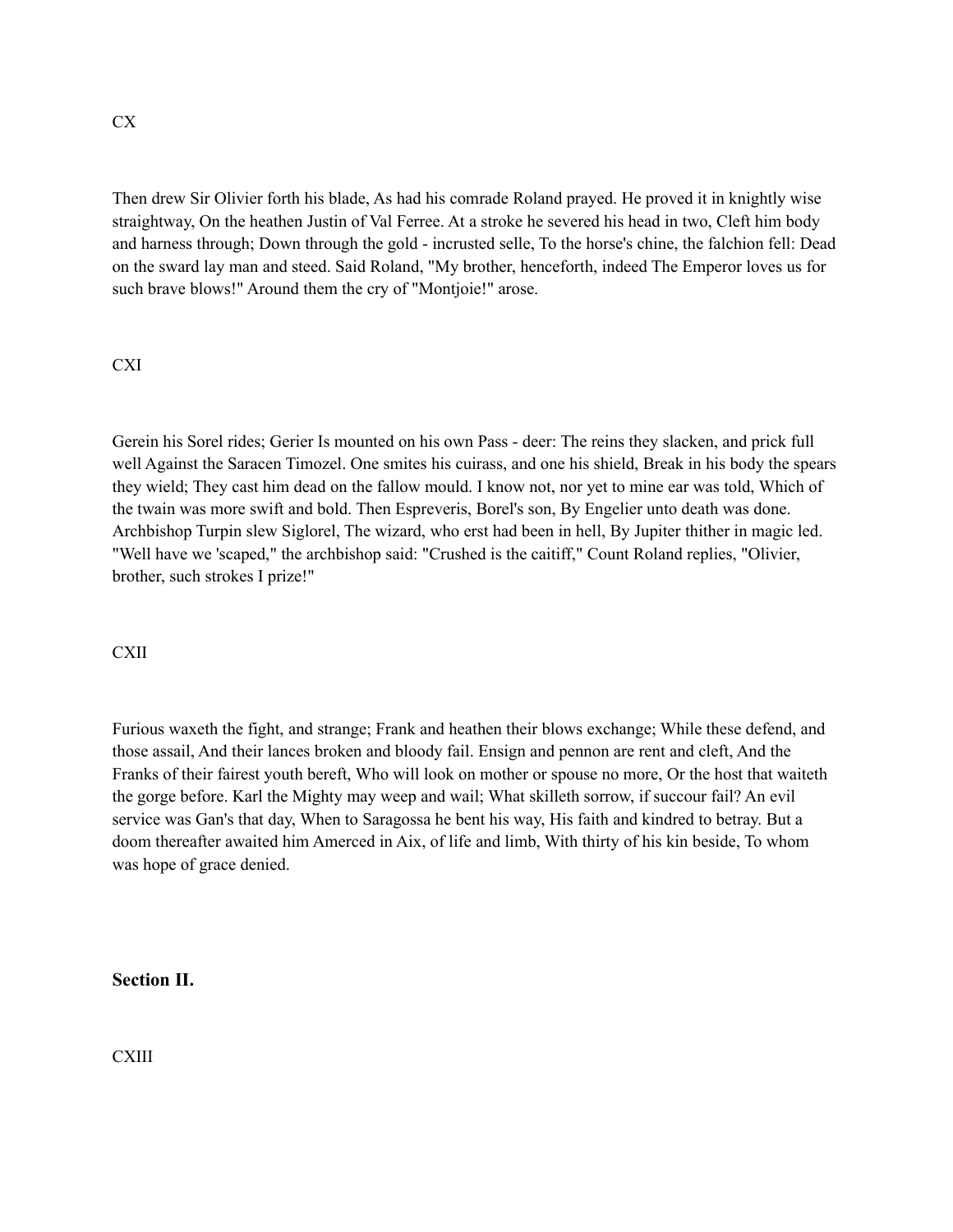King Almaris with his band, the while, Wound through a marvellous strait defile, Where doth Count Walter the heights maintain And the passes that lie at the gates of Spain. "Gan, the traitor, hath made of us," Said Walter, "a bargain full dolorous."

# CXIV

King Almaris to the mount hath clomb, With sixty thousand of heathendom. In deadly wrath on the Franks they fall, And with furious onset smite them all: Routed, scattered or slain they lie. Then rose the wrath of Count Walter high; His sword he drew, his helm he laced, Slowly in front of the line he paced, And with evil greeting his foeman faced.

## **CXV**

Right on his foemen doth Walter ride, And the heathen assail him on every side; Broken down was his shield of might, Bruised and pierced was his hauberk white; Four lances at once did his body wound: No longer bore he - four times he swooned; He turned perforce from the field aside, Slowly adown the mount he hied, And aloud to Roland for succour cried.

## **CXVI**

Wild and fierce is the battle still: Roland and Olivier fight their fill; The Archbishop dealeth a thousand blows Nor knoweth one of the peers repose; The Franks are fighting commingled all, And the foe in hundreds and thousands fall; Choice have they none but to flee or die, Leaving their lives despighteously. Yet the Franks are reft of their chivalry, Who will see nor parent nor kindred fond, Nor Karl who waits them the pass beyond.

## **CXVII**

Now a wondrous storm o'er France hath passed, With thunder - stroke and whirlwind's blast; Rain unmeasured, and hail, there came, Sharp and sudden the lightning's flame; And an earthquake ran - the sooth I say, From Besancon city to Wissant Bay; From Saint Michael's Mount to thy shrine, Cologne, House unrifted was there none. And a darkness spread in the noontide high No light, save gleams from the cloven sky. On all who saw came a mighty fear. They said, "The end of the world is near." Alas, they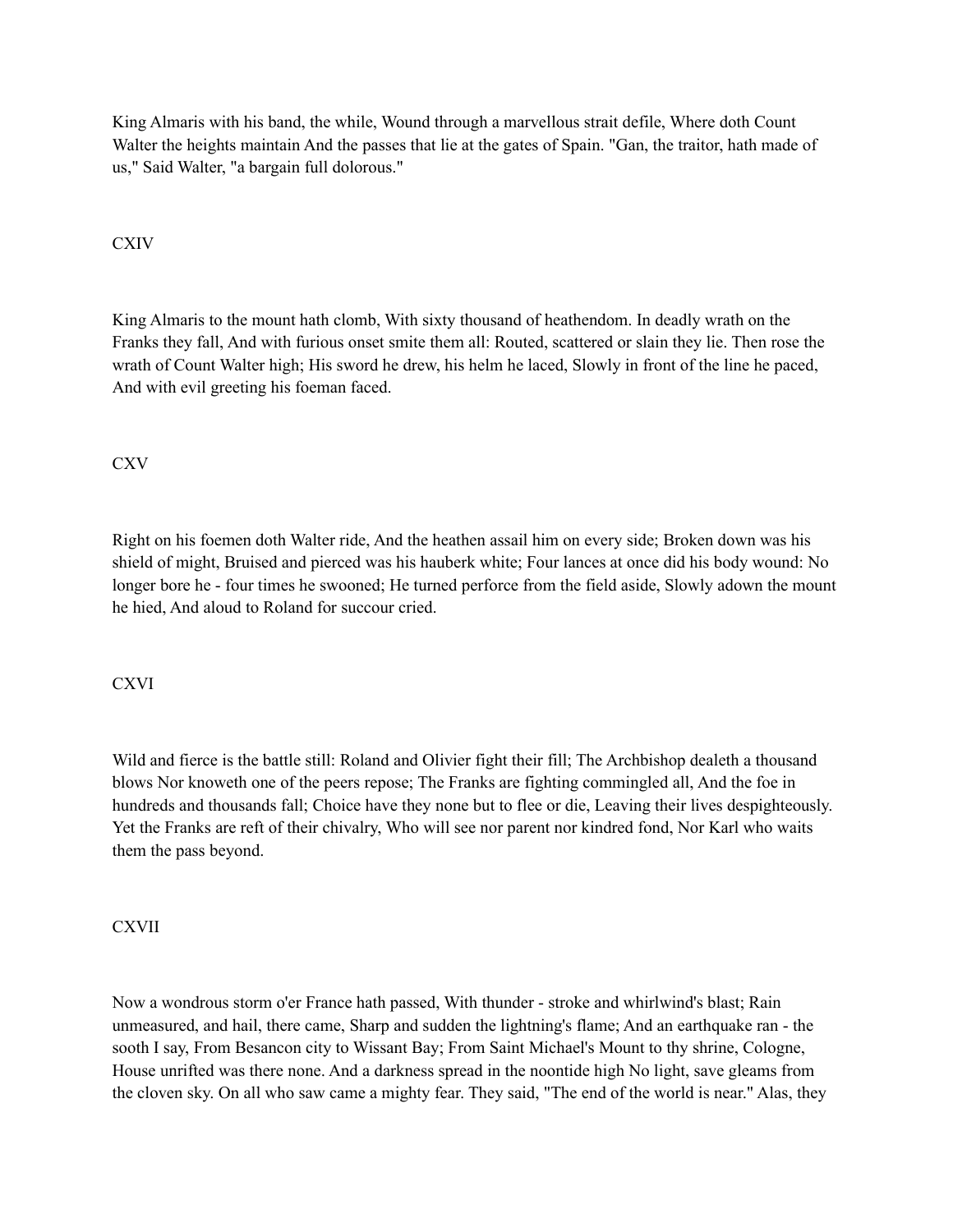spake but with idle breath, 'Tis the great lament for Roland's death.

## **CXVIII**

Dread are the omens and fierce the storm, Over France the signs and wonders swarm: From noonday on to the vesper hour, Night and darkness alone have power; Nor sun nor moon one ray doth shed, Who sees it ranks him among the dead. Well may they suffer such pain and woe, When Roland, captain of all, lies low. Never on earth hath his fellow been, To slay the heathen or realms to win.

## **CXIX**

Stern and stubborn is the fight; Staunch are the Franks with the sword to smite; Nor is there one but whose blade is red, "Montjoie!" is ever their war - cry dread. Through the land they ride in hot pursuit, And the heathens feel 'tis a fierce dispute.

## CXX

In wrath and anguish, the heathen race Turn in flight from the field their face; The Franks as hotly behind them strain. Then might ye look on a cumbered plain: Saracens stretched on the green grass bare, Helms and hauberks that shone full fair, Standards riven and arms undone: So by the Franks was the battle won. The foremost battle that then befell O God, what sorrow remains to tell!

CXXI

With heart and prowess the Franks have stood; Slain was the heathen multitude; Of a hundred thousand survive not two: The archbishop crieth, "O staunch and true! Written it is in the Frankish geste, That out Emperor's vassals shall bear them best." To seek their dead through the field they press, And their eyes drop tears of tenderness: Their hearts are turned to their kindred dear. Marsil the while with his host is near.

## **CXXII**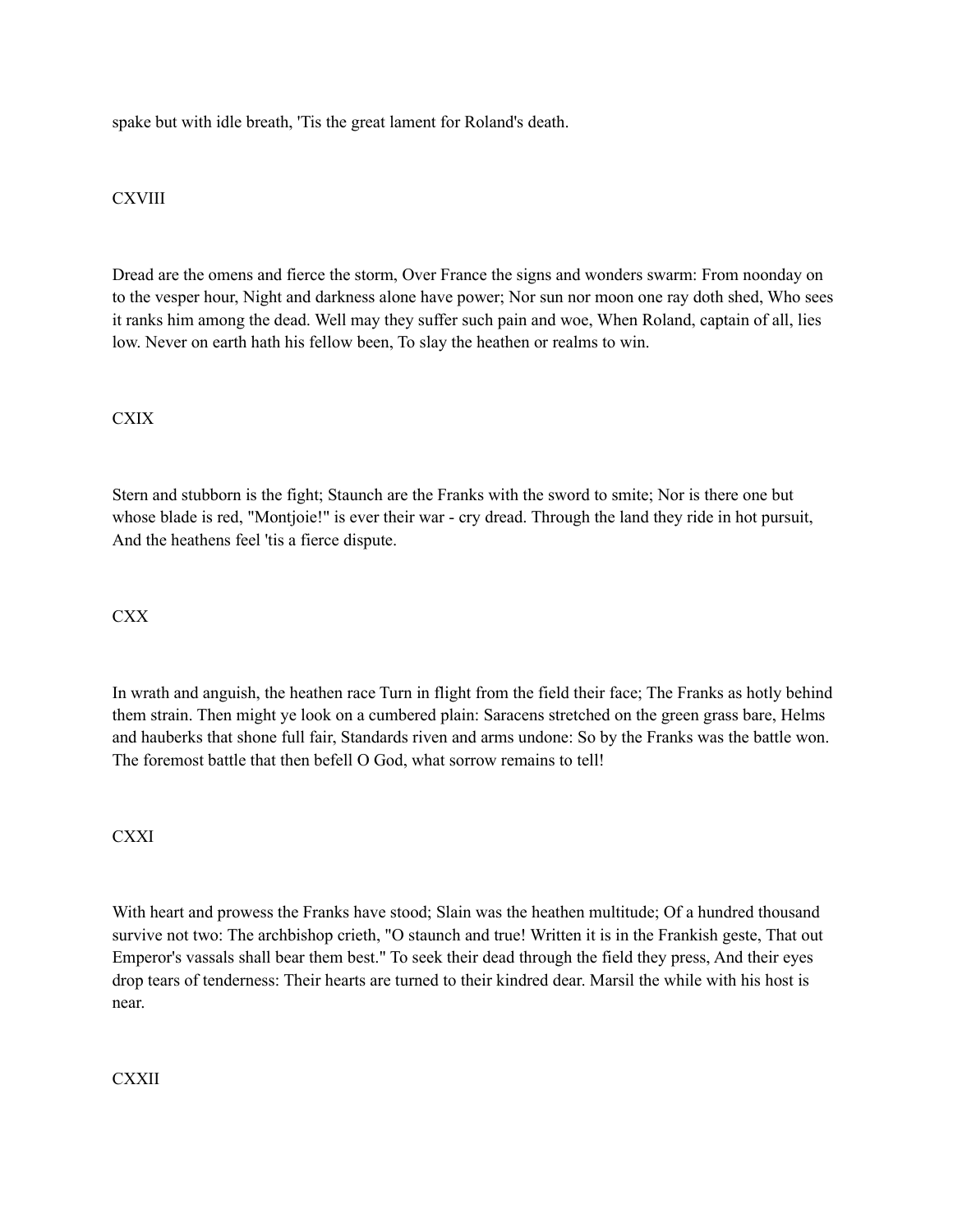Distraught was Roland with wrath and pain; Distraught were the twelve of Carlemaine With deadly strokes the Franks have striven, And the Saracen horde to the slaughter given; Of a hundred thousand escaped but one King Margaris fled from the field alone; But no disgrace in his flight he bore Wounded was he by lances four. To the side of Spain did he take his way, To tell King Marsil what chanced that day.

## **CXXIII**

Alone King Margaris left the field, With broken spear and pierced shield, Scarce half a foot from the knob remained, And his brand of steel with blood was stained; On his body were four lance wounds to see: Were he Christian, what a baron he! He sped to Marsil his tale to tell; Swift at the feet of the king he fell: "Ride, sire, on to the field forthright, You will find the Franks in an evil plight; Full half and more of their host lies slain, And sore enfeebled who yet remain; Nor arms have they in their utmost need: To crush them now were an easy deed," Marsil listened with heart aflame. Onward in search of the Franks he came.

# CXXIV

King Marsil on through the valley sped, With the mighty host he has marshalled. Twice ten battalions the king arrayed: Helmets shone, with their gems displayed. Bucklers and braided hauberks bound, Seven thousand trumpets the onset sound; Dread was the clangor afar to hear. Said Roland, "My brother, my Olivier, Gan the traitor our death hath sworn, Nor may his treason be now forborne. To our Emperor vengeance may well belong, To us the battle fierce and strong; Never hath mortal beheld the like. With my Durindana I trust to strike; And thou, my comrade, with thy Hauteclere: We have borne them gallantly otherwhere. So many fields 'twas ours to gain, They shall sing against us no scornful strain."

## CXXV

As the Franks the heathen power descried, Filling the champaign from side to side, Loud unto Roland they made their call, And to Olivier and their captains all, Spake the archbishop as him became: "O barons, think not one thought of shame; Fly not, for sake of our God I pray. That on you be chaunted no evil lay. Better by far on the field to die; For in sooth I deem that our end is nigh. But in holy Paradise ye shall meet, And with the innocents be your seat." The Franks exult his words to hear, And the cry "Montjoie;" resoundeth clear.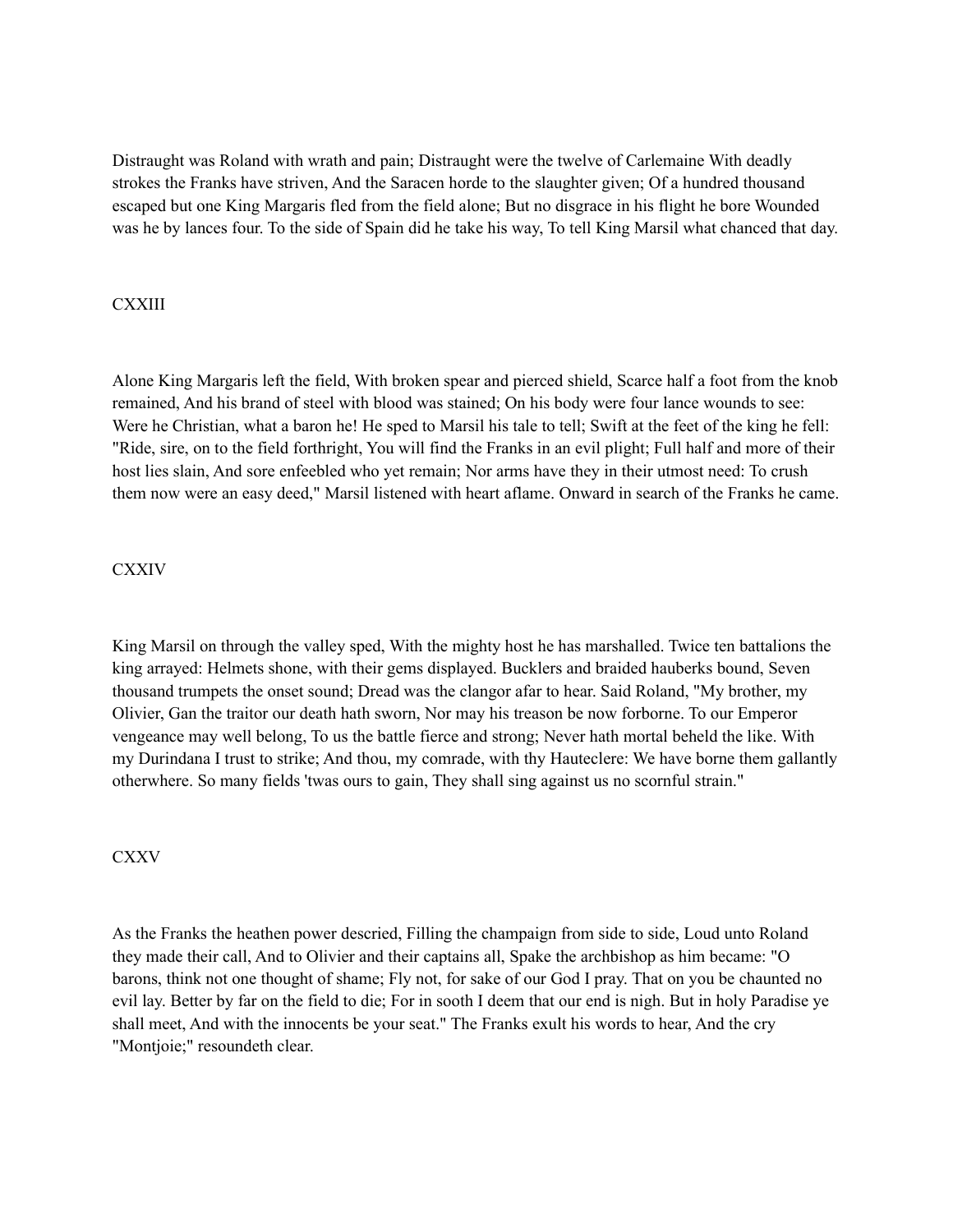### CXXVI

King Marsil on the hill - top bides, While Grandonie with his legion rides. He nails his flag with three nails of gold: "Ride ye onwards, my barons bold." Then loud a thousand clarions rang. And the Franks exclaimed as they heard the clang "O God, our Father, what cometh on! Woe that we ever saw Ganelon: Foully, by treason, he us betrayed." Gallantly then the archbishop said, "Soldiers and lieges of God are ye, And in Paradise shall your guerdon be. To lie on its holy flowerets fair, Dastard never shall enter there." Say the Franks, "We will win it every one." The archbishop bestoweth his benison. Proudly mounted they at his word, And, like lions chafed, at the heathen spurred.

### **CXXVII**

Thus doth King Marsil divide his men: He keeps around him battalions ten. As the Franks the other ten descry, "What dark disaster," they said, "is nigh? What doom shall now our peers betide?" Archbishop Turpin full well replied. "My cavaliers, of God the friends, Your crown of glory to - day He sends, To rest on the flowers of Paradise, That never were won by cowardice." The Franks made answer, "No cravens we, Nor shall we gainsay God's decree; Against the enemy yet we hold, Few may we be, but staunch and bold." Their spurs against the foe they set, Frank and paynim - once more they met.

#### CXXVIII

A heathen of Saragossa came. Full half the city was his to claim. It was Climorin: hollow of heart was he, He had plighted with Gan in perfidy, What time each other on mouth they kissed, And he gave him his helm and amethyst. He would bring fair France from her glory down And from the Emperor wrest his crown. He sate upon Barbamouche, his steed, Than hawk or swallow more swift in speed. Pricked with the spur, and the rein let flow, To strike at the Gascon of Bordeaux, Whom shield nor cuirass availed to save. Within his harness the point he drave, The sharp steel on through his body passed, Dead on the field was the Gascon cast. Said Climorin, "Easy to lay them low: Strike in, my pagans, give blow for blow." For their champion slain, the Franks cry woe.

#### CXXIX

Sir Roland called unto Olivier, "Sir Comrade, dead lieth Engelier; Braver knight had we none than he." "God grant," he answered, "revenge to me." His spurs of gold to his horse he laid, Grasping Hauteclere with his bloody blade. Climorin smote he, with stroke so fell, Slain at the blow was the infidel. Whose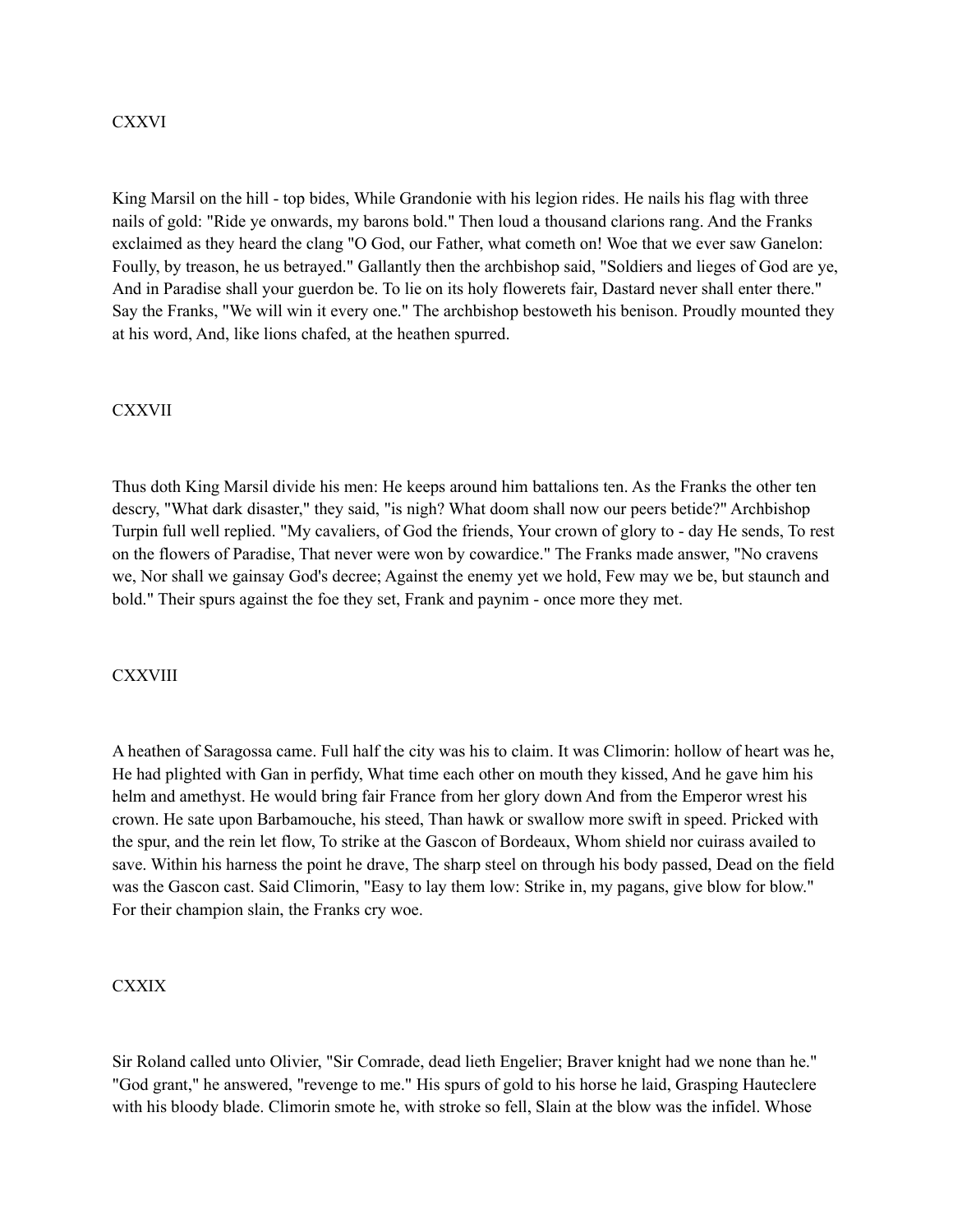soul the Enemy bore away. Then turned he, Alphaien,the duke, to slay; From Escababi the head he shore, And Arabs seven to the earth he bore. Saith Roland, "My comrade is much in wrath; Won great laud by my side he hath; Us such prowess to Karl endears. Fight on, fight ever, my cavaliers."

# CXXX

Then came the Saracen Valdabrun, Of whom King Marsil was foster - son. Four hundred galleys he owned at sea, And of all the mariners lord was he. Jerusalem erst he had falsely won, Profaned the temple of Solomon, Slaying the patriarch at the fount. 'Twas he who in plight unto Gan the count, His sword with a thousond coins bestowed. Gramimond named he the steed he rode, Swifter than ever was falcon's flight; Well did he prick with the sharp spurs bright, To strike Duke Samson, the fearless knight. Buckler and cuirass at once he rent, And his pennon's flaps through his body sent; Dead he cast him, with levelled spear. "Strike, ye heathens; their doom is near." The Franks cry woe for their cavalier.

## **CXXXI**

When Roland was ware of Samson slain, Well may you weet of his bitter pain. With bloody spur he his steed impelled, While Durindana aloft he held, The sword more costly than purest gold; And he smote, with passion uncontrolled. On the heathen's helm, with its jewelled crown, Through head, and cuirass, and body down, And the saddle embossed with gold, till sank The griding steel in the charger's flank; Blame or praise him, the twain he slew. "A fearful stroke!" said the heathen crew. "I shall never love you," Count Roland cried. "With you are falsehood and evil pride."

## CXXXII

From Afric's shore, of Afric's brood, Malquiant, son of King Malcus stood; Wrought of the beaten gold, his vest Flamed to the sun over all the rest. Saut - perdu hath he named his horse, Fleeter than ever was steed in course; He smote Anseis upon the shield, Cleft its vermeil and azure field, Severed the joints of his hauberk good, In his body planted both steel and wood. Dead he lieth, his day is o'er, And the Franks the loss of their peer deplore.

## **CXXXIII**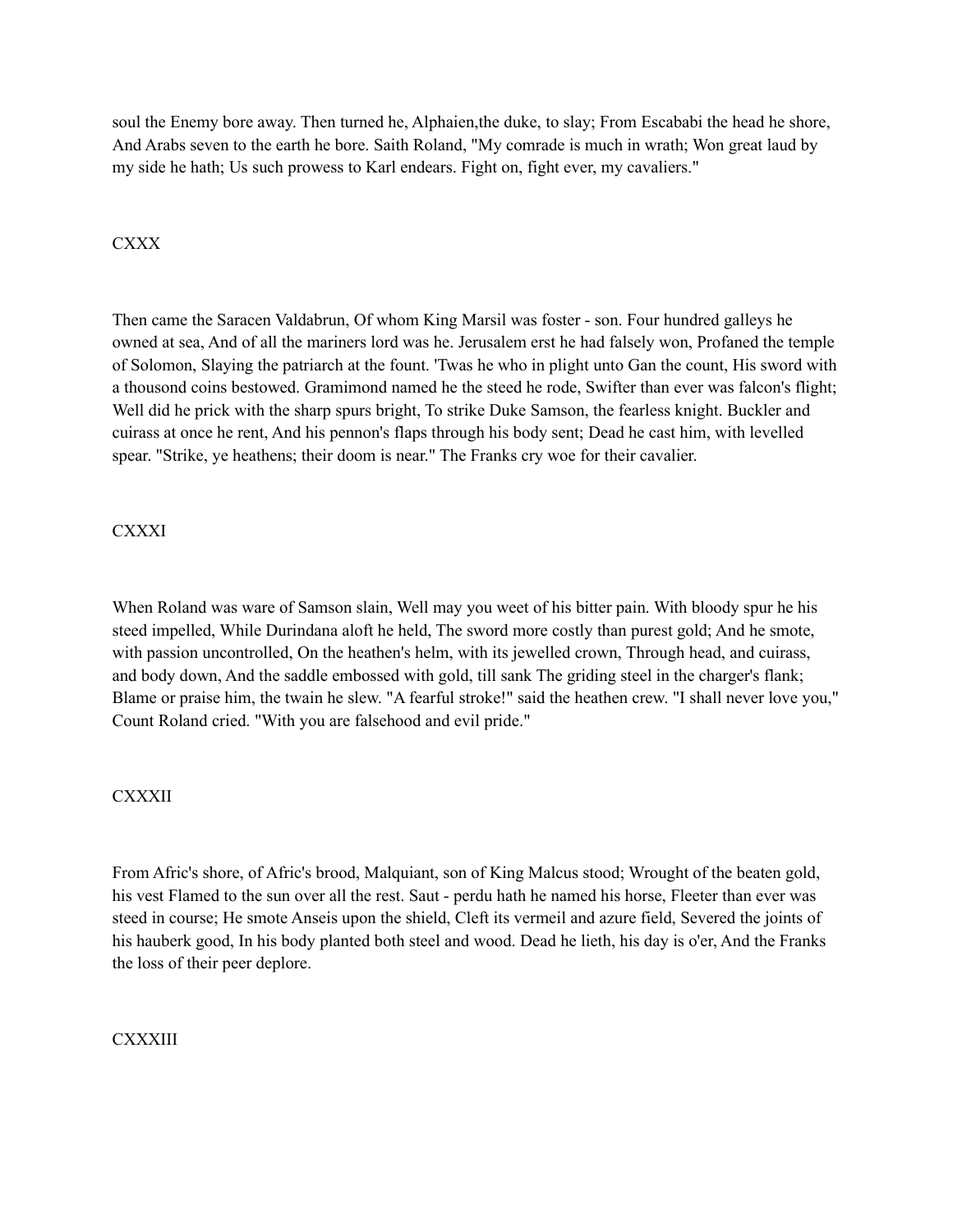Turpin rideth the press among; Never such priest the Mass had sung, Nor who hath such feats of his body done. "God send thee'" he said, "His Malison! For the knight thou slewest my heart is sore." He sets the spur to his steed once more, Smites the shield in Toledo made, And the heathen low on the sward is laid.

## CXXXIV

Forth came the Saracen Grandonie, Bestriding his charger Marmorie; He was son unto Cappadocia's king, And his steed was fleeter than bird on wing. He let the rein on his neck decline, And spurred him hard against Count Gerein, Shattered the vermeil shield he bore, And his armor of proof all open tore; In went the pennon, so fierce the shock, And he cast him, dead, on a loft rock; Then he slew his comrade, in arms, Gerier, Guy of Saint Anton and Berengier. Next lay the great Duke Astor prone. The Lord of Valence upon the Rhone. Among the heathen great joy he cast. Say the Franks, lamenting, "We perish fast."

## CXXXV

Count Roland graspeth his bloody sword: Well hath he heard how the Franks deplored; His heart is burning within his breast. "God's malediction upon thee rest! Right dearly shalt thou this blood repay." His war - horse springs to the spur straightway, And they come together - go down who may.

## **CXXXVI**

A gallant captain was Grandonie, Great in arms and in chivalry. Never, till then, had he Roland seen, But well he knew him by form and mien, By the stately bearing and glance of pride, And a fear was on him he might not hide. Fain would he fly, but it skills not here; Roland smote him with stroke so sheer, That it cleft the nasal his helm beneath, Slitting nostril and mouth and teeth, Cleft his body and mail of plate, And the gilded saddle whereon he sate, Deep the back of the charger through: Beyond all succor the twain he slew. From the Spanish ranks a wail arose, And the Franks exult in their champion's blows.

## CXXXVII

The battle is wondrous yet, and dire, And the Franks are cleaving in deadly ire; Wrists and ribs and chines afresh, And vestures, in to the living flesh; On the green grass streaming the bright blood ran, "O mighty country, Mahound thee ban! For thy sons are strong over might of man." And one and all unto Marsil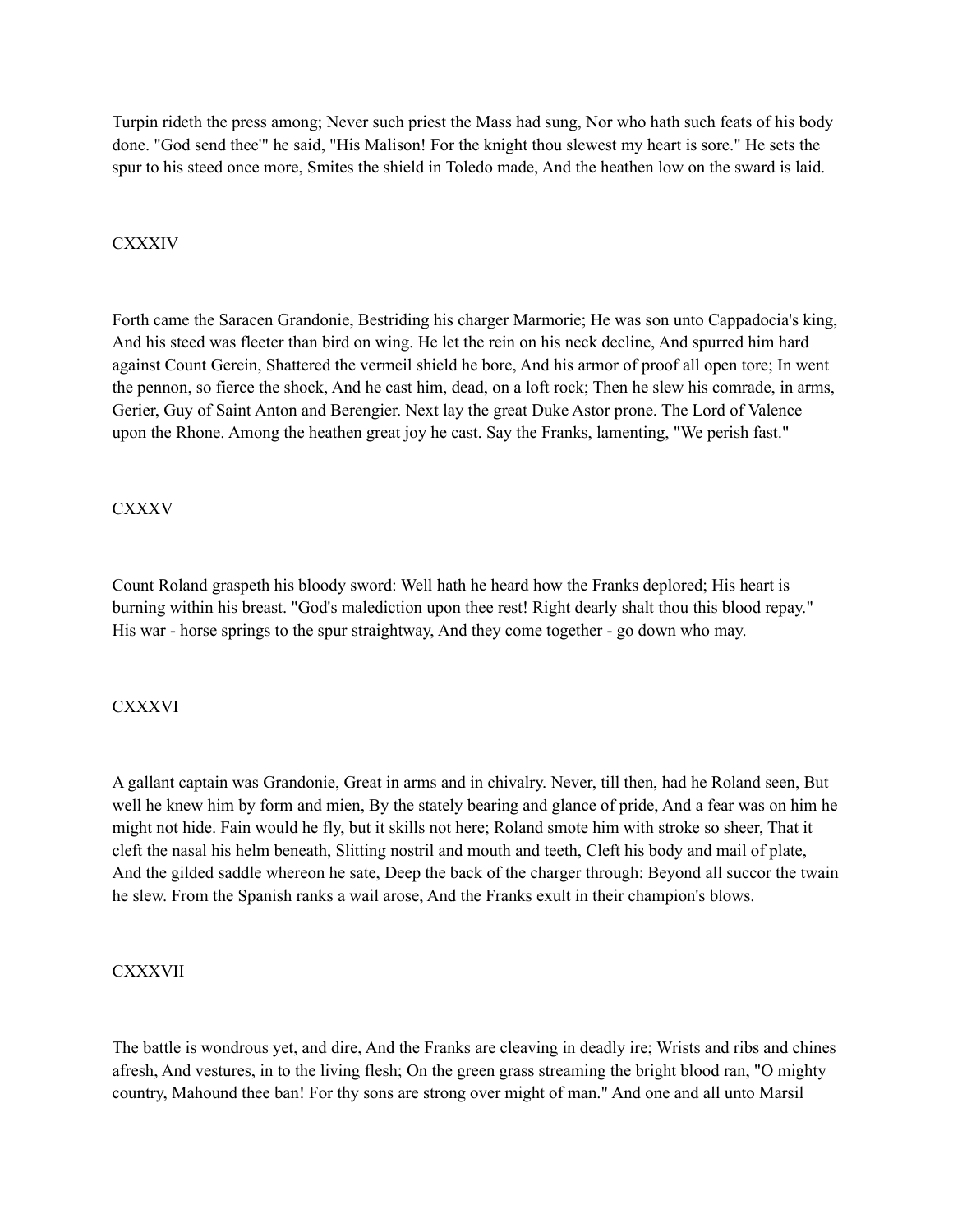cried, "Hither, O king, to our succor ride."

## **CXXXVIII**

Marvellous yet is the fight around, The Franks are thrusting with spears embrowned; And great the carnage there to ken, Slain and wounded and bleeding men, Flung, each by other, on back or face. Hold no more can the heathen race. They turn and fly from the field apace; The Franks as hotly pursue in chase.

## **CXXXIX**

Knightly the deeds by Roland done, Respite or rest for his Franks is none; Hard they ride on the heathen rear, At trot or gallop in full career. With crimson blood are their bodies stained, And their brands of steel are snapped or strained; And when the weapons their hands forsake, Then unto trumpet and horn they take. Serried they charge, in power and pride; And the Saracens cry - "May ill betide The hour we came on this fatal track!" So on our host do they turn the back, The Christians cleaving them as they fled, Till to Marsil stretcheth the line of dead.

CXL

King Marsil looks on his legions strown, He bids the clarion blast be blown, With all his host he onward speeds: Abime the heathen his vanguard leads. No felon worse in the host than he, Black of hue as a shrivelled pea; He believes not in Holy Mary's Son; Full many an evil deed hath done. Treason and murder he prizeth more Than all the gold of Galicia's shore; Men never knew him to laugh nor jest, But brave and daring among the best Endeared to the felon king therefor; And the dragon flag of his race he bore. The archbishop loathed him - full well he might, And as he saw him he yearned to smite, To himself he speaketh, low and quick, "This heathen seems much a heretic; I go to slay him, or else to die, For I love not dastards or dastardy."

## CXLI

The archbishop began the fight once more; He rode the steed he had won of yore, When in Denmark Grossaille the king he slew. Fleet the charger, and fair to view: His feet were small and fashioned fine, Long the flank, and high the chine, Chest and croup full amply spread, With taper ear and tawny head,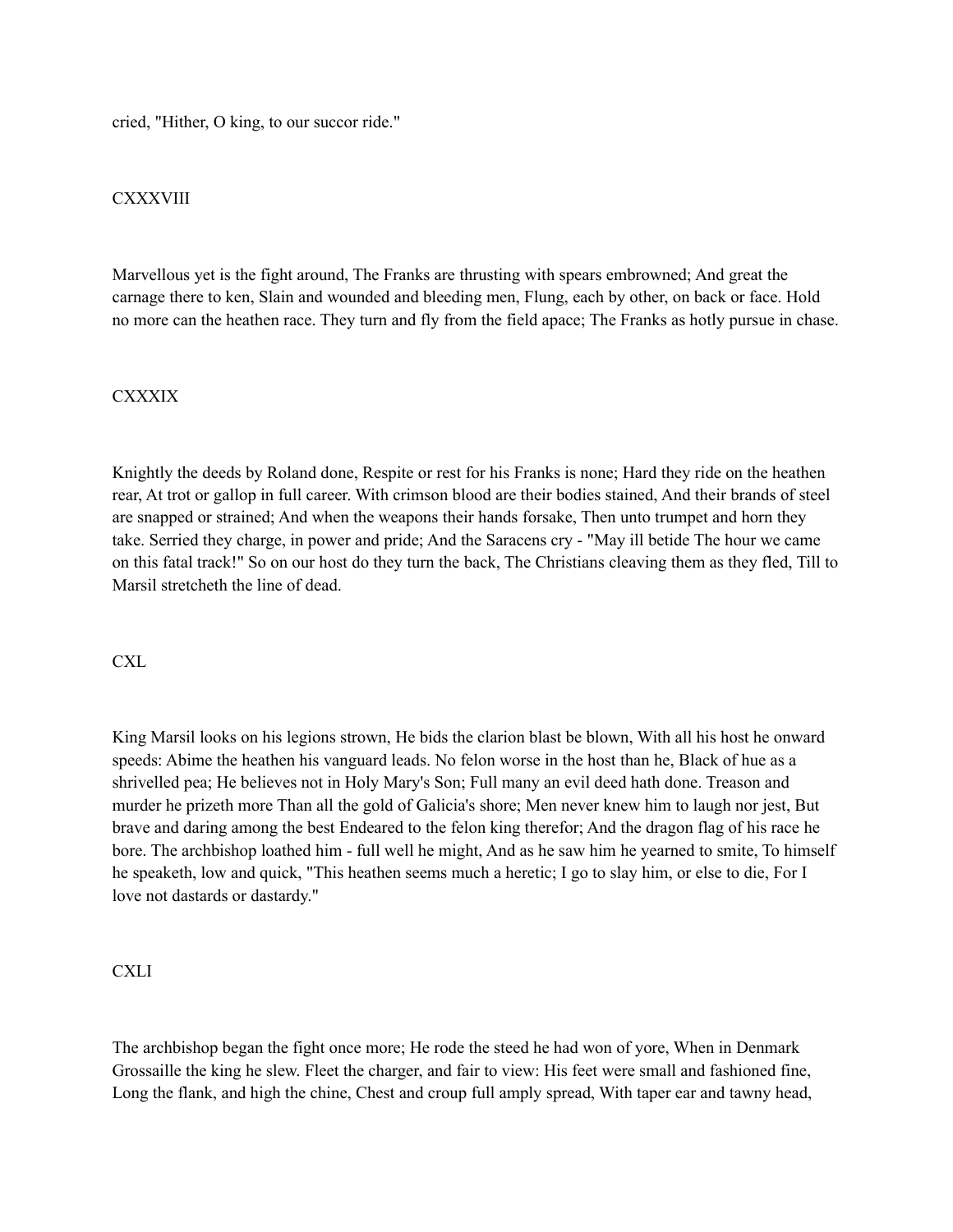And snow - white tail and yellow mane: To seek his peer on earth were vain. The archbishop spurred him in fiery haste, And, on the moment Abime he faced, Came down on the wondrous shield the blow, The shield with amethysts all aglow, Carbuncle and topaz, each priceless stone; 'Twas once the Emir Galafir's own; A demon gave it in Metas vale; But when Turpin smote it might nought avail From side to side did his weapon trace, And he flung him dead in an open space. Say the Franks, "Such deeds beseem the brave. Well the archbishop his cross can save."

# CXLII

Count Roland Olivier bespake: "Sir comrade, dost thou my thought partake? A braver breathes not this day on earth Than our archbishop in knightly worth. How nobly smites he with lance and blade!" Saith Olivier, "Yea, let us yield him aid;" And the Franks once more the fight essayed. Stern and deadly resound the blows. For the Christians, alas, 'tis a tale of woes!

# **CXLIII**

The Franks of France of their arms are reft, Three hundred blades alone are left. The glittering helms they smite and shred, And cleave asunder full many a head; Through riven helm and hauberk rent, Maim head and foot and lineament. "Disfigured are we," the heathens cry. "Who guards him not hath but choice to die." Right unto Marsil their way they take. "Help, O king, for your people's sake!" King Marsil heard their cry at hand, "Mahound destroy thee, O mighty land; Thy race came hither to crush mine own. What cities wasted and overthrown, Doth Karl of the hoary head possess! Rome and Apulia his power confess, Constantinople and Saxony; Yet better die by the Franks than flee. On, Saracens! recreant heart be none; If Roland live, we are all foredone."

**CXLIV** 

Then with the lance did the heathens smite On shield and gleaming helmet bright; Of steel and iron arose the clang, Towards heaven the flames and sparkles sprang; Brains and blood on the champaign flowed; But on Roland's heart is a dreary load, To see his vassals lie cold in death; His gentle France he remembereth, And his uncle, the good King Carlemaine; And the spirit within him groans for pain.

# **CXLV**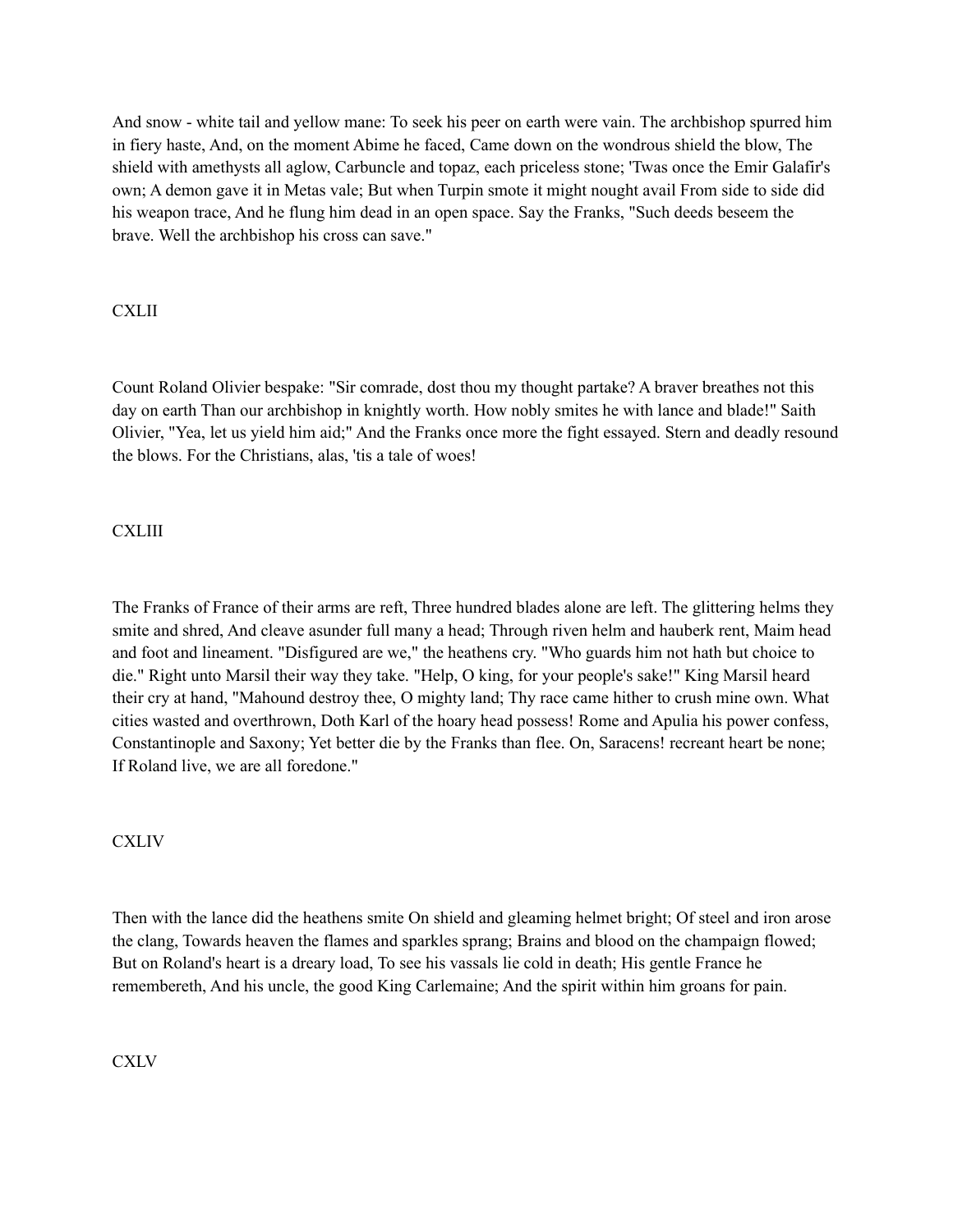Count Roland entered within the prease, And smote full deadly without surcease; While Durindana aloft he held, Hauberk and helm he pierced and quelled, Intrenching body and hand and head. The Saracens lie by the hundred dead, And the heathen host is discomfited.

# **Section III.**

**CXLVI** 

Valiantly Olivier, otherwhere, Brandished on high his sword Hauteclere Save Durindana, of swords the best. To the battle proudly he him addressed. His arms with the crimson blood were dyed. "God, what a vassal!" Count Roland cried. "O gentle baron, so true and leal, This day shall set on our love the seal! The Emperor cometh to find us dead, For ever parted and severed. France never looked on such woful day; Nor breathes a Frank but for us will pray, From the cloister cells shall the orisons rise, And our souls find rest in Paradise." Olivier heard him, amid the throng, Spurred his steed to his side along. Saith each to other, "Be near me still; We will die together, if God so will."

**CXLVII** 

Roland and Olivier then are seen To lash and hew with their falchions keen; With his lance the archbishop thrusts and slays, And the numbers slain we may well appraise; In charter and writ is the tale expressed Beyond four thousand, saith the geste. In four encounters they sped them well: Dire and grievous the fifth befell. The cavaliers of the Franks are slain All but sixty, who yet remain; God preserved them, that ere they die, They may sell their lives full hardily.

The Horn

**CXLVIII** 

As Roland gazed on his slaughtered men, He bespake his gentle compeer agen: "Ah, dear companion, may God thee shield! Behold, our bravest lie dead on field! Well may we weep for France the fair, Of her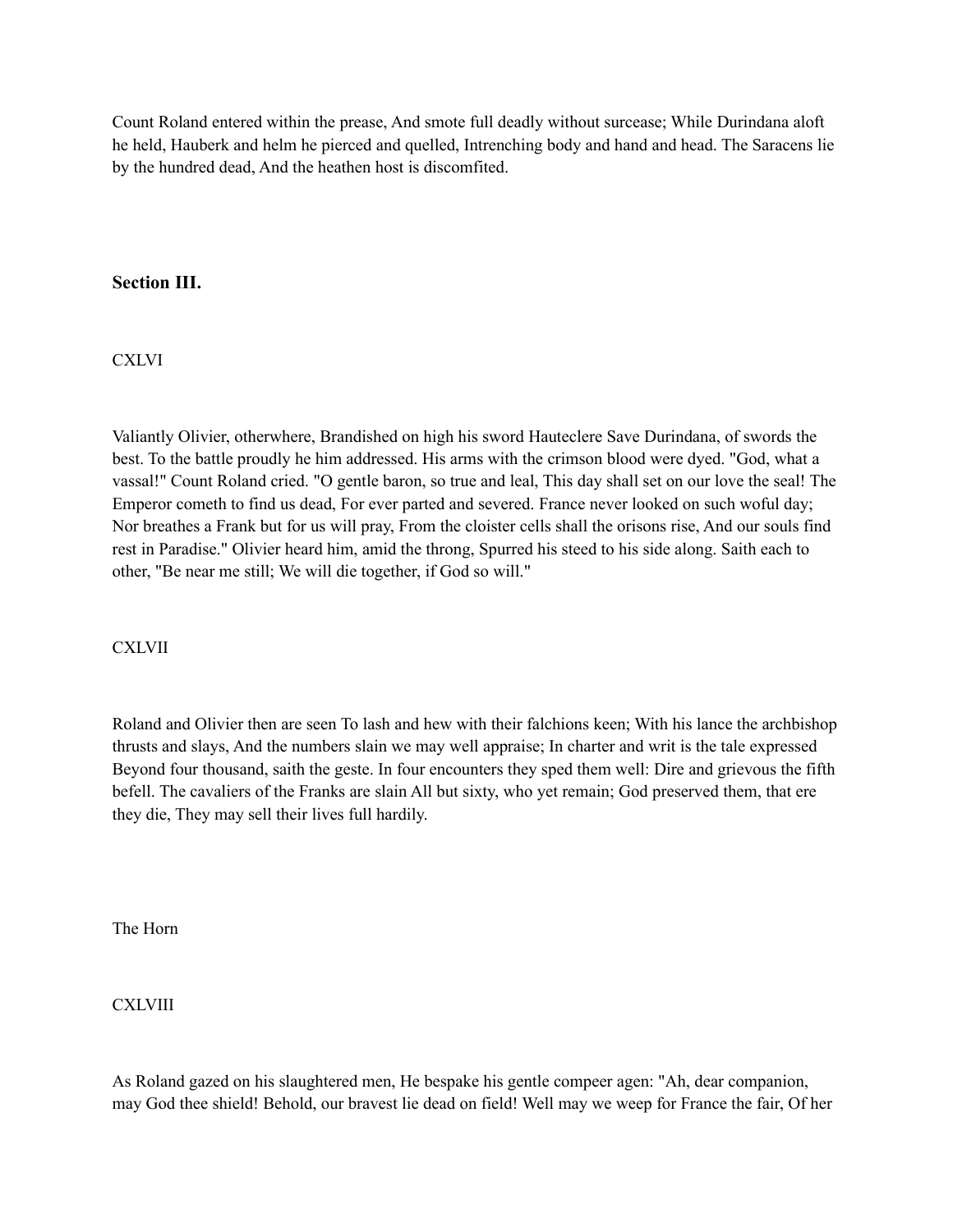noble barons despoiled and bare. Had he been with us, our king and friend! Speak, my brother, thy counsel lend, How unto Karl shall we tidings send?" Olivier answered, "I wist not how. Liefer death than be recreant now."

# CXLIX

"I will sound," said Roland, "upon my horn, Karl, as he passeth the gorge, to warn. The Franks, I know, will return apace." Said Olivier, "Nay, it were foul disgrace On your noble kindred to wreak such wrong; They would bear the stain their lifetime long. Erewhile I sought it, and sued in vain; But to sound thy horn thou wouldst not deign. Not now shall mine assent be won, Nor shall I say it is knightly done. Lo! both your arms are streaming red." "In sooth," said Roland, "good strokes I sped."

## CL

Said Roland, "Our battle goes hard, I fear; I will sound my horn that Karl may hear." "'Twere a deed unknightly," said Olivier; "Thou didst disdain when I sought and prayed: Saved had we been with our Karl to aid; Unto him and his host no blame shall be: By this my beard, might I hope to see My gentle sister Alda's face, Thou shouldst never hold her in thine embrace."

## CLI

"Ah, why on me doth thine anger fall?" "Roland, 'tis thou who hast wrought it all. Valor and madness are scarce allied, Better discretion than daring pride. All of thy folly our Franks lie slain, Nor shall render service to Karl again, As I implored thee, if thou hadst done, The king had come and the field were won; Marsil captive, or slain, I trow. Thy daring, Roland, hath wrought our woe. No service more unto Karl we pay, That first of men till the judgment day; Thou shalt die, and France dishonored be Ended our loyal company A woful parting this eve shall see."

## CLII

Archbishop Turpin their strife hath heard, His steed with the spurs of gold he spurred, And thus rebuked them, riding near: "Sir Roland, and thou, Sir Olivier, Contend not, in God's great name, I crave. Not now availeth the horn to save; And yet behoves you to wind its call, Karl will come to avenge our fall, Nor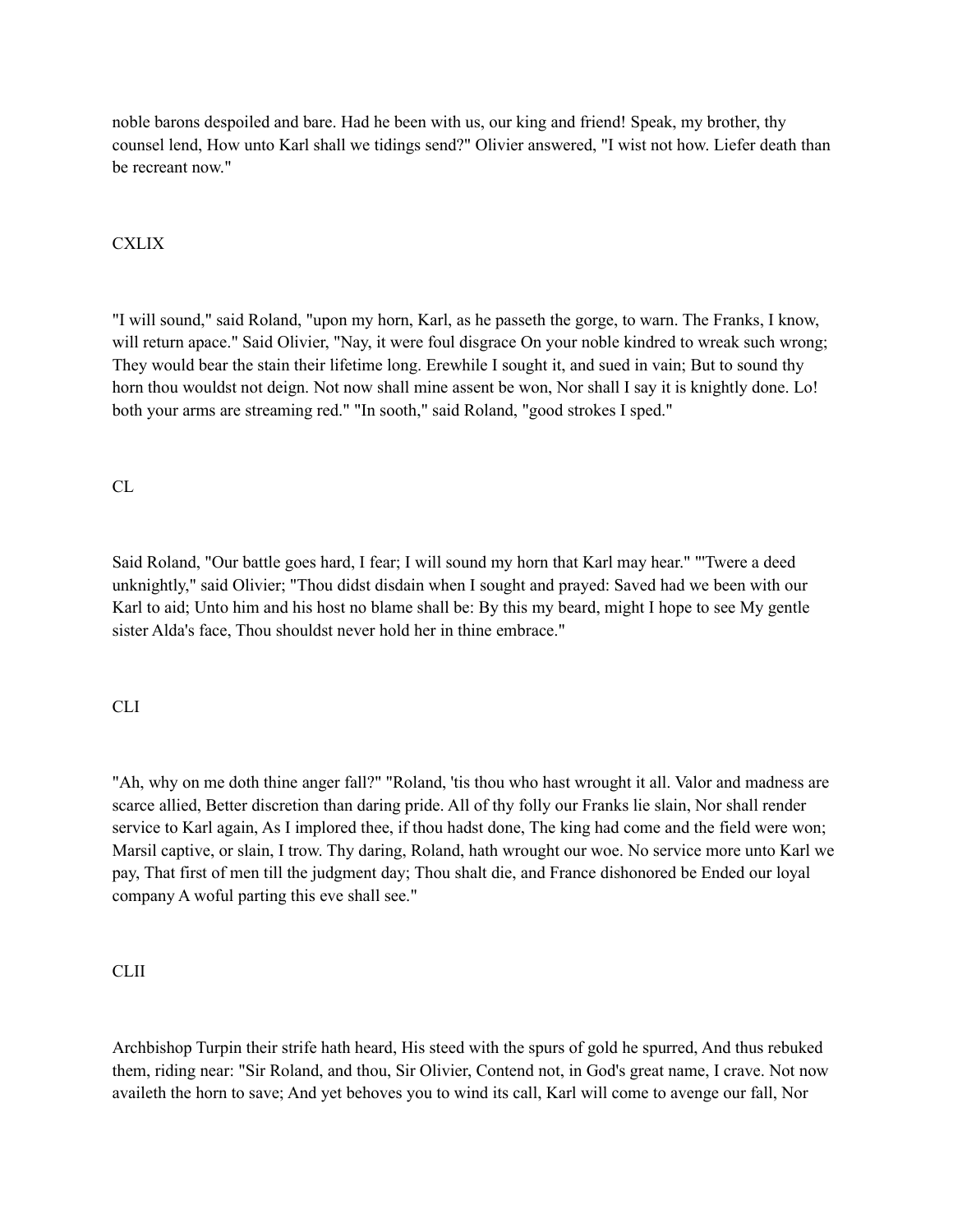hence the foemen in joyance wend. The Franks will all from their steeds descend; When they find us slain and martyred here, They will raise our bodies on mule and bier, And, while in pity aloud they weep, Lay us in hollowed earth to sleep; Nor wolf nor boar on our limbs shall feed." Said Roland, "Yea, 'tis a goodly rede."

# CLIII

Then to his lips the horn he drew, And full and lustily he blew. The mountain peaks soared high around; Thirty leagues was borne the sound. Karl hath heard it, and all his band. "Our men have battle," he said, "on hand." Ganelon rose in front and cried, "If another spake, I would say he lied."

## **CLIV**

With deadly travail, in stress and pain, Count Roland sounded the mighty strain. Forth from his mouth the bright blood sprang, And his temples burst for the very pang. On and onward was borne the blast, Till Karl hath heard as the gorge he passed, And Naimes and all his men of war. "It is Roland's horn," said the Emperor, "And, save in battle, he had not blown." "Battle," said Ganelon, "is there none. Old are you grown - all white and hoar; Such words bespeak you a child once more. Have you, then, forgotten Roland's pride, Which I marvel God should so long abide, How he captured Noples without your hest? Forth from the city the heathen pressed, To your vassal Roland they battle gave, He slew them all with the trenchant glaive, Then turned the waters upon the plain, That trace of blood might none remain. He would sound all day for a single hare: 'Tis a jest with him and his fellows there; For who would battle against him dare? Ride onward - wherefore this chill delay? Your mighty land is yet far away."

#### CLV

On Roland's mouth is the bloody stain, Burst asunder his temple's vein; His horn he soundeth in anguish drear; King Karl and the Franks around him hear. Said Karl, "That horn is long of breath." Said Naimes, "'Tis Roland who travaileth. There is battle yonder by mine avow. He who betrayed him deceives you now. Arm, sire; ring forth your rallying cry, And stand your noble household by; For your hear your Roland in jeopardy."

# CLVI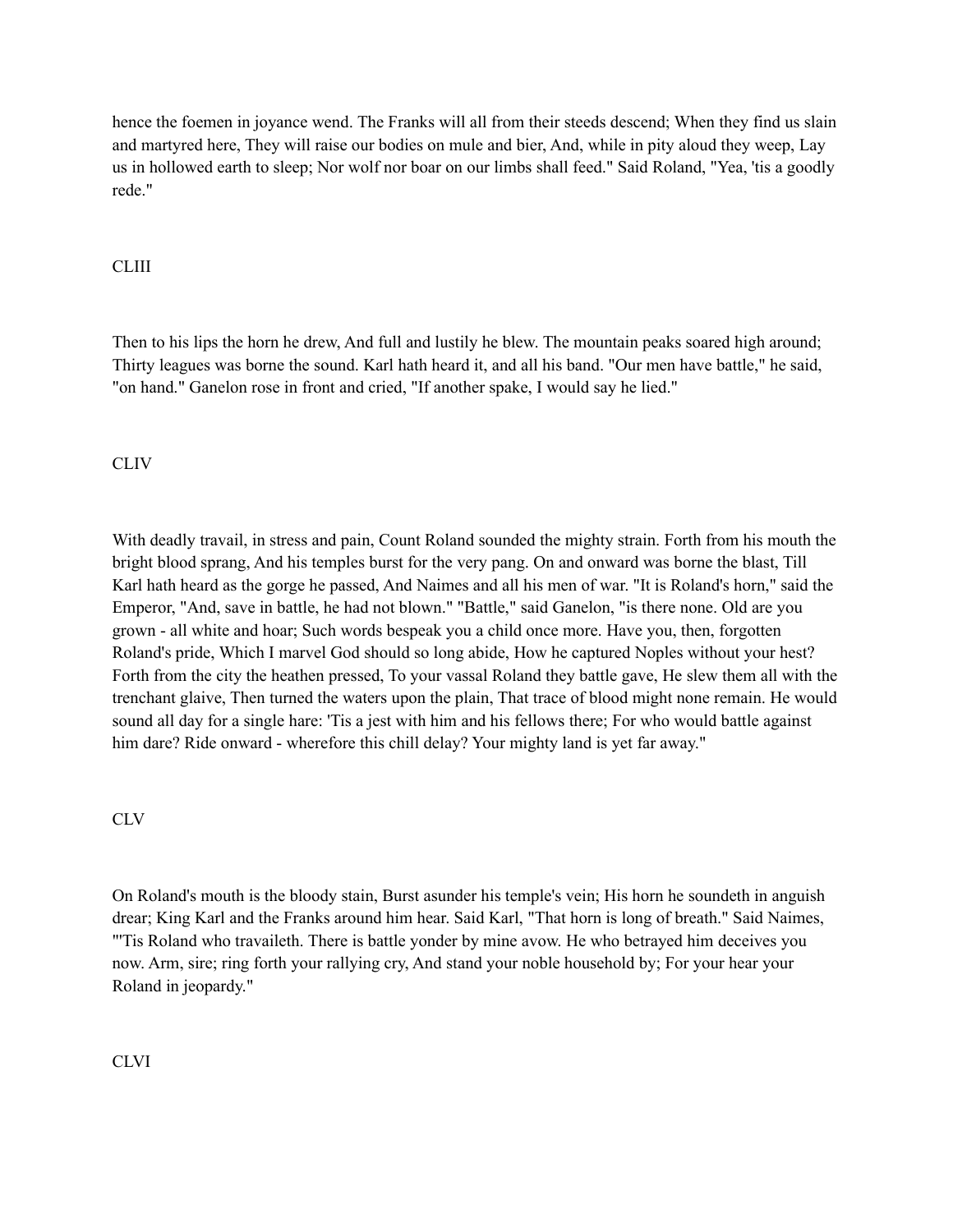The king commands to sound the alarm. To the trumpet the Franks alight and arm; With casque and corselet and gilded brand, Buckler and stalwart lance in hand, Pennons of crimson and white and blue, The barons leap on their steeds anew, And onward spur the passes through; Nor is there one but to other saith, "Could we reach but Roland before his death, Blows would we strike for him grim and great." Ah! what availeth! - 'tis all too late.

## **CLVII**

The evening passed into brightening dawn. Against the sun their harness shone; From helm and hauberk glanced the rays, And their painted bucklers seemed all ablaze. The Emperor rode in wrath apart. The Franks were moody and sad of heart; Was none but dropped the bitter tear, For they thought of Roland with deadly fear. Then bade the Emperor take and bind Count Gan, and had him in scorn consigned To Besgun, chief of his kitchen train. "Hold me this felon," he said, "in chain." Then full a hundred round him pressed, Of the kitchen varlets the worst and best; His beard upon lip and chin they tore, Cuffs of the fist each dealt him four,

Roundly they beat him with rods and staves; Then around his neck those kitchen knaves Flung a fetterlock fast and strong, As ye lead a bear in a chain along; On a beast of burthen the count they cast, Till they yield him back to Karl at last.

## **CLVIII**

Dark, vast, and high the summits soar, The waters down through the valleys pour, The trumpets sound in front and rear, And to Roland's horn make answer clear. The Emperor rideth in wrathful mood, The Franks in grievous solicitude; Nor one among them can stint to weep, Beseeching God that He Roland keep, Till they stand beside him upon the field, To the death together their arms to wield. Ah, timeless succor, and all in vain! Too long they tarried, too late they strain.

#### CLIX

Onward King Karl in his anger goes; Down on his harness his white beard flows. The barons of France spur hard behind; But on all there presseth one grief of mind That they stand not beside Count Roland then, As he fronts the power of the Saracen. Were he hurt in fight, who would then survive? Yet three score barons around him strive. And what a sixty! Nor chief nor king Had ever such gallant following.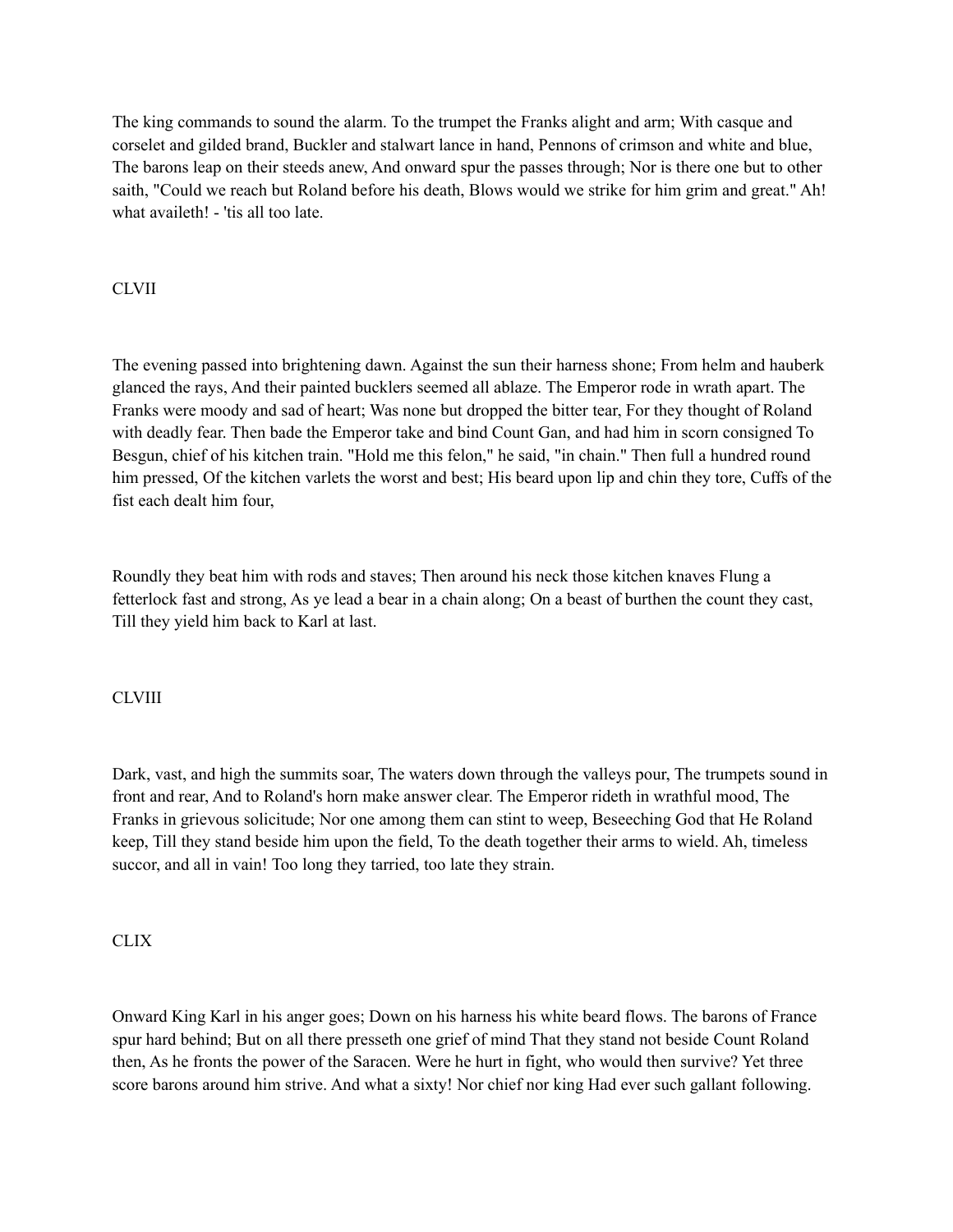#### CLX

Roland looketh to hill and plain, He sees the lines of his warriors slain, And he weeps like a noble cavalier, "Barons of France, God hold you dear, And take you to Paradise's bowers, Where your souls may lie on the holy flowers; Braver vassals on earth were none, So many kingdoms for Karl ye won; Years a - many your ranks I led, And for end like this were ye nurtured. Land of France, thou art soothly fair; To - day thou liest bereaved and bare; It was all for me your lives you gave, And I was helpless to shield or save. May the great God save you who cannot lie. Olivier, brother, I stand thee by; I die of grief, if I 'scape unslain: In, brother, in to the fight again."

#### CLXI

Once more pressed Roland within the fight, His Durindana he grasped with might; Faldron of Pui did he cleave in two, And twenty - four of their bravest slew. Never was man on such vengeance bound; And, as flee the roe - deer the hound, So in face of Roland the heathen flee. Saith Turpin, "Right well this liketh me. Such prowess a cavalier befits, Who harness wears, and on charger sits; In battle shall he be strong and great, Or I prize him not at four deniers' rate; Let him else be monk in a cloister cell, His daily prayers for our souls to tell." Cries Roland, "Smite them, and do not spare." Down once more on the foe they bear, But the Christian ranks grow thinned and rare.

## CLXII

Who knoweth ransom is none for him, Maketh in battle resistance grim; The Franks like wrathful lions strike, But King Marsil beareth him baron - like; He bestrideth his charger, Gaignon hight, And he pricketh him hard, Sir Beuve to smite, The Lord of Beaune and of Dijon town, Through shield and cuirass, he struck him down: Dead past succor of man he lay. Ivon and Ivor did Marsil slay; Gerard of Roussillon beside. Not far was Roland, and loud he cried, "Be thou forever in God's disgrace, Who hast slain my fellows before my face, Before we part thou shalt blows essay, And learn the name of my sword to - day. Down, at the word, came the trenchant brand, And from Marsil severed his good right hand: With another stroke, the head he won Of the fair - haired Jurfalez, Marsil's son. "Help us, Mahound!" say the heathen train, "May our gods avenge us on Carlemaine! Such daring felons he hither sent, Who will hold the field till their lives be spent." "Let us flee and save us," cry one and all, Unto flight a hundred thousand fall, Nor can aught the fugitives recall.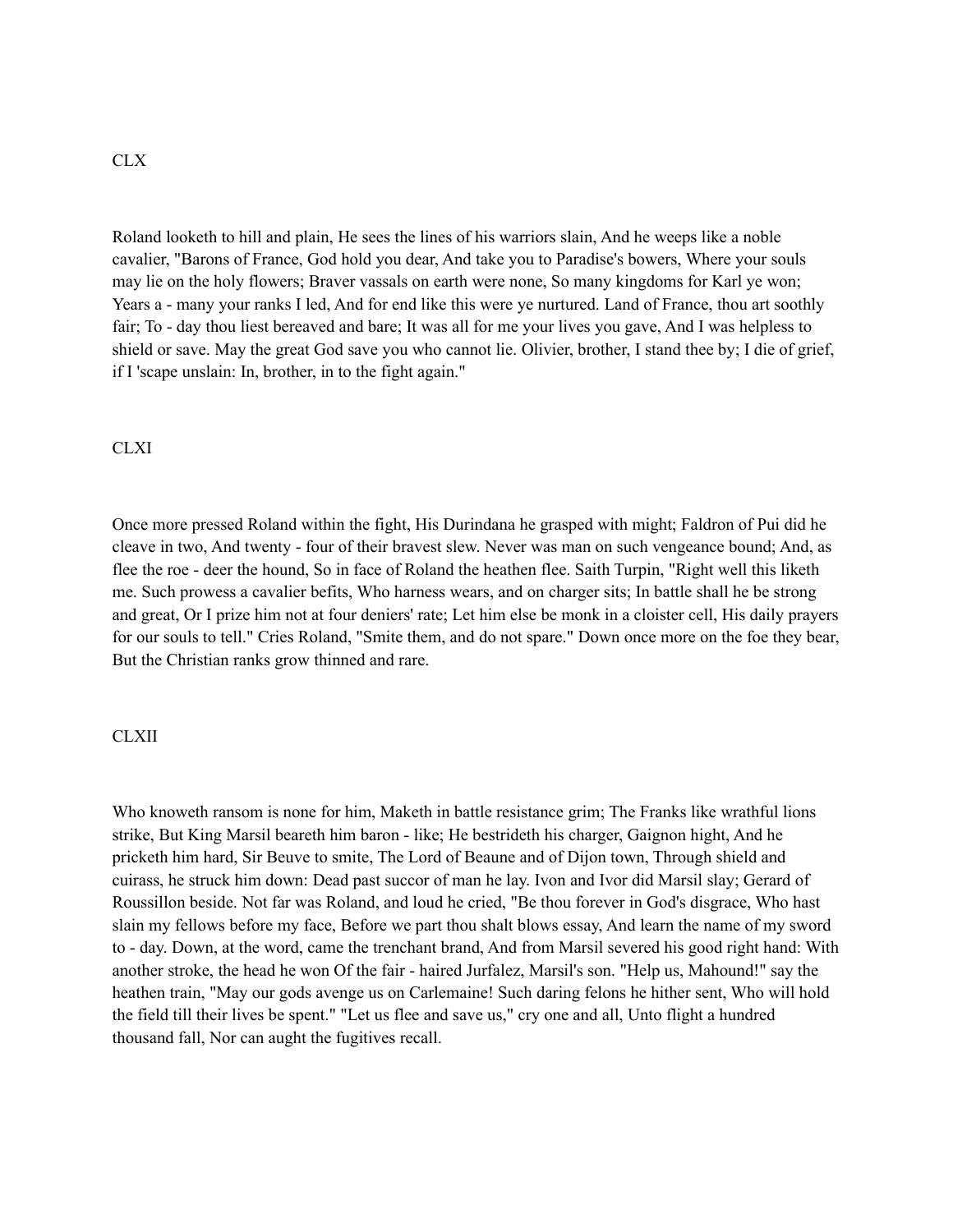## CLXIII

But what availeth? though Marsil fly, His uncle, the Algalif, still is nigh; Lord of Carthagena is he, Of Alferna's shore and Garmalie, And of Ethiopia, accursed land: The black battalions at his command, With nostrils huge and flattened ears, Outnumber fifty thousand spears; And on they ride in haste and ire, Shouting their heathen war - cry dire. "At last," said Roland, "the hour is come, Here receive we our martyrdom; Yet strike with your burnished brands - accursed Who sells not his life right dearly first; In life or death be your thought the same, That gentle France be not brought to shame. When the Emperor hither his steps hath bent, And he sees the Saracens' chastisement, Fifteen of their dead against our one, He will breathe on our souls his benison."

Death of Olivier

**CLXIV** 

When Roland saw the abhorred race, Than blackest ink more black in face, Who have nothing white but the teeth alone, "Now," he said, "it is truly shown, That the hour of our death is close at hand. Fight, my Franks, 'tis my last command." Said Olivier, "Shame is the laggard's due," And at his word they engage anew.

#### CLXV

When the heathen saw that the Franks were few, Heart and strength from the sight they drew; They said, "The Emperor hath the worse." The Algalif sat on a sorrel horse; He pricked with spurs of the gold refined, Smote Olivier in the back behind. On through his harness the lance he pressed, Till the steel came out at the baron's breast. "Thou hast it!" the Algalif, vaunting, cried, "Ye were sent by Karl in an evil tide. Of his wrongs against us he shall not boast; In thee alone I avenge our host."

## **CLXVI**

Olivier felt the deadly wound, Yet he grasped Hauteclere, with its steel embrowned; He smote on the Algalif's crest of gold, Gem and flowers to the earth were rolled; Clave his head to the teeth below, And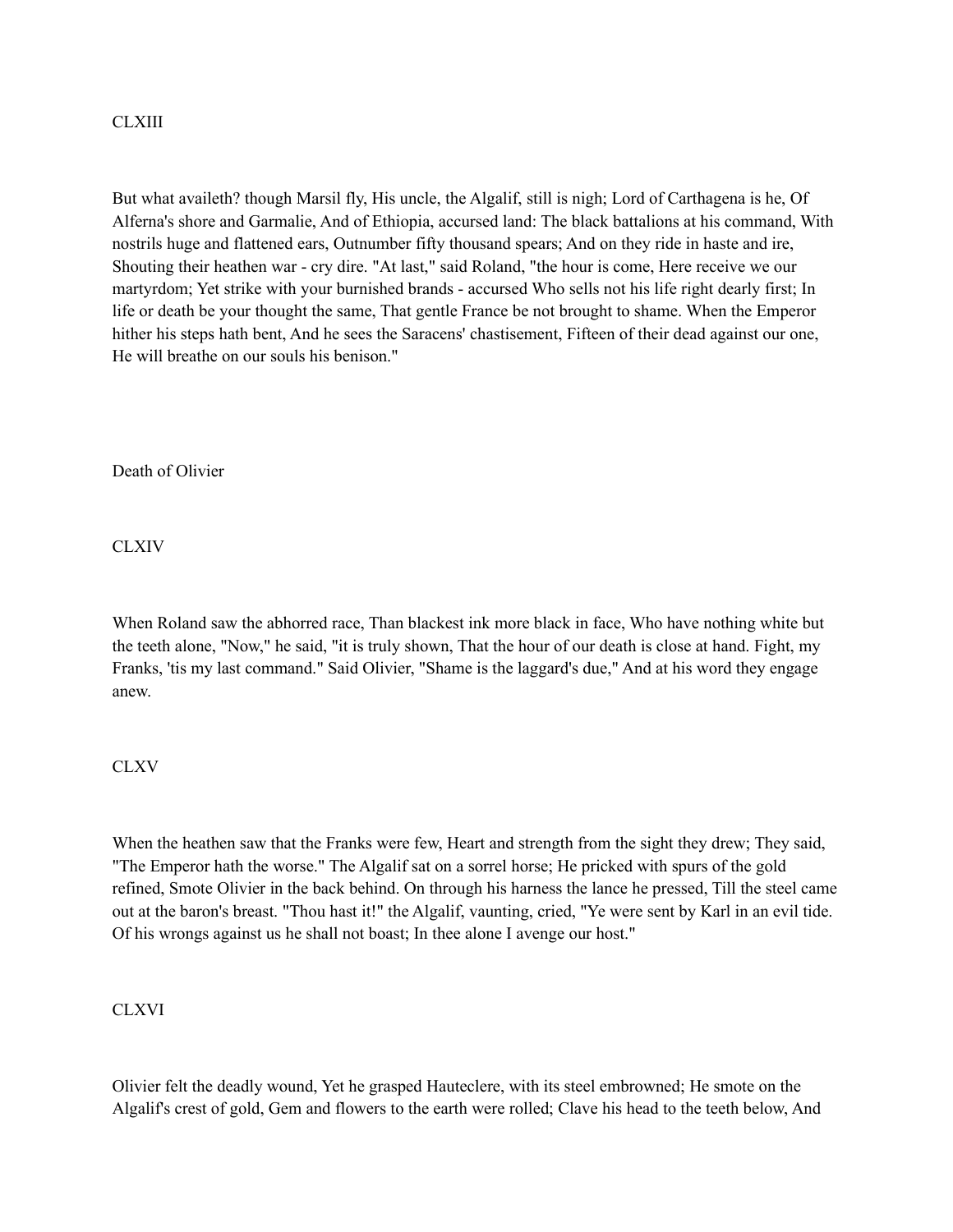struck him dead with the single blow. "All evil, caitiff, thy soul pursue. Full well our Emperor's loss I Knew; But for thee - thou goest not hence to boast To wife or dame on thy natal coast, Of one denier from the Emperor won, Or of scathe to me or to others done." Then Roland's aid he called upon.

## CLXVII

Olivier knoweth him hurt to death; The more to vengeance he hasteneth; Knightly as ever his arms he bore, Staves of lances and shields he shore; Sides and shoulders and hands and feet, Whose eyes soever the sight would greet, How the Saracens all disfigured lie, Corpse upon corpse, each other by, Would think upon gallant deeds; nor yet Doth he the war - cry of Karl forget "Montjoie!" he shouted, shrill and clear; Then called he Roland, his friend and peer, "Sir, my comrade, anear me ride; This day of dolor shall us divide."

## **CLXVIII**

Roland looked Olivier in the face, Ghastly paleness was there to trace; Forth from his wound did the bright blood flow, And rain in showers to the earth below. "O God!" said Roland, "is this the end Of all thy prowess, my gentle friend? Nor know I whither to bear me now: On earth shall never be such as thou. Ah, gentle France, thou art overthrown, Reft of thy bravest, despoiled and lone; The Emperor's loss is full indeed!" At the word he fainted upon his steed.

## CLXIX

See Roland there on his charger swooned, Olivier smitten with his death wound. His eyes from bleeding are dimmed and dark, Nor mortal, near or far, can mark; And when his comrade beside him pressed, Fiercely he smote on his golden crest; Down to the nasal the helm he shred, But passed no further, nor pierced his head. Roland marvelled at such a blow, And thus bespake him soft and low: "Hast thou done it, may comrade, wittingly? Roland who loves thee so dear, am I, Thou hast no quarrel with me to seek?" Olivier answered, "I hear thee speak, But I see thee not. God seeth thee. Have I struck thee, brother? Forgive it me." "I am not hurt, O Olivier; And in sight of God, I forgive thee here." Then each to other his head has laid, And in love like this was their parting made.

# CLXX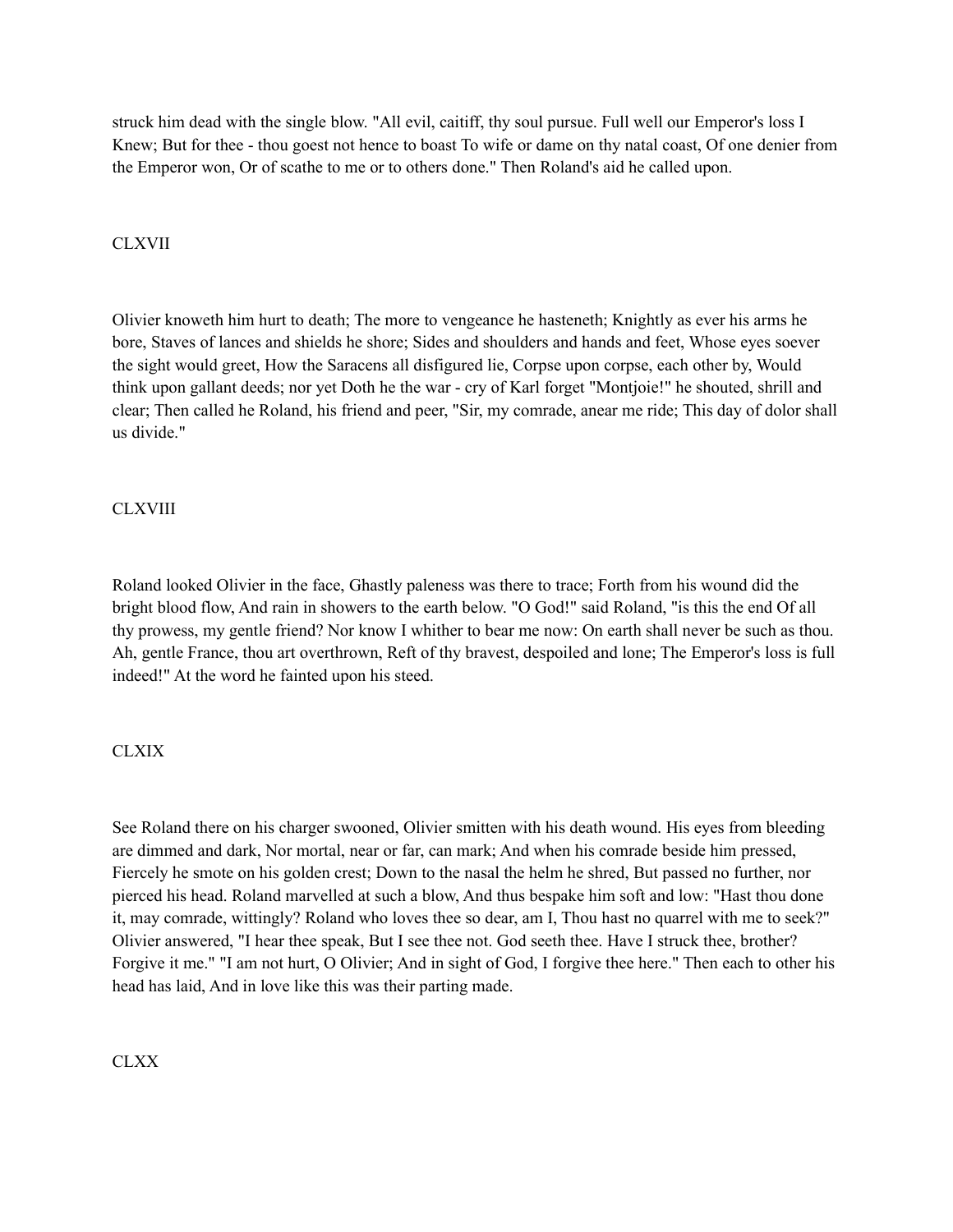Olivier feeleth his throe begin; His eyes are turning his head within, Sight and hearing alike are gone. He alights and couches the earth upon; His Mea Culpa aloud he cries, And his hands in prayer unto God arise, That he grant him Paradise to share, That he bless King Karl and France the fair, His brother Roland o'er all mankind; Then sank his heart, and his head declined, Stretched at length on the earth he lay, So passed Sir Olivier away. Roland was left to weep alone: Man so woful hath ne'er been known.

#### **CLXXI**

When Roland saw that life had fled, And with face to earth his comrade dead, He thus bewept him, soft and still: "Ah, friend, thy prowess wrought thee ill! So many days and years gone by We lived together, thou and I: And thou has never done me wrong, Nor I to thee, our lifetime long. Since thou art dead, to live is pain." He swooned on Veillantif again, Yet may not unto earth be cast, His golden stirrups held him fast.

## **Section IV**.

#### **CLXXII**

When passed away had Roland's swoon, With sense restored, he saw full soon What ruin lay beneath his view. His Franks have perished all save two The archbishop and Walter of Hum alone. From the mountain - side hath Walter flown, Where he met in battle the bands of Spain, And the heathen won and his men were slain In his own despite to the vale he came; Called unto Roland, his aid to claim. "Ah, count! brave gentleman, gallant peer! Where art thou? With thee I know not fear. I am Walter, who vanquished Maelgut of yore, Nephew to Drouin, the old and hoar. For knightly deeds I was once thy friend. I fought the Saracen to the end; My lance is shivered, my shield is cleft, Of my broken mail are but fragments left. I bear in my body eight thrusts of spear; I die, but I sold my life right dear." Count Roland heard as he spake the word, Pricked his steed, and anear him spurred.

### **CLXXIII**

"Walter," said Roland, "thou hadst affray With the Saracen foe on the heights to - day. Thou wert wont a valorous knight to be: A thousand horsemen gave I thee; Render them back, for my need is sore." "Alas, thou seest them never more! Stretched they lie on the dolorous ground, Where myriad Saracen swarms we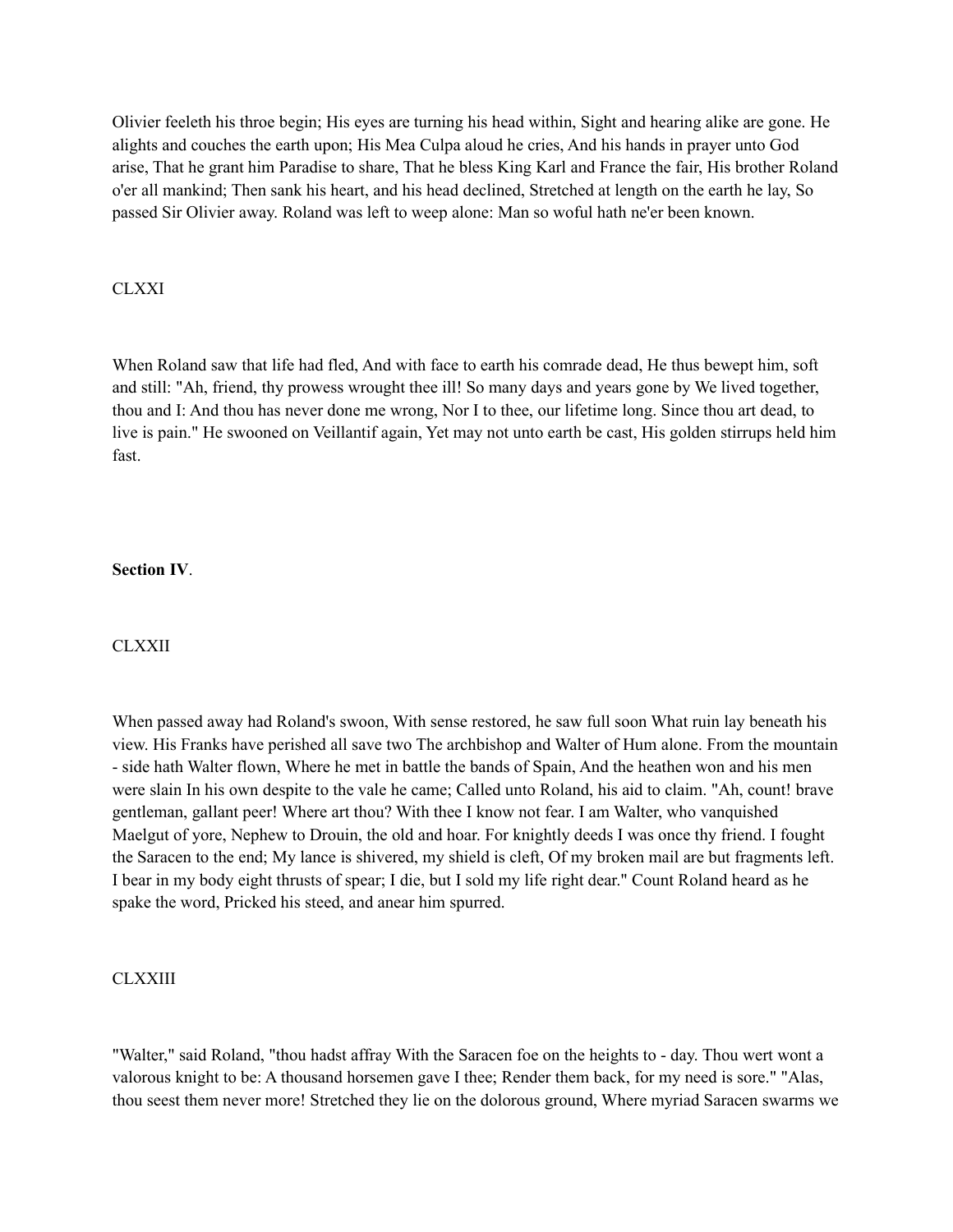found, Armenians, Turks, and the giant brood Of Balisa, famous for hardihood, Bestriding their Arab coursers fleet, Such host in battle 'twas ours to meet; Nor vaunting thence shall the heathen go, Full sixty thousand on earth lie low. With our brands of steel we avenged us well, But every Frank by the foeman fell. My hauberk plates are riven wide, And I bear such wounds in flank and side, That from every part the bright blood flows, And feebler ever my body grows. I am dying fast, I am well aware: Thy liegeman I, and claim thy care. If I fled perforce, thou wilt forgive, And yield me succor while thou dost live." Roland sweated with wrath and pain, Tore the skirts of his vest in twain, Bound Walter's every bleeding vein.

## CLXXIV

In Roland's sorrow his wrath arose, Hotly he struck at the heathen foes, Nor left he one of a score alive; Walter slew six, the archbishop five. The heathens cry, "What a felon three! Look to it, lords, that they shall not flee. Dastard is he who confronts them not; Craven, who lets them depart this spot." Their cries and shoutings begin once more, And from every side on the Franks they pour.

## CLXXV

Count Roland in sooth is a noble peer; Count Walter, a valorous cavalier; The archbishop, in battle proved and tried, Each struck as if knight there were none beside. From their steeds a thousand Saracens leap, Yet forty thousand their saddles keep; I trow they dare not approach them near, But they hurl against them lance and spear, Pike and javelin, shaft and dart. Walter is slain as the missiles part; The archbishop's shield in pieces shred, Riven his helm, and pierced his head; His corselet of steel they rent and tore, Wounded his body with lances four; His steed beneath him dropped withal: What woe to see the archbishop fall!

## CLXXVI

When Turpin felt him flung to ground, And four lance wounds within him found, He swiftly rose, the dauntless man, To Roland looked, and nigh him ran. Spake but, "I am not overthrown Brave warrior yields with life alone." He drew Almace's burnished steel, A thousand ruthless blows to deal. In after time, the Emperor said He found four hundred round him spread, Some wounded, others cleft in twain; Some lying headless on the plain. So Giles the saint, who saw it, tells, For whom High God wrought miracles. In Laon cell the scroll he wrote; He little weets who knows it not.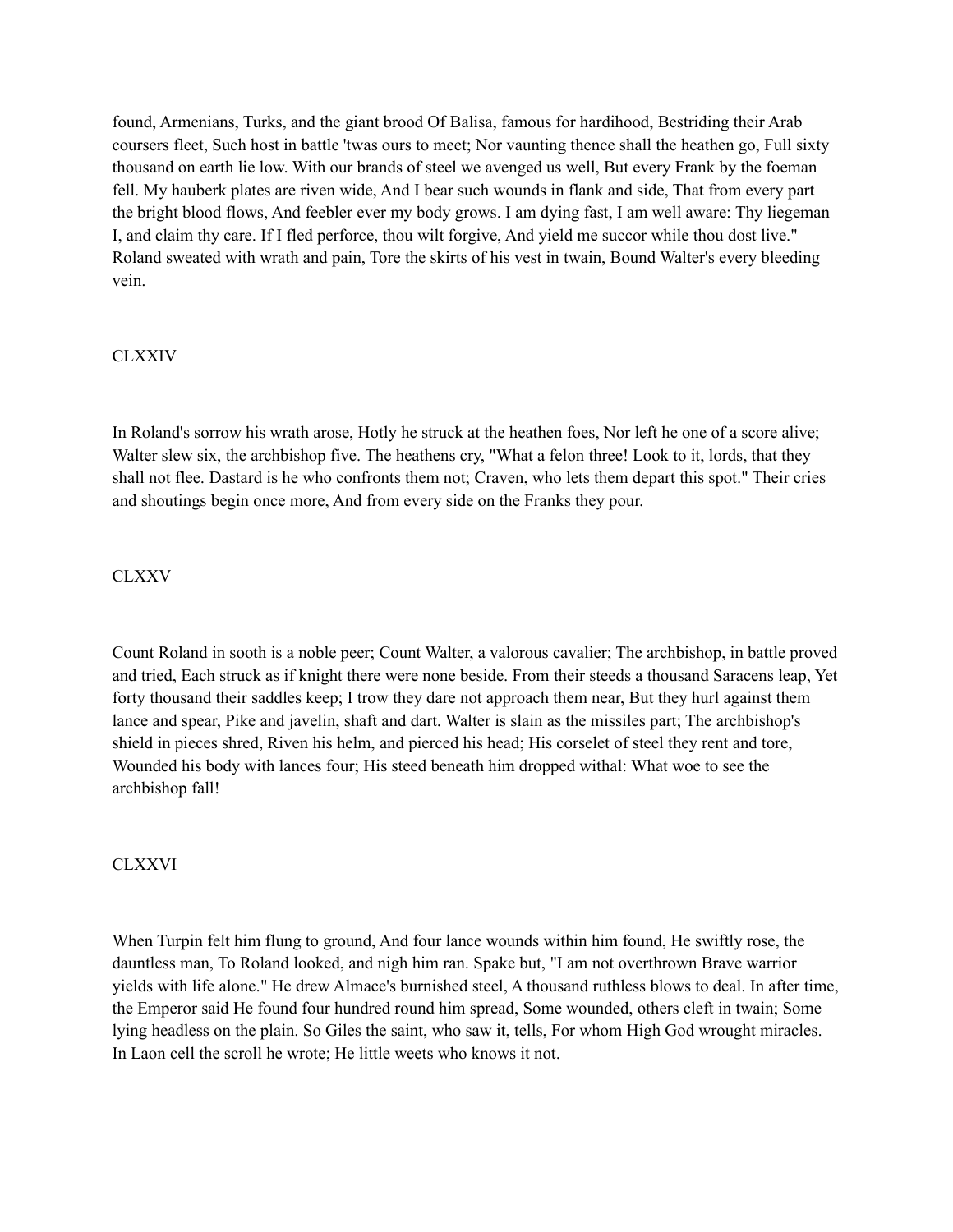## CLXXVII

Count Roland combateth nobly yet, His body burning and bathed in sweat; In his brow a mighty pain, since first, When his horn he sounded, his temple burst; But he yearns of Karl's approach to know, And lifts his horn once more - but oh, How faint and feeble a note to blow! The Emperor listened, and stood full still. "My lords," he said, "we are faring ill. This day is Roland my nephew's last; Like dying man he winds that blast. On! Who would aid, for life must press. Sound every trump our ranks possess." Peal sixty thousand clarions high, The hills re - echo, the vales reply. It is now no jest for the heathen band. "Karl!" they cry, "it is Karl at hand!"

### **CLXXVIII**

They said, "'Tis the Emperor's advance, We hear the trumpets resound of France. If he assail us, hope in vain; If Roland live, 'tis war again, And we lose for aye the land of Spain." Four hundred in arms together drew, The bravest of the heathen crew; With serried power they on him press, And dire in sooth is the count's distress.

#### CLXXIX

When Roland saw his coming foes, All proud and stern his spirit rose; Alive he shall never be brought to yield: Veillantif spurred he across the field, With golden spurs he pricked him well, To break the ranks of the infidel; Archbishop Turpin by his side. "Let us flee, and save us," the heathen cried; "These are the trumpets of France we hear It is Karl, the mighty Emperor, near."

#### CLXXX

Count Roland never hath loved the base, Nor the proud of heart, nor the dastard race, Nor knight, but if he were vassal good, And he spake to Turpin, as there he stood; "On foot are you, on horseback I; For your love I halt, and stand you by. Together for good and ill we hold; I will not leave you for man of mould. We will pay the heathen their onset back, Nor shall Durindana of blows be slack." "Base," said Turpin, "who spares to smite: When the Emperor comes, he will all requite."

CLXXXI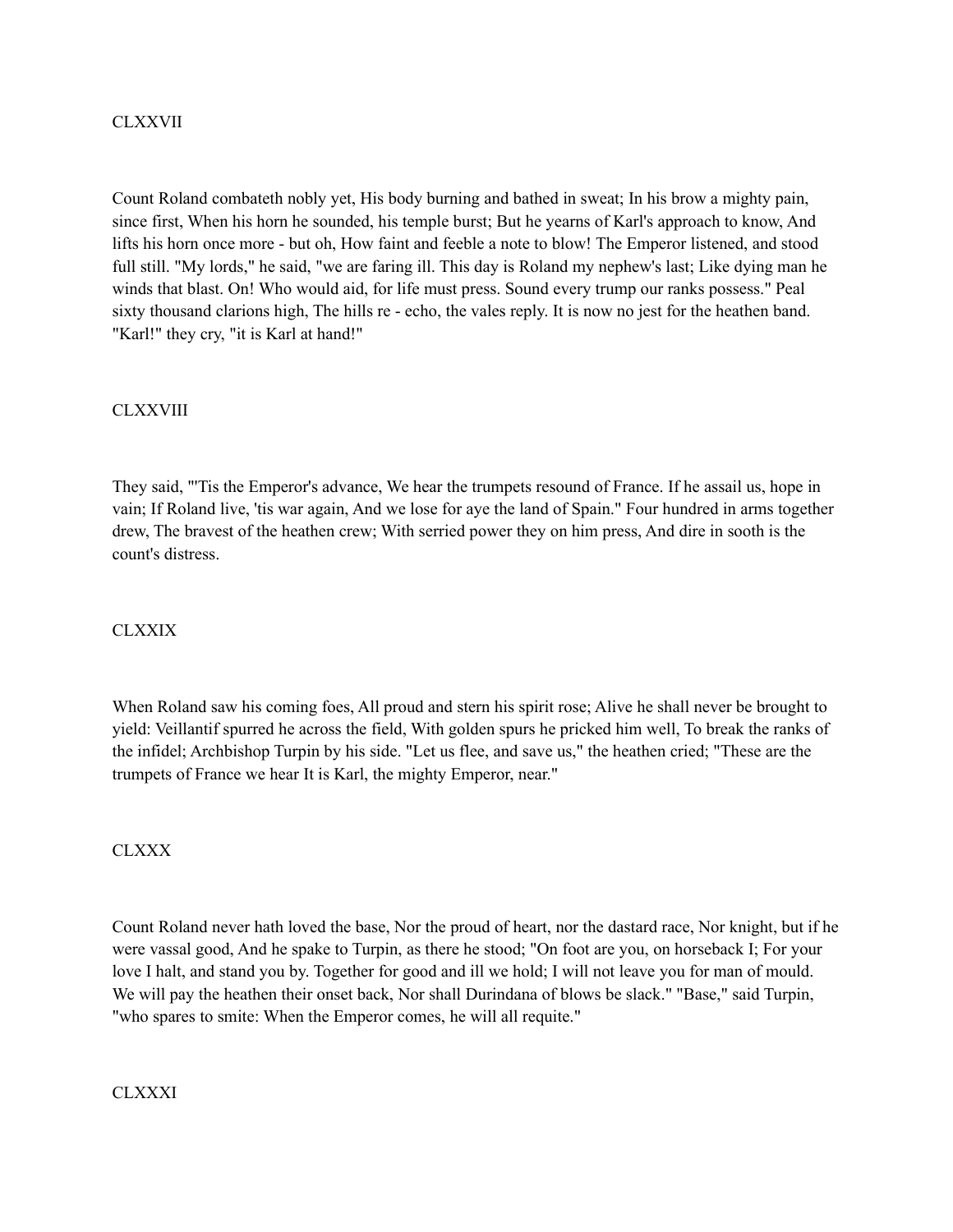The heathens said, "We were born to shame. This day for our disaster came: Our lords and leaders in battle lost, And Karl at hand with his marshalled host; We hear the trumpets of France ring out, And the cry 'Montjoie!' their rallying shout. Roland's pride is of such a height, Not to be vanquished by mortal wight; Hurl we our missiles, and hold aloof." And the word they spake, they put in proof, They flung, with all their strength and craft, Javelin, barb, and plumed shaft. Roland's buckler was torn and frayed, His cuirass broken and disarrayed, Yet entrance none to his flesh they made. From thirty wounds Veillantif bled, Beneath his rider they cast him, dead; Then from the field have the heathen flown: Roland remaineth, on foot, alone.

The Last Benediction of the Archbishop

CLXXXII

The heathens fly in rage and dread; To the land of Spain have their footsteps sped; Nor can Count Roland make pursuit Slain is his steed, and he rests afoot; To succor Turpin he turned in haste, The golden helm from his head unlaced, Ungirt the corselet from his breast, In stripes divided his silken vest; The archbishop's wounds hath he staunched and bound, His arms around him softly wound; On the green sward gently his body laid, And, with tender greeting, thus him prayed: "For a little space, let me take farewell; Our dear companions, who round us fell, I go to seek; if I haply find, I will place them at thy feet reclined." "Go," said Turpin; "the field is thine To God the glory, 'tis thine and mine."

## **CLXXXIII**

Alone seeks Roland the field of fight, He searcheth vale, the searcheth height. Ivon and Ivor he found, laid low, And the Gascon Engelier of Bordeaux, Gerein and his fellow in arms, Gerier; Otho he found, and Berengier; Samson the duke, and Anseis bold, Gerard of Roussillon, the old. Their bodies, one after one, he bore, And laid them Turpin's feet before. The archbishop saw them stretched arow, Nor can he hinder the tears that flow; In benediction his hands he spread: "Alas! for your doom, my lords," he said, "That God in mercy your souls may give, On the flowers of Paradise to live; Mines own death comes, with anguish sore That I see mine Emperor never more."

## CLXXXIV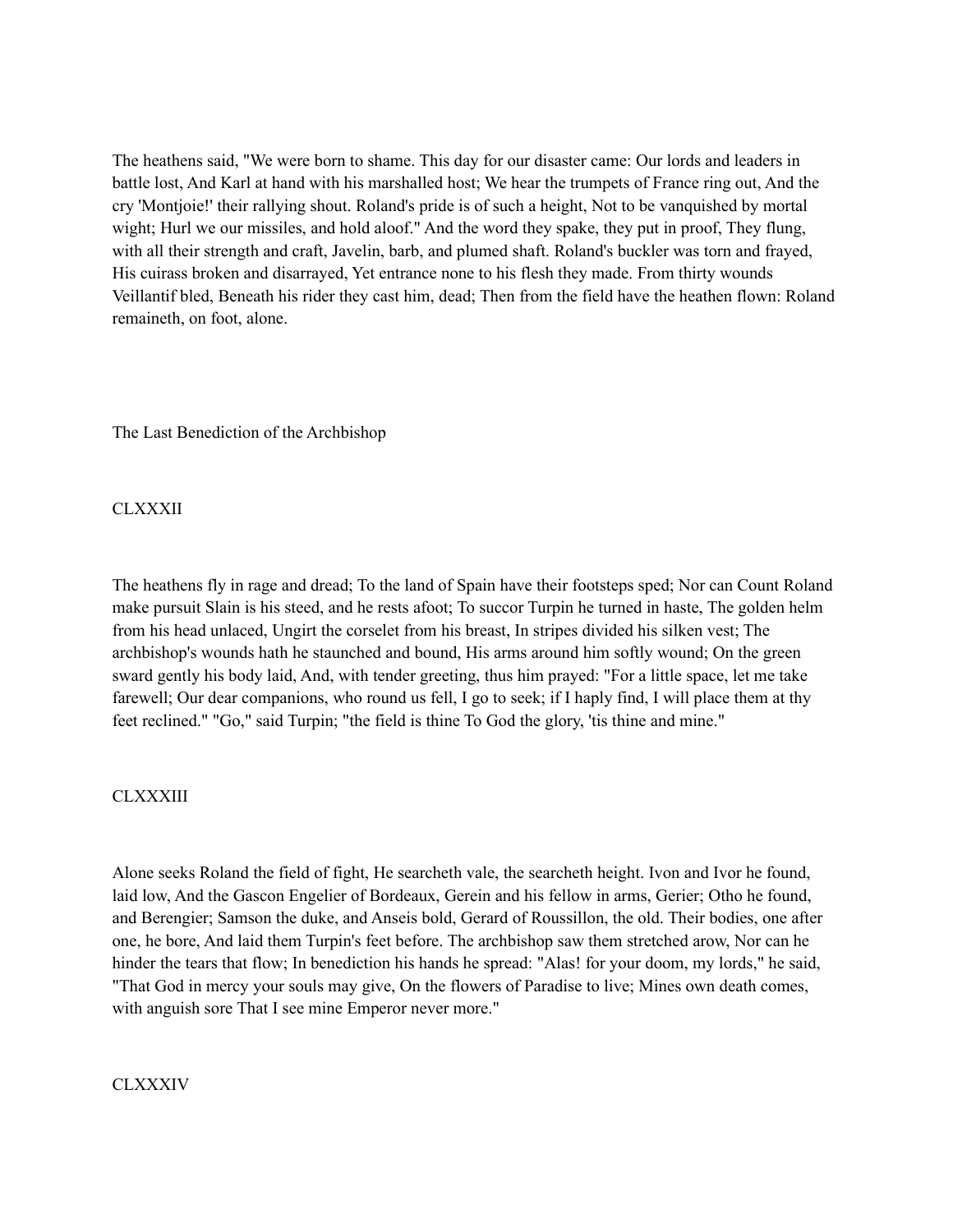Once more to the field doth Roland wend, Till he findeth Olivier his friend; The lifeless form to his heart he strained, Bore him back with what strength remained, On a buckler laid him, beside the rest, The archbishop assoiled them all, and blessed. Their dole and pity anew find vent, And Roland maketh his fond lament: "My Olivier, my chosen one, Thou wert the noble Duke Renier's son, Lord of the March unto Rivier vale. To shiver lance and shatter mail, The brave in council to guide and cheer, To smite the miscreant foe with fear, Was never on earth such cavalier."

## **CLXXXV**

Dead around him his peers to see, And the man he loved so tenderly, Fast the tears of Count Roland ran, His visage discolored became, and wan, He swooned for sorrow beyond control. "Alas," said Turpin, "how great thy dole!"

## CLXXXVI

To look on Roland swooning there, Surpassed all sorrow he ever bare; He stretched his hand, the horn he took, Through Roncesvalles thee flowed a brook, A draught to Roland he thought to bring; But his steps were feeble and tottering, Spent his strength, from waste of blood, He struggled on for scarce a rood, When sank his heart, and drooped his frame, And his moral anguish on him came.

## CLXXXVII

Roland revived from his swoon again; On his feet he rose, but in deadly pain; He looked on high, and he looked below, Till, a space his other companions fro, He beheld the baron, stretched on sward, The archbishop, vicar of God our Lord. Mea Culpa was Turpin's cry, While he raised his hands to heaven on high, Imploring Paradise to gain. So died the soldier of Carlemaine, With word or weapon, to preach or fight, A champion ever of Christian right, And a deadly foe of the infidel. God's benediction within him dwell!

#### CLXXXVIII

When Roland saw him stark on earth (His very vitals were bursting forth, And his brain was oozing from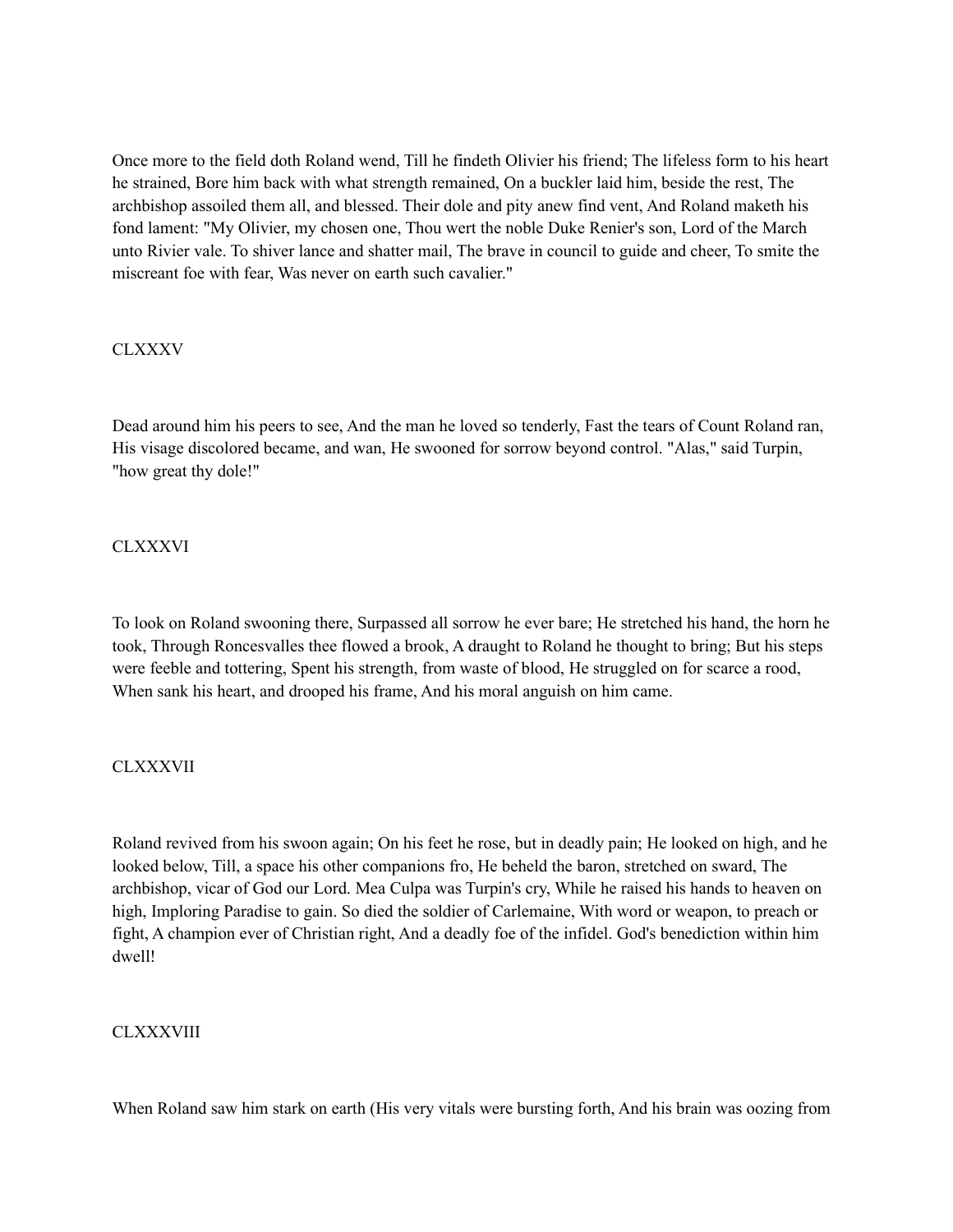out his head), He took the fair white hands outspread, Crossed and clasped them upon his breast, And thus his plaint to the dead addressed, So did his country's law ordain: "Ah, gentleman of noble strain, I trust thee unto God the True, Whose service never man shall do With more devoted heart and mind: To guard the faith, to win mankind, From the apostles' days till now, Such prophet never rose as thou. Nor pain or torment thy soul await, But of Paradise the open gate."

The Death Of Roland

## **CLXXXIX**

Roland feeleth his death is near, His brain is oozing by either ear. For his peers he prayed - God keep them well; Invoked the angel Gabriel. That none reproach him, his horn he clasped; His other hand Durindana grasped; Then, far as quarrel from crossbow sent, Across the march of Spain he went, Where, on a mound, two trees between, Four flights of marble steps were seen; Backward he fell, on the field to lie; And he swooned anon, for the end was nigh.

CXC

High were the mountains and high the trees, Bright shone the marble terraces; On the green grass Roland hath swooned away. A Saracen spied him where he lay: Stretched with the rest he had feigned him dead, His face and body with blood bespread. To his feet he sprang, and in haste he hied, He was fair and strong and of courage tried, In pride and wrath he was overbold, And on Roland, body and arms, laid hold. "The nephew of Karl is overthrown! To Araby bear I this sword, mine own." He stooped to grasp it, but as he drew, Roland returned to his sense anew.

CXCI

He saw the Saracen seize his sword; His eyes he oped, and he spake one word "Thou art not one of our band, I trow," And he clutched the horn he would ne'er forego; On the golden crest he smote him full, Shattering steel and bone and skull, Forth from his head his eyes he beat, And cast him lifeless before his feet. "Miscreant, makest thou then so free, As, right or wrong, to lay hold on me? Who hears it will deem thee a madman born; Behold the mouth of mine ivory horn Broken for thee, and the gems and gold Around its rim to earth are rolled."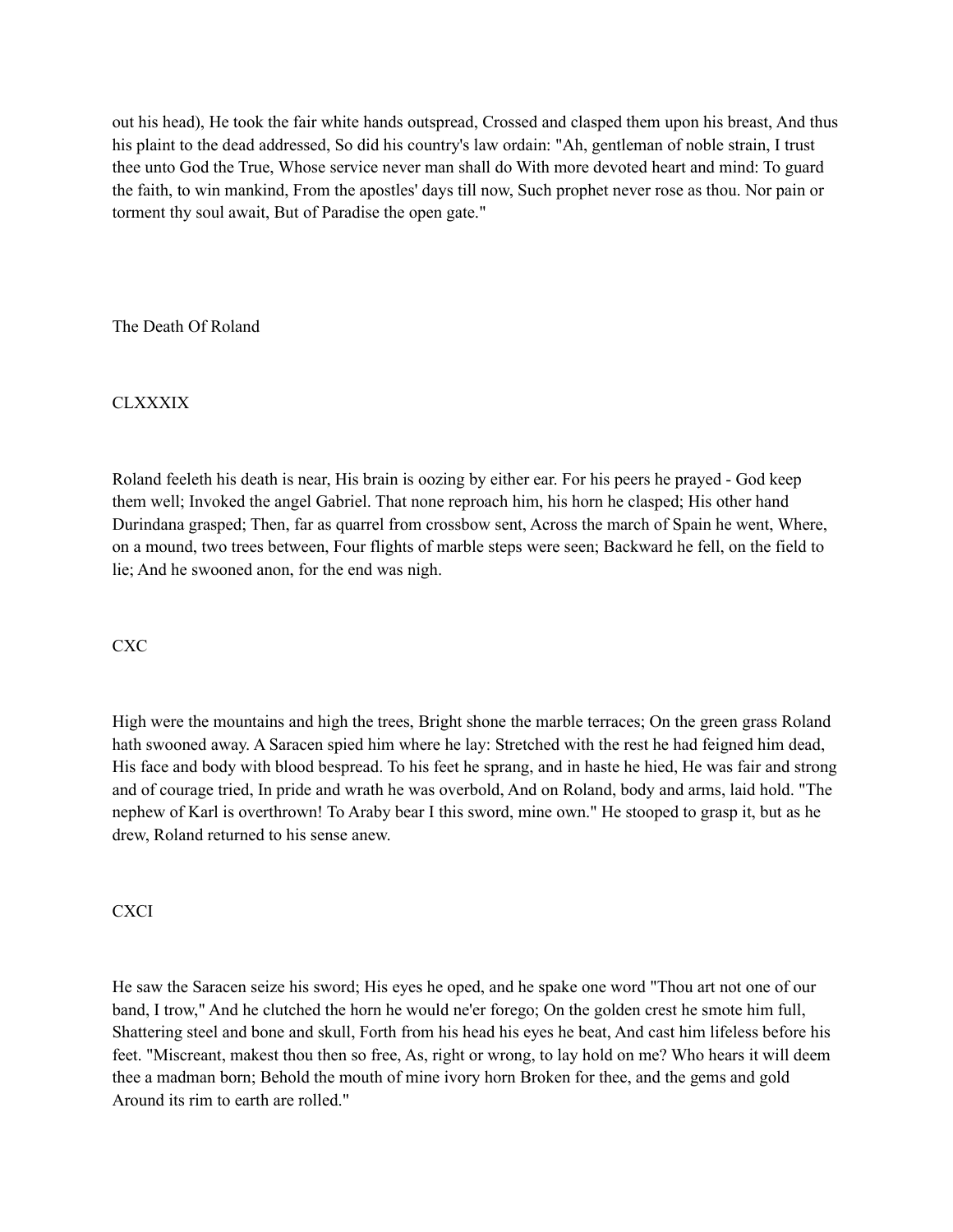### **CXCII**

Roland feeleth his eyesight reft, Yet he stands erect with what strength is left; From his bloodless cheek is the hue dispelled, But his Durindana all bare he held. In front a dark brown rock arose He smote upon it ten grievous blows. Grated the steel as it struck the flint, Yet it brake not, nor bore its edge one dint. "Mary, Mother, be thou mine aid! Ah, Durindana, my ill - starred blade, I may no longer thy guardian be! What fields of battle I won with thee! What realms and regions 'twas ours to gain, Now the lordship of Carlemaine! Never shalt thou possessor know Who would turn from face of mortal foe; A gallant vassal so long thee bore, Such as France the free shall know no more."

### **CXCIII**

He smote anew on the marble stair. It grated, but breach nor notch was there. When Roland found that it would not break, Thus began he his plaint to make. "Ah, Durindana, how fair and bright Thou sparklest, flaming against the light! When Karl in Maurienne valley lay, God sent his angel from heaven to say 'This sword shall a valorous captain's be,' And he girt it, the gentle king, on me. With it I vanquished Poitou and Maine, Provence I conquered and Aquitaine; I conquered Normandy the free, Anjou, and the marches of Brittany; Romagna I won, and Lombardy, Bavaria, Flanders from side to side, And Burgundy, and Poland wide; Constantinople affiance vowed, And the Saxon soil to his bidding bowed; Scotia, and Wales, and Ireland's plain, Of England made he his own domain. What might, regions I won of old, For the hoary headed Karl to hold! But there presses on me a grievous pain, Lest thou in heathen hands remain. O God our Father, keep France from stain!"

#### CXCIV

His strokes once more on the brown rock fell, And the steel was bent past words to tell; Yet it brake not, nor was notched the grain, Erect it leaped to the sky again. When he failed at the last to break his blade, His lamentation he inly made. "Oh, fair and holy, my peerless sword, What relics lie in thy pommel stored! Tooth of Saint Peter, Saint Basil's blood, Hair of Saint Denis beside them strewed, Fragment of holy Mary's vest. 'Twere shame that thou with the heathen rest; Thee should the hand of a Christian serve One who would never in battle swerve. What regions won I with thee of yore, The empire now of Karl the hoar! Rich and mighty is he therefore.'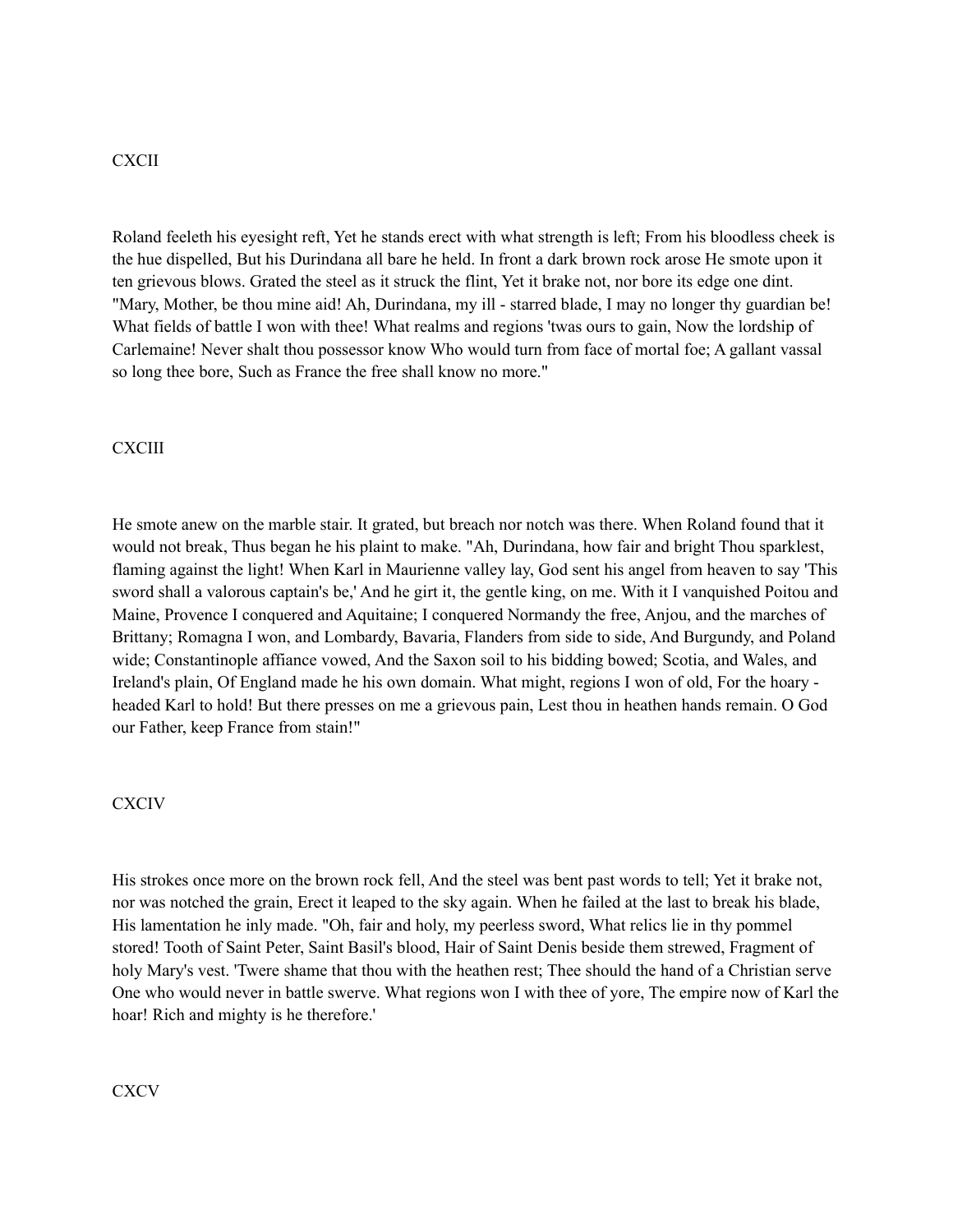That death was on him he knew full well; Down from his head to his heart it fell; On the grass beneath a pine - tree's shade, With face to earth, his form he laid, Beneath him placed he his horn and sword, And turned his face to the heathen horde. Thus hath he done the sooth to show, That Karl and his warriors all may know, That the gentle count a conqueror died. Mea Culpa full oft he cried; And, for all his sins, unto God above, In sign of penance, he raised his glove.

**CXCVI** 

Roland feeleth his hour at hand; On a knoll he lies towards the Spanish land. With one hand beats he upon his breast: "In thy sight, O God, be my sins confessed. From my hour of birth, both the great and small, Down to this day, I repent of all." As his glove he raises to God on high, Angels of heaven descend him nigh.

## **CXCVII**

Beneath a pine was his resting - place, To the land of Spain hath he turned his face, On his memory rose full many a thought Of the lands he won and the fields he fought; Of his gentle France, of his kin and line; Of his nursing father, King Karl benign; He may not the tear and sob control, Nor yet forgets he his parting soul. To God's compassion he makes his cry: "O Father true, who canst not lie, Who didst Lazarus raise unto life agen, And Daniel shield in the lions' den; Shield my soul from its peril, due For the sins I sinned my lifetime through." He did his right - hand glove uplift Saint Gabriel took from his hand the gift; Then drooped his head upon his breast, And with clasped hands he went to rest. God from on high sent down to him One of his angel Cherubim Saint Michael of Peril of the sea, Saint Gabriel in company From heaven they came for that soul of price, And they bore it with them to Paradise.

**Part III**

**Section I.**

The Reprisals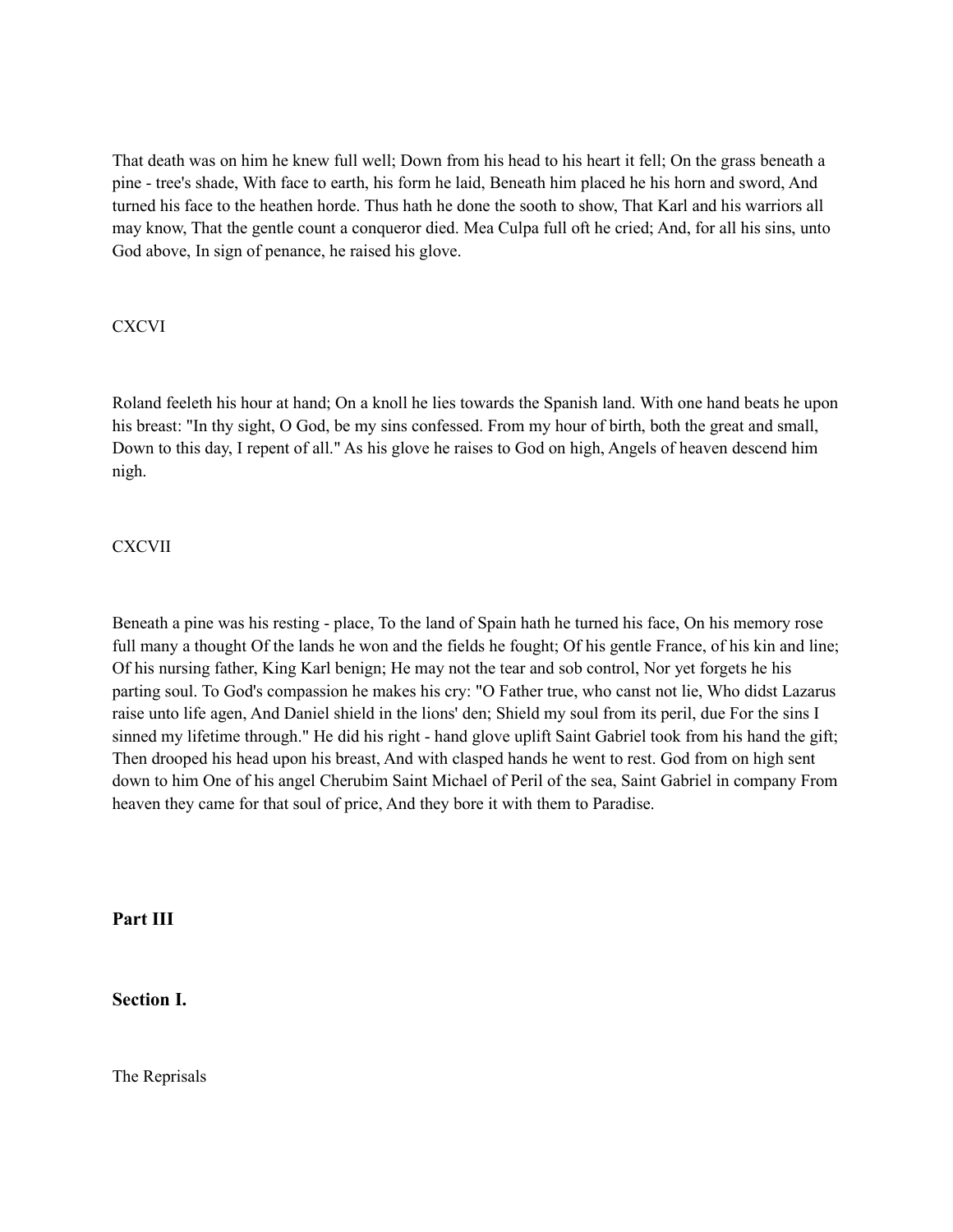The Chastisement of the Saracens

#### **CXCVIII**

Dead is Roland; his soul with God. While to Roncesvalles the Emperor rode, Where neither path nor track he found, Nor open space nor rood of ground, But was strewn with Frank or heathen slain, "Where art thou, Roland?" he cried in pain: "The Archbishop where, and Olivier, Gerein and his brother in arms, Gerier? Count Otho where, and Berengier, Ivon and Ivor, so dear to me; And Engelier of Gascony; Samson the duke, and Anseis the bold; Gerard, of Roussillon, the old; My peers, the twelve whom I left behind?" In vain! - No answer may he find. "O God," he cried, "what grief is mine That I was not in front of this battle line!" For very wrath his beard he tore, His knights and barons weeping sore; Aswoon full fifty thousand fall; Duke Naimes hath pity and dole for all.

## **CXCIX**

Nor knight nor baron was there to see But wept full fast, and bitterly; For son and brother their tears descend, For lord and liege, for kin and friend; Aswoon all numberless they fell, But Naimes did gallantly and well. He spake the first to the Emperor "Look onward, sire, two leagues before, See the dust from the ways arise, There the strength of the heathen lies. Ride on; avenge you for this dark day." "O God," said Karl, "they are far away! Yet for right and honor, the sooth ye say. Fair France's flower they have torn from me." To Otun and Gebouin beckoned he, To Tybalt of Rheims, and Milo the count. "Guard the battle - field, vale, and mount Leave the dead as ye see them lie; Watch, that nor lion nor beast come nigh, Nor on them varlet or squire lay hand; None shall touch them, 'tis my command, Till with God's good grace we return again." They answered lowly, in loving strain, "Great lord, fair sire, we will do your hest," And a thousand warriors with them rest.

### CC

The Emperor bade his clarions ring, Marched with his host the noble king. They came at last on the heathens' trace, And all together pursued in chase; But the king of the falling eve was ware: He alighted down in a meadow fair, Knelt on the earth unto God to pray That he make the sun in his course delay, Retard the night, and prolong the day. Then his wonted angel who with him spake, Swiftly to Karl did answer make, "Ride on! Light shall not thee forego; God seeth the flower of France laid low; Thy vengeance wreak on the felon crew." The Emperor sprang to his steed anew.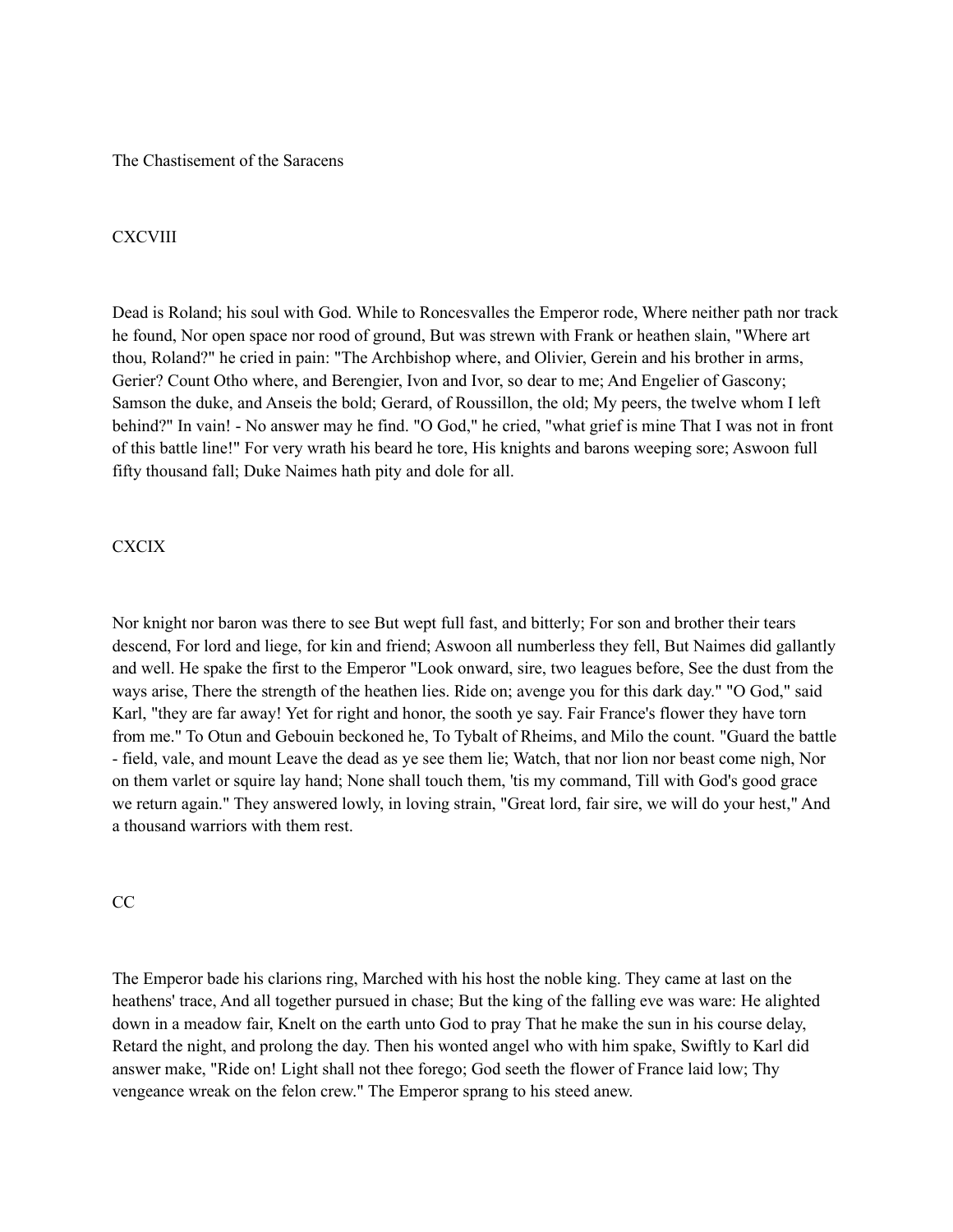#### **CCI**

God wrought for Karl a miracle: In his place in heaven the sun stood still. The heathens fled, the Franks pursued, And in Val Tenebres beside them stood; Towards Saragossa the rout they drave, And deadly were the strokes they gave. They barred against them path and road; In front the water of Ebro flowed: Strong was the current, deep and large, Was neither shallop, nor boat, nor barge. With a cry to their idol Termagaunt, The heathens plunge, but with scanty vaunt. Encumbered with their armor's weight, Sank the most to the bottom, straight; Others floated adown the stream; And the luckiest drank their fill, I deem: All were in marvellous anguish drowned. Cry the Franks, "In Roland your fate ye found."

#### **CCII**

As he sees the doom of the heathen host, Slain are some and drowned the most, (Great spoil have won the Christian knights), The gentle king from his steed alights, And kneels, his thanks unto God to pour: The sun had set as he rose once more. "It is time to rest," the Emperor cried, "And to Roncesvalles 'twere late to ride. Our steeds are weary and spent with pain; Strip them of saddle and bridle - rein, Free let them browse on the verdant mead." "Sire," say the Franks, "it were well indeed."

#### **CCIII**

The Emperor hath his quarters ta'en, And the Franks alight in the vacant plain; The saddles from their steeds they strip, And the bridle - reins from their heads they slip; They set them free on the green grass fair, Nor can they render them other care. On the ground the weary warriors slept; Watch nor vigil that night they kept.

#### **CCIV**

In the mead the Emperor made his bed, With his mighty spear beside his head, Nor will he doff his arms to - night, But lies in his broidered hauberk white. Laced is his helm, with gold inlaid, Girt on Joyeuse, the peerless blade, Which changes thirty times a day The brightness of its varying ray. Nor may the lance unspoken be Which pierced our Saviour on the tree; Karl hath its point - so God him graced Within his golden hilt enchased. And for this honor and boon of heaven, The name Joyeuse to the sword was given; The Franks may hold it in memory. Thence came "Montjoie," their battle - cry, And thence no race with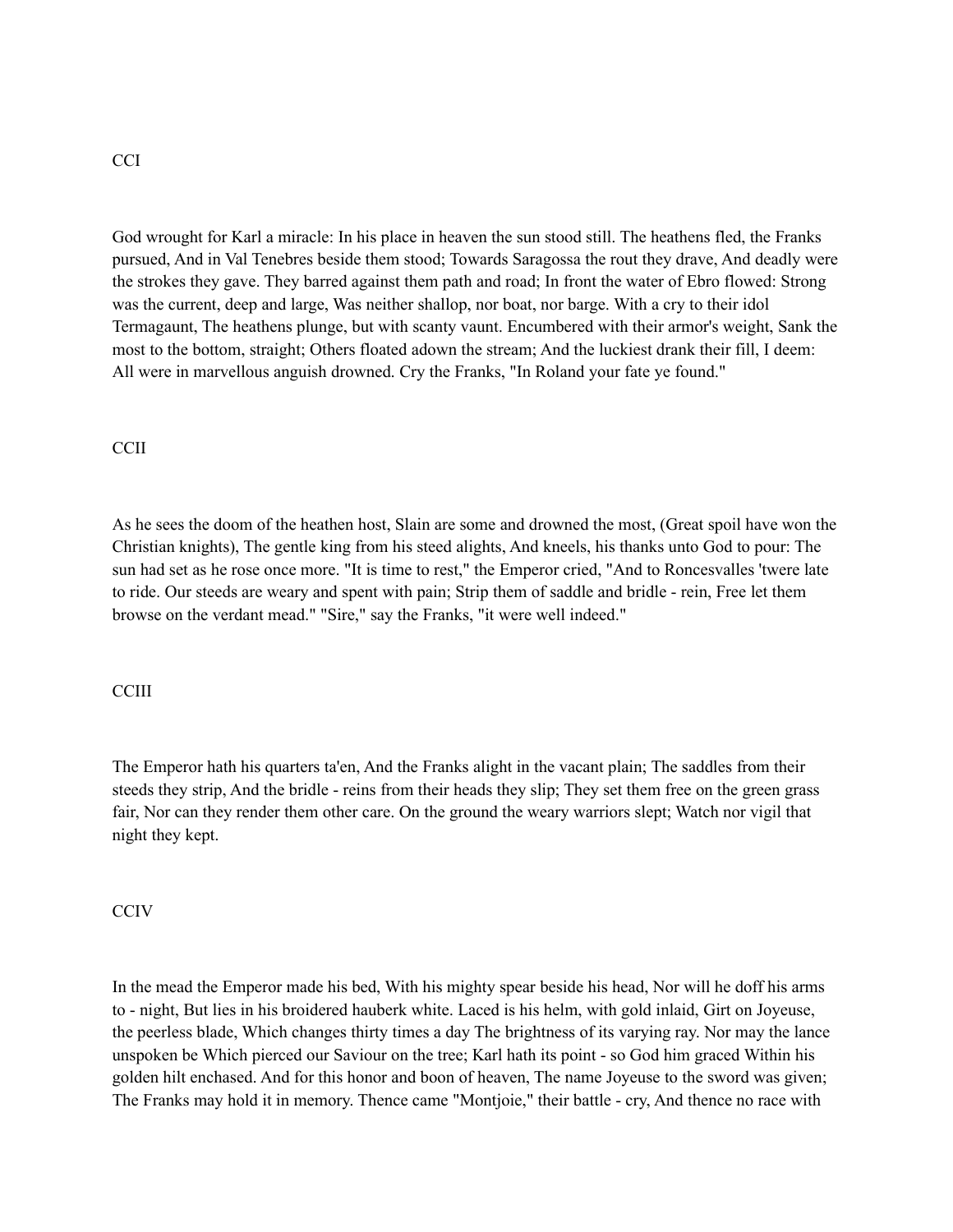them may vie.

**CCV** 

Clear was the night, and the fair moon shone, But grief weighed heavy King Karl upon; He thought of Roland and Olivier, Of his Franks and every gallant peer, Whom he left to perish in Roncesvale, Nor can he stint but to weep and wail, Imploring God their souls to bless, 'Till, overcome with long distress, He slumbers at last for heaviness. The Franks are sleeping throughout the meads; Nor rest on foot can the weary steeds They crop the herb as they stretch them prone. Much hath he learned who hath sorrow known.

**CCVI** 

The Emperor slumbered like man forespent, While God his angle Gabriel sent The couch of Carlemaine to guard. All night the angel kept watch and ward, And in a vision to Karl presaged A coming battle against him waged. 'Twas shown in fearful augury; The king looked upward to the sky There saw he lightning, and hail, and storm, Wind and tempest in fearful form. A dread apparel of fire and flame, Down at once on his host they came. Their ashen lances the flames enfold, and their bucklers in to the knobs of gold; Grated the steel of helm and mail. Yet other perils the Franks assail, And his cavaliers are in deadly strait. Bears and lions to rend them wait, Wiverns, snakes and fiends of fire, More than a thousand griffins dire; Enfuried at the host they fly. "Help us, Karl!" was the Franks' outcry, Ruth and sorrow the king beset; Fain would he aid, but was sternly let. A lion came from the forest path, Proud and daring, and fierce in wrath; Forward sprang he the king to grasp, And each seized other with deadly clasp; But who shall conquer or who shall fall, None knoweth. Nor woke the king withal.

**CCVII** 

Another vision came him o'er: He was in France, his land, once more; In Aix, upon his palace stair, And held in double chain a bear. When thirty more from Arden ran, Each spake with voice of living man: "Release him, sire!" aloud they call; "Our kinsman shall not rest in thrall. To succor him our arms are bound." Then from the palace leaped a hound, On the mightiest of the bears he pressed, Upon the sward, before the rest. The wondrous fight King Karl may see, But knows not who shall victor be. These did the angel to Karl display; But the Emperor slept till dawning day.

**CCVIII**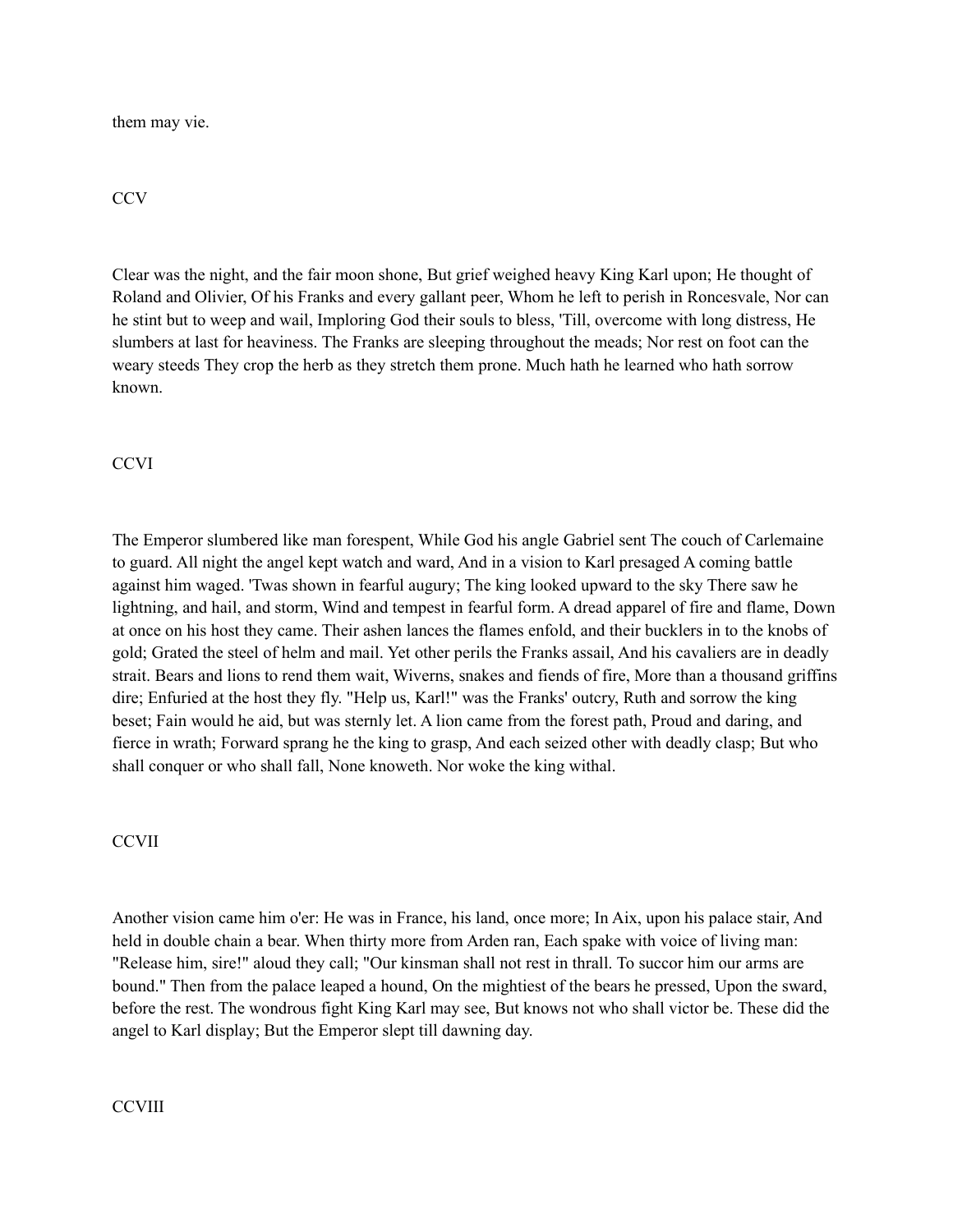At morning - tide when day - dawn broke, The Emperor from his slumber woke. His holy guardian, Gabriel, With hand uplifted sained him well. The king aside his armor laid, And his warriors all were disarrayed. Then mount they, and in haste they ride, Through lengthening path and highway wide Until they see the doleful sight In Roncesvalles, the field of fight.

# **CCIX**

Unto Roncesvalles King Karl hath sped, And his tears are falling above the dead; "Ride, my barons, at gentle pace, I will go before, a little space, For my nephew's sake, whom I fain would find. It was once in Aix, I recall to mind, When we met at the yearly festal - tide, My cavaliers in vaunting vied Of stricken fields and joustings proud, I heard my Roland declare aloud, In foreign land would he never fall But in front of his peers and his warriors all, He would lie with head to the foeman's shore, And make his end like a conqueror." Then far as man a staff might fling, Clomb to a rising knoll the king.

# **CCX**

As the king in quest of Roland speeds, The flowers and grass throughout the meads He sees all red with our baron's blood, And his tears of pity break forth in flood. He upward climbs, till, beneath two trees, The dints upon the rock he sees. Of Roland's corse he was then aware; Stretched it lay on the green grass bare. No marvel sorrow the king oppressed; He alighted down, and in haste he pressed, Took the body his arms between, And fainted: dire his grief I ween.

# **CCXI**

As did reviving sense begin, Naimes, the duke, and Count Acelin, The noble Geoffrey of Anjou, And his brother Henry nigh him drew. They made a pine - tree's trunk his stay; But he looked to earth where his nephew lay, And thus all gently made his dole: "My friend, my Roland, God guard thy soul! Never on earth such knight hath been, Fields of battle to fight and win. My pride and glory, alas, are gone!" He endured no longer: he swooned anon.

# **CCXII**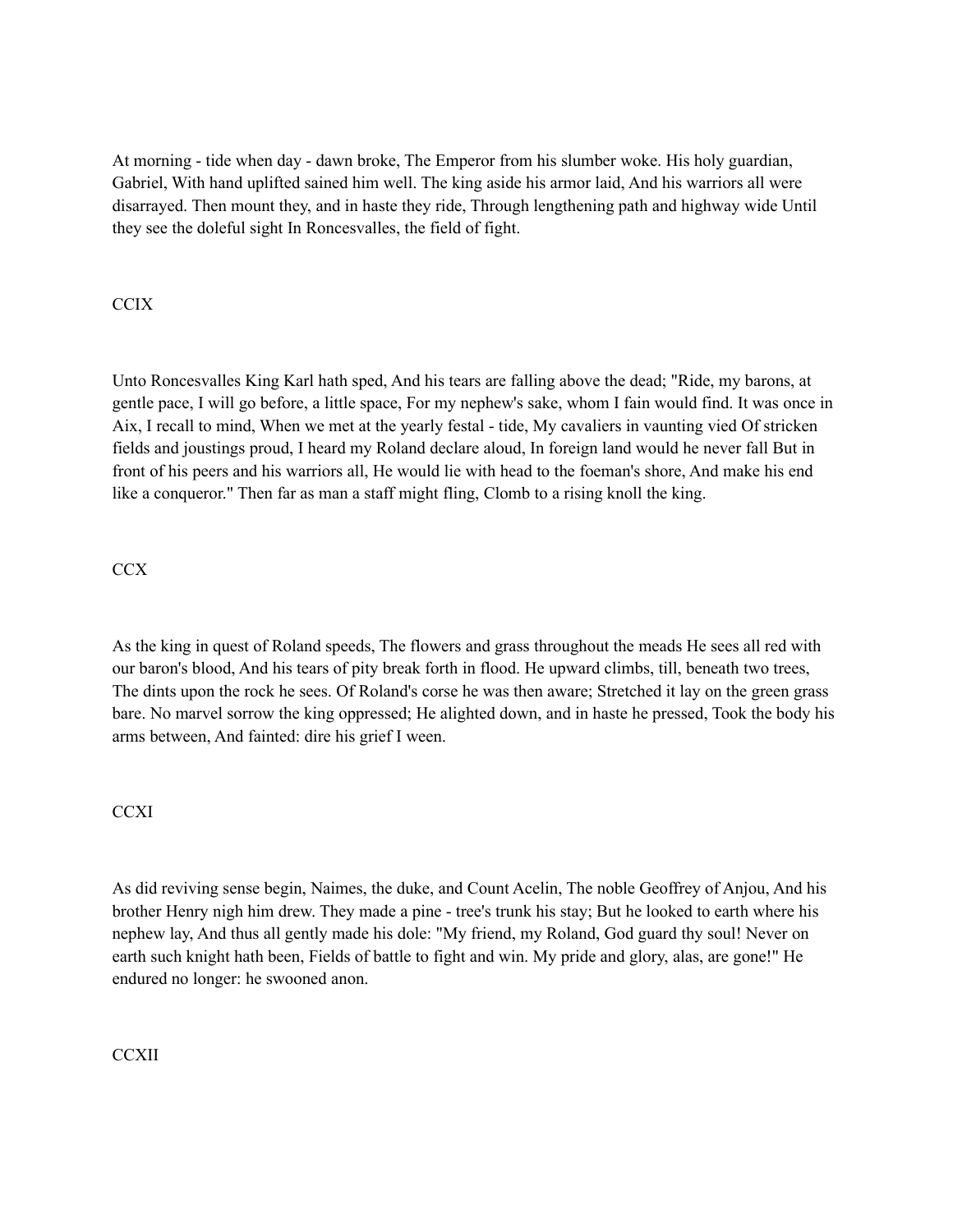As Karl the king revived once more, His hands were held by barons four. He saw his nephew, cold and wan; Stark his frame, but his hue was gone; His eyes turned inward, dark and dim; And Karl in love lamented him: "Dear Roland, God thy spirit rest In Paradise, amongst His blest! In evil hour thou soughtest Spain: No day shall dawn but sees my pain, And me of strength and pride bereft. No champion of mine honor left; Without a friend beneath the sky; And though my kindred still be nigh, Is none like thee their ranks among." With both his hands his beard he wrung. The Franks bewailed in unison; A hundred thousand wept like one.

# **CCXIII**

"Dear Roland, I return again To Laon, to mine own domain; Where men will come from many a land, And seek Count Roland at my hand. A bitter tale must I unfold 'In Spanish earth he lieth cold,' A joyless realm henceforth I hold, And weep with daily tears untold.

# **CCXIV**

"Dear Roland, beautiful and brave, All men of me will tidings crave, When I return to La Chapelle. Oh, what a tale is mine to tell! That low my glorious nephew lies. Now will the Saxon foeman rise; Bulgar and Hun in arms will come, Apulia's power, the might of Rome, Palermitan and Afric bands, And men from fierce and distant lands. To sorrow, sorrow must succeed; My hosts to battle who shall lead, When the mighty captain is overthrown? Ah! France deserted now, and lone. Come, death, before such grief I bear." Once more his beard and hoary hair Began he with his hands to tear; A hundred thousand fainted there.

# **CCXV**

"Dear Roland, and was this thy fate? May Paradise thy soul await. Who slew thee wrought fair France's bane: I cannot live, so deep my pain. For me my kindred lie undone; And would to Holy Mary's Son, Ere I at Cizra's gorge alight, My soul may take its parting flight: My spirit would with theirs abide; My body rest their dust beside." With sobs his hoary beard he tore. "Alas!" said Naimes, "for the Emperor."

**CCXVI**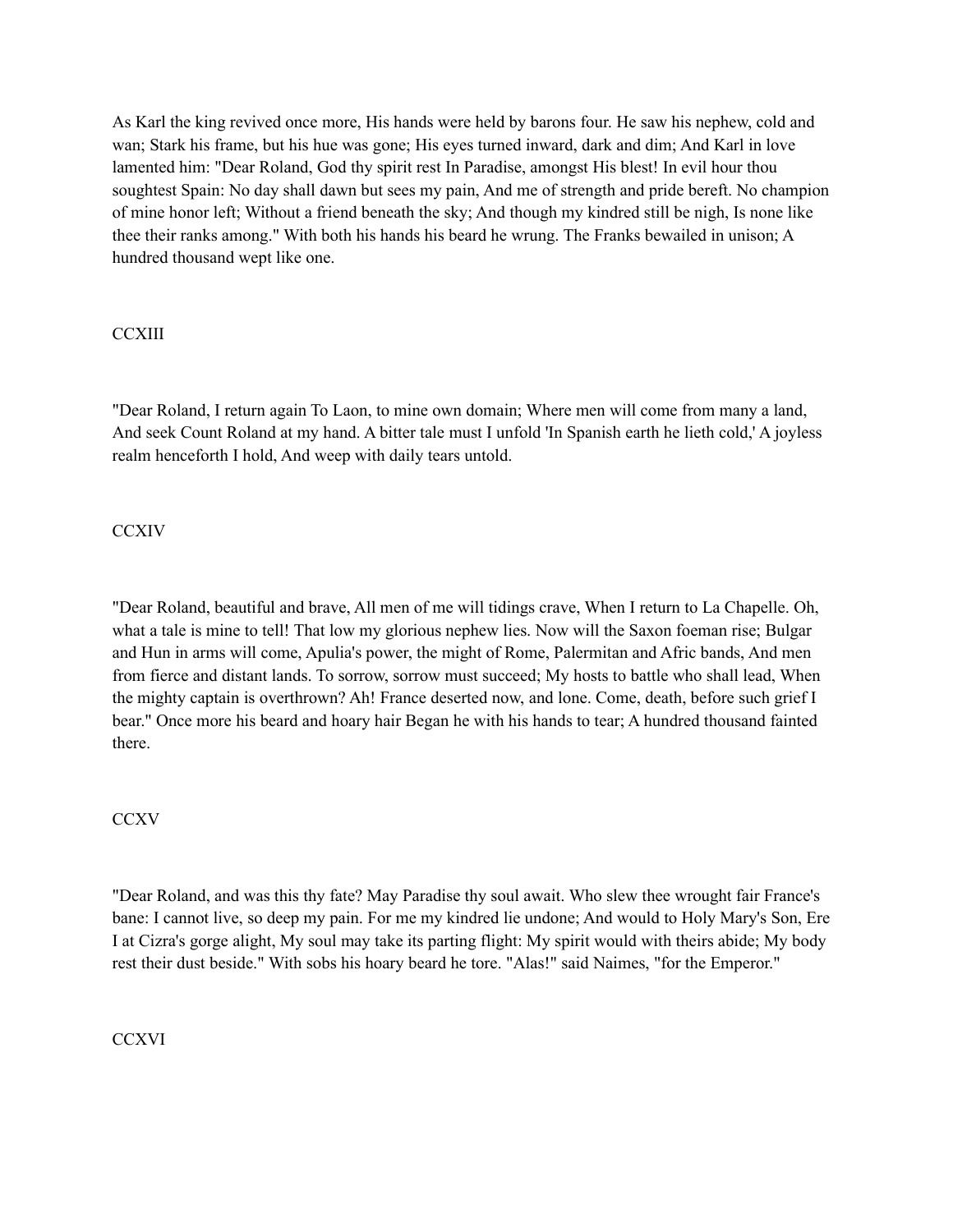"Sir Emperor," Geoffrey of Anjou said, "Be not by sorrow so sore misled. Let us seek our comrades throughout the plain, Who fell by the hands of the men of Spain; And let their bodies on biers be borne." "Yea," said the Emperor. "Sound your horn."

## **CCXVII**

Now doth Count Geoffrey his bugle sound, And the Franks from their steeds alight to ground As they their dead companions find, They lay them low on biers reclined; Nor prayers of bishop or abbot ceased, Of monk or canon, or tonsured priest. The dead they blessed in God's great name, Set myrrh and frankincense aflame. Their incense to the dead they gave, Then laid them, as beseemed the brave What could they more? - in honored grave.

## **CCXVIII**

But the king kept watch o'er Roland's bier O'er Turpin and Sir Olivier. He bade their bodies opened be, Took the hearts of the barons three, Swathed them in silken cerements light, Laid them in urns of the marble white. Their bodies did the Franks enfold In skins of deer, around them rolled; Laved them with spices and with wine, Till the king to Milo gave his sign, To Tybalt, Otun, and Gebouin; Their bodies three on biers they set, Each in its silken coverlet.

## **CCXIX**

To Saragossa did Marsil flee. He alighted beneath an olive tree, And sadly to his serfs he gave His helm, his cuirass, and his glaive, Then flung him on the herbage green; Came nigh him Bramimonde his queen. Shorn from his wrist was his right hand good; He swooned for pain and waste of blood. The queen, in anguish, wept and cried, With twenty thousand by her side. King Karl and gentle France they cursed; Then on their gods their anger burst. Unto Apollin's crypt they ran, And with revilings thus began: "Ah, evil - hearted god, to bring Such dark dishonor on our king. Thy servants ill dost thou repay." His crown and wand they wrench away, They bind him to a pillar fast, And then his form to earth they cast, His limbs with staves they bruise and break: From Termagaunt his gem they take: Mohammed to a trench they bear, For dogs and boars to tread and tear.

## **CCXX**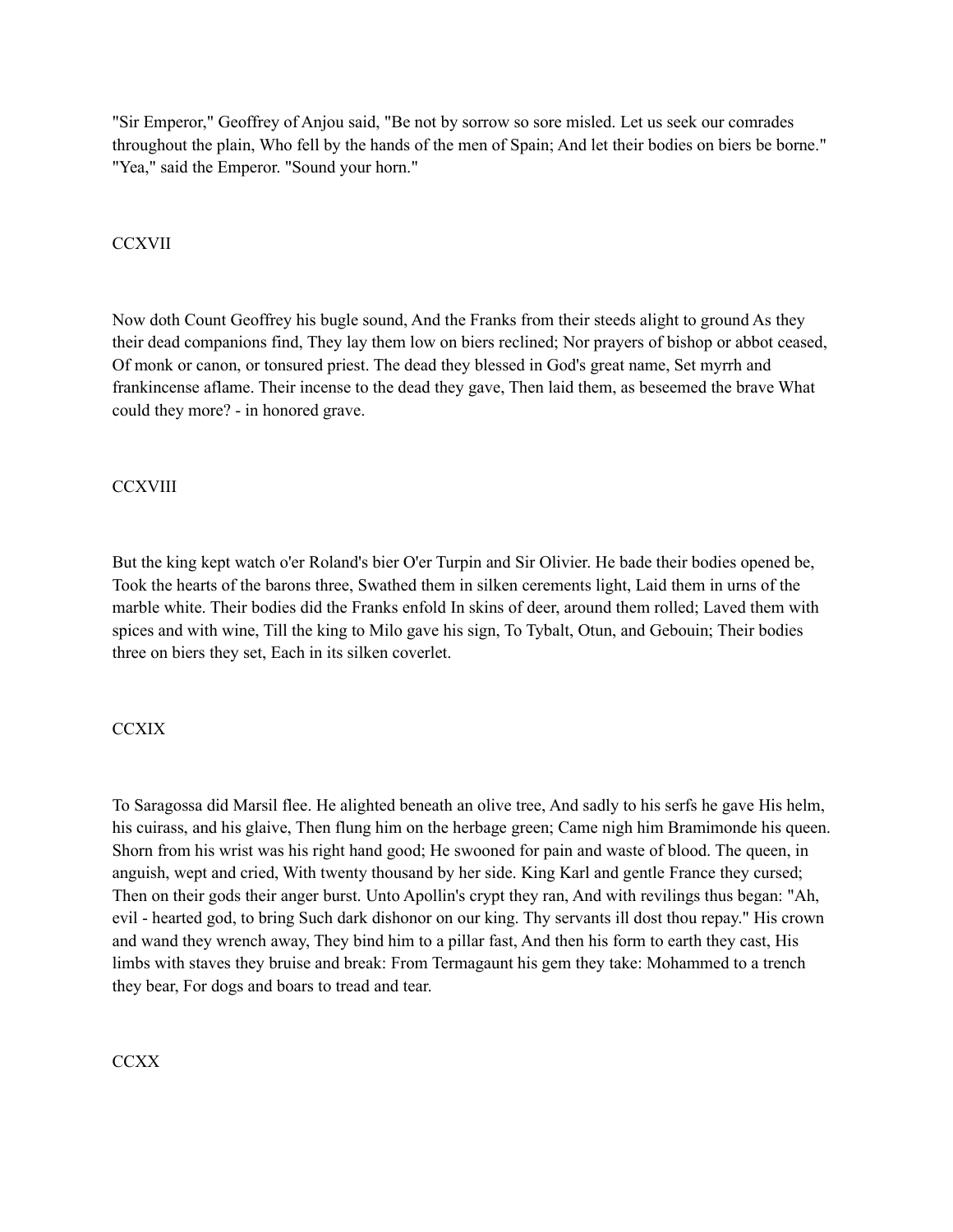Within his vaulted hall they bore King Marsil, when his swoon was o'er; The hall with colored writings stained. And loud the queen in anguish plained, The while she tore her streaming hair, "Ah, Saragossa, reft and bare, Thou seest thy noble king o'erthrown! Such felony our gods have shown, Who failed in fight his aids to be. The Emir comes - a dastard he, Unless he will that race essay, Who proudly fling their lives away. Their Emperor of the hoary beard, In valor's desperation reared, Will never fly for mortal foe. Till he be slain, how deep my woe!"1

 [Footnote 1: Here intervenes the episode of the great battle fought between Charlemagne and Baligant, Emir of Babylon, who had come with a mighty army, to the succor of King Marsil, his vassal. This episode has been suspected of being a later interpolation. The translation is resumed at the end of the battle, after the Emir had been slain by Charlemagne's own hand, and when the Franks enter Saragossa in pursuit of the Saracens.]

## **CCXXI**

Fierce is the heat and thick the dust. The Franks the flying Arabs thrust. To Saragossa speeds their flight. The queen ascends a turret's height. The clerks and canons on her wait, Of that false law God holds in hate. Order or tonsure have they none. And when she thus beheld undone The Arab power, all disarrayed, Aloud she cried, "Mahound us aid! My king! defeated is our race, The Emir slain in foul disgrace." King Marsil turns him to the wall, And weeps - his visage darkened all. He dies for grief - in sin he dies, His wretched soul the demon's prize.

## **CCXXII**

Dead lay the heathens, or turned to flight, And Karl was victor in the fight. Down Saragossa's wall he brake Defense he knew was none to make. And as the city law subdued, The hoary king all proudly stood, There rested his victorious powers. The queen hath yielded up the towers Ten great towers and fifty small. Well strives he whom God aids withal.

# **Section II**

# **CCXXIII**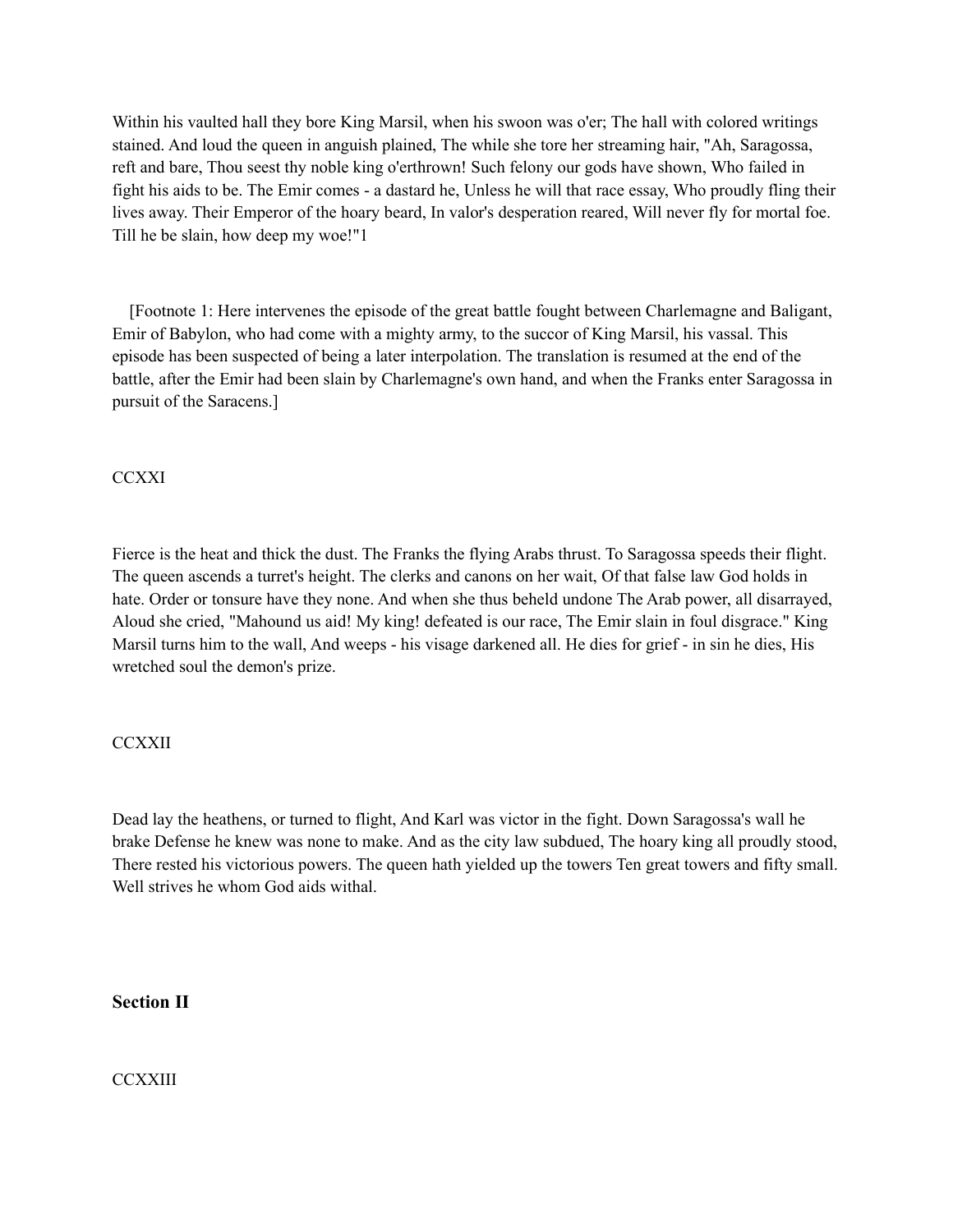Day passed; the shades of night drew on, And moon and stars refulgent shone. Now Karl is Saragossa's lord, And a thousand Franks, by the king's award, Roam the city, to search and see Where mosque or synagogue may be. With axe and mallet of steel in hand, They let nor idol nor image stand; The shrines of sorcery down they hew, For Karl hath faith in God the True, And will Him righteous service do. The bishops have the water blessed, The heathen to the font are pressed. If any Karl's command gainsay, He has him hanged or burned straightway. So a hundred thousand to Christ are won; But Bramimonde the queen alone Shall unto France be captive brought, And in love be her conversion wrought.

### **CCXXIV**

Night passed, and came the daylight hours, Karl garrisoned the city's towers; He left a thousand valiant knights, To sentinel their Emperor's rights. Then all his Franks ascend their steeds, While Bramimonde in bonds he leads, To work her good his sole intent. And so, in pride and strength, they went; They passed Narbonne in gallant show, And reached by stately walls, Bordeaux. There, on Saint Severin's alter high, Karl placed Count Roland's horn to lie, With mangons filled, and coins of gold, As pilgrims to this hour behold. Across Garonne he bent his way, In ships within the stream that lay, And brought his nephew unto Blaye, With his noble comrade, Olivier, And Turpin sage, the gallant peer. Of the marble white their tombs were made; In Saint Roman's shrine are the baron's laid, Whom the Franks to God and his saints commend. And Karl by hill and vale doth wend, Nor stays till Aix is reached, and there Alighteth on his marble stair. When sits he in his palace hall, He sends around to his judges all, From Frisia, Saxony, Loraine, From Burgundy and Allemaine, From Normandy, Brittaine, Poitou: The realm of France he searches through, The summons every sagest man. The plea of Ganelon then began.

#### **CCXXV**

From Spain the Emperor made retreat, To Aix in France, his kingly seat; And thither, to his halls, there came, Alda, the fair and gentle dame. "Where is my Roland, sire," she cried, "Who vowed to take me for his bride?" O'er Karl the flood of sorrow swept; He tore his beard and loud he wept. "Dear sister, gentle friend," he said, "Thou seekest one who lieth dead: I plight to thee my son instead, Louis, who lord of my realm shall be." "Strange," she said, "seems this to me. God and his angels forbid that I Should live on earth if Roland die." Pale grew her cheek - she sank amain, Down at the feet of Carlemaine. So died she. God receive her soul! The Franks bewail her in grief and dole.

## **CCXXVI**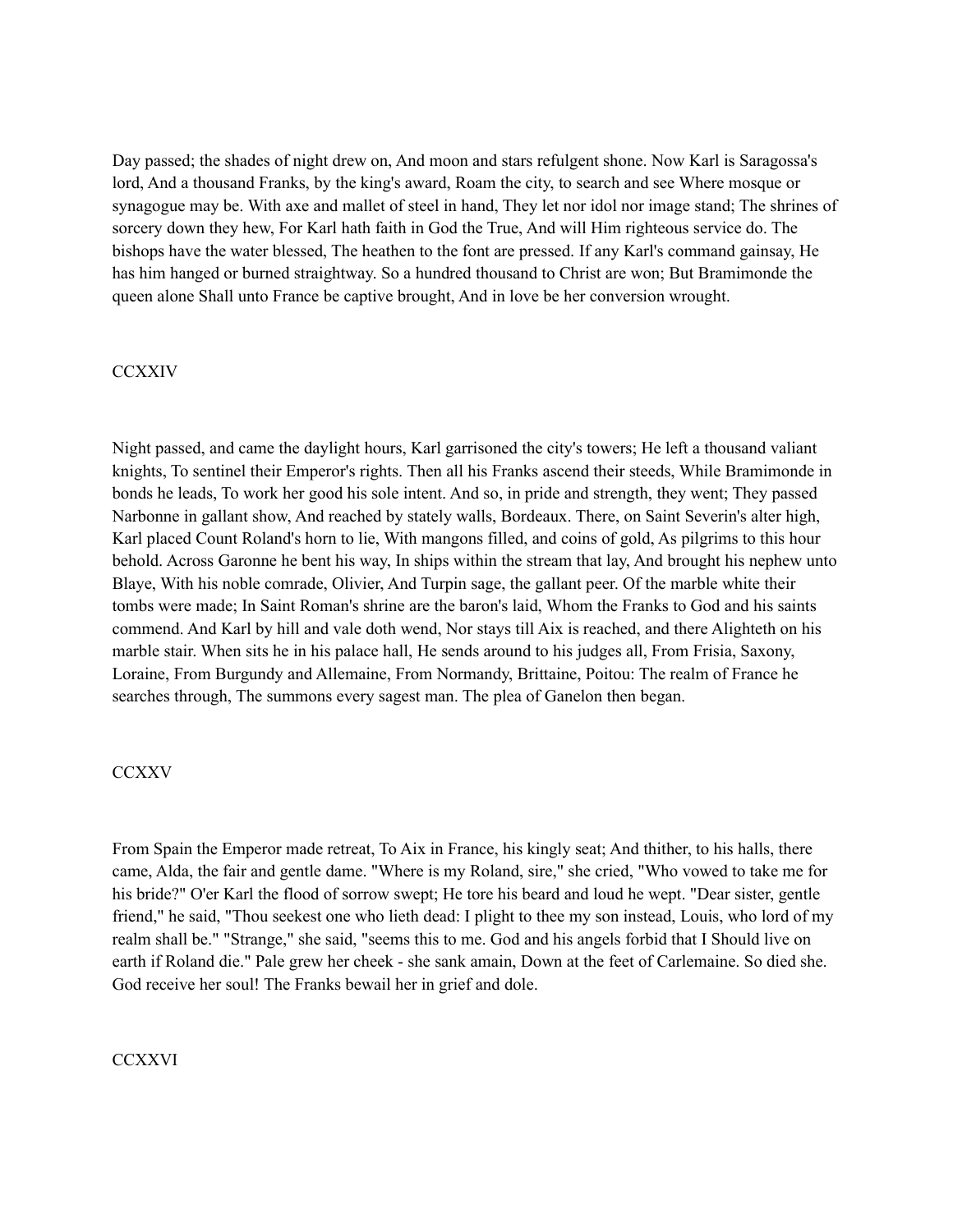So to her death went Alda fair. The king but deemed she fainted there. While dropped his tears of pity warm, He took her hands and raised her form. Upon his shoulder drooped her head, And Karl was ware that she was dead. When thus he saw that life was o'er, He summoned noble ladies four. Within a cloister was she borne; They watched beside her until morn; Beneath a shrine her limbs were laid; Such honor Karl to Alda paid.

### **CCXXVII**

The Emperor sitteth in Aix again, With Gan, the felon, in iron chain, The very palace walls beside, By serfs unto a stake was tied. They bound his hands with leathern thong, Beat him with staves and cordage strong; Nor hath he earned a better fee. And there in pain awaits his plea.

## **CCXXVIII**

'Tis written in the ancient geste, How Karl hath summoned east and west. At La Chapelle assembled they; High was the feast and great the day Saint Sylvester's, the legend ran. The plea and judgment then began Of Ganelon, who the treason wrought, Now face to face with his Emperor brought.

## **CCXXIX**

"Lords, my barons," said Karl the king, "On Gan be righteous reckoning: He followed in my host to Spain; Through him ten thousand Franks lie slain And slain was he, my sister's son, Whom never more ye look upon, With Olivier the sage and bold, And all my peers, betrayed for gold." "Shame befall me," said Gan, "if I Now or ever the deed deny; Foully he wronged me in wealth and land, And I his death and ruin planned: Therein, I say, was treason none." They said, "We will advise thereon."

#### **CCXXX**

Count Gan to the Emperor's presence came, Fresh of hue and lithe of frame, With a baron's mien, were his heart but true. On his judges round his glance he threw, And on thirty kinsmen by his side, And thus, with mighty voice, he cried: "Hear me, barons, for love of God. In the Emperor's host was I abroad Well I served him, and loyally, But his nephew, Roland, hated me: He doomed my doom of death and woe, That I to Marsil's court should go. My craft the danger put aside, But Roland loudly I defied, With Olivier, and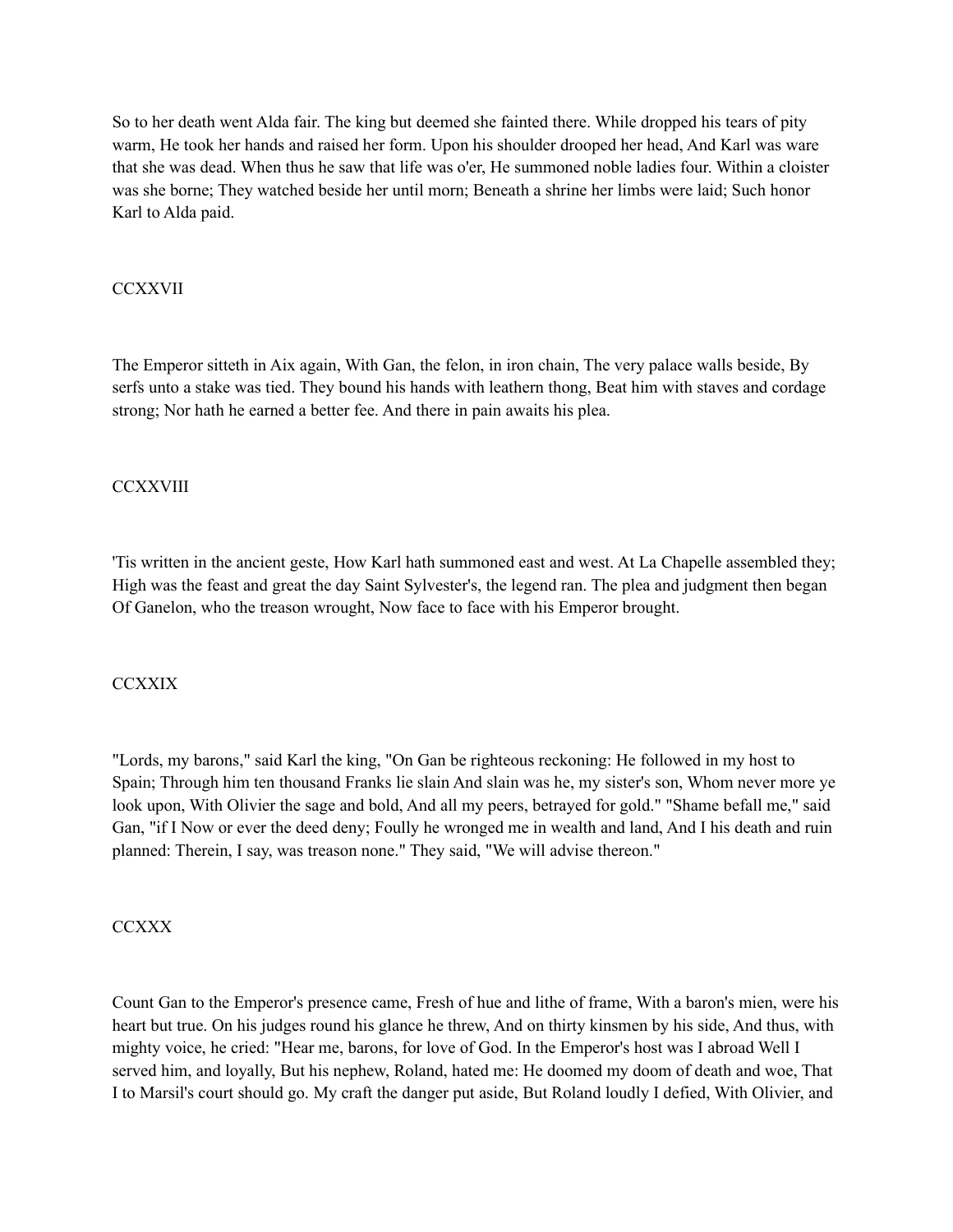all their crew, As Karl, and these his barons, knew. Vengeance, not treason, have I wrought." "Thereon," they answered, "take we thought."

## **CCXXXI**

When Ganelon saw the plea begin, He mustered thirty of his kin, With one revered by all the rest Pinabel of Sorrence's crest. Well can his tongue his cause unfold, And a vassal brave his arms to hold. "Thine aid," said Ganelon, "I claim; To rescue me from death and shame." Said Pinabel, "Rescued shalt thou be. Let any Frank thy death decree, And, wheresoe'er the king deems meet, I will him body to body greet, Give him the lie with my brand of steel." Ganelon sank at his feet to kneel.

## **CCXXXII**

Come Frank and Norman to council in, Bavarian, Saxon, and Poitevin, With all the barons of Teuton blood; But the men of Auvergne are mild of mood Their hearts are swayed unto Pinabel. Saith each to other, "Pause we well. Let us leave this plea, and the king implore To set Count Ganelon free once more, Henceforth to serve him in love and faith: Count Roland lieth cold in death: Not all the gold beneath the sky Can give him back to mortal eye; Such battle would but madness be." They all applauded his decree, Save Thierry - Geoffrey's brother he.

#### **CCXXXIII**

The barons came the king before. "Fair Sire, we all thy grace implore, That Gan be suffered free to go, His faith and love henceforth to show. Oh, let him live - a noble he. Your Roland you shall never see: No wealth of gold may him recall." Karl answered, "Ye are felons all."

#### **CCXXXIV**

When Karl saw all forsake him now, Dark grew his face and drooped his brow. He said, "Of men most wretched I!" Stepped forth Thierry speedily, Duke Geoffrey's brother, a noble knight, Spare of body, and lithe and light, Dark his hair and his hue withal, Nor low of stature, nor over tall: To Karl, in courteous wise, he said, "Fair Sire, be not disheartened. I have served you truly, and, in the name Of my lineage, I this quarrel claim. If Roland wronged Sir Gan in aught, Your service had his safeguard wrought. Ganelon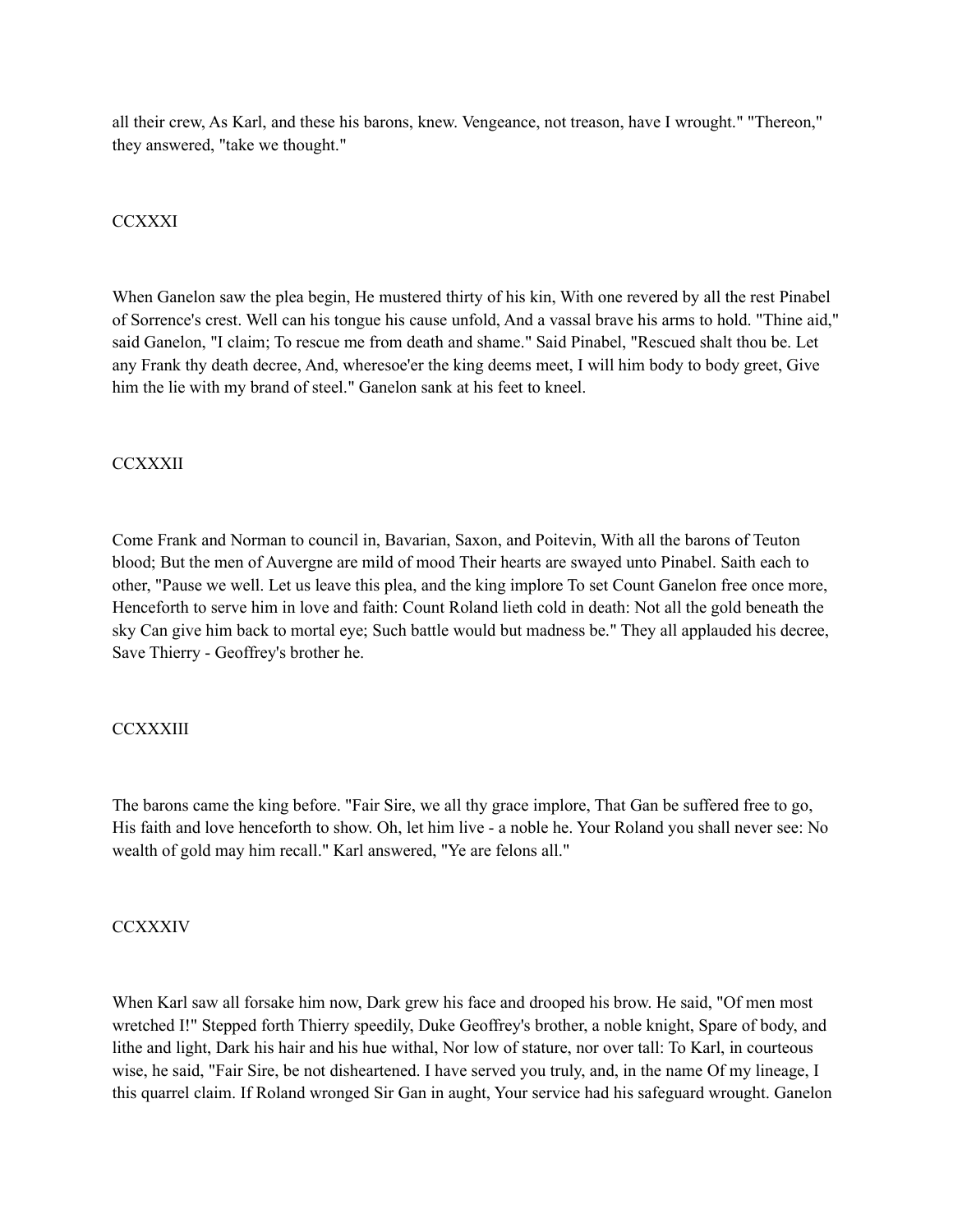bore him like caitiff base, A perjured traitor before your face. I adjudge him to die on the gallows tree; Flung to the hounds let his carcase be, The doom of treason and felony. Let kin of his but say I lie, And with this girded sword will I My plighted word in fight maintain." "Well spoken," cry the Franks amain.

## **CCXXXV**

Sir Pinabel stood before Karl in place, Vast of body and swift of pace, Small hope hath he whom his sword may smite. "Sire, it is yours to decide the right. Bid this clamor around to pause. Thierry hath dared to adjudge the cause; He lieth. Battle thereon I do." And forth his right - hand glove he drew. But the Emperor said, "In bail to me Shall thirty of his kinsmen be; I yield him pledges on my side: Be they guarded well till the right be tried." When Thierry saw the fight shall be, To Karl his right glove reacheth he; The Emperor gave his pledges o'er. And set in place were benches four Thereon the champions take their seat, And all is ranged in order meet, The preparations Ogier speeds, And both demand their arms and steeds.

## **CCXXXVI**

But yet, ere lay they lance in rest, They make their shrift, are sained and blessed; They hear the Mass, the Host receive, Great gifts to church and cloister leave. They stand before the Emperor's face; The spurs upon their feet they lace; Gird on their corselets, strong and light; Close on their heads the helmets bright. The golden hilts at belt are hung; Their quartered shields from shoulder swung. In hand the mighty spears they lift, Then spring they on their chargers swift. A hundred thousand cavaliers The while for Thierry drop their tears; They pity him for Roland's sake. God knows what end the strife will take.

#### **CCXXXVII**

At Aix is a wide and grassy plain, Where met in battle the baron's twain. Both of valorous knighthood are, Their chargers swift and apt for war. They prick them hard with slackened rein; Drive each at other with might and main. Their bucklers are in fragments flung, Their hauberks rent, their girths unstrung; With saddles turned, they earthward rolled. A hundred thousand in tears behold.

#### **CCXXXVIII**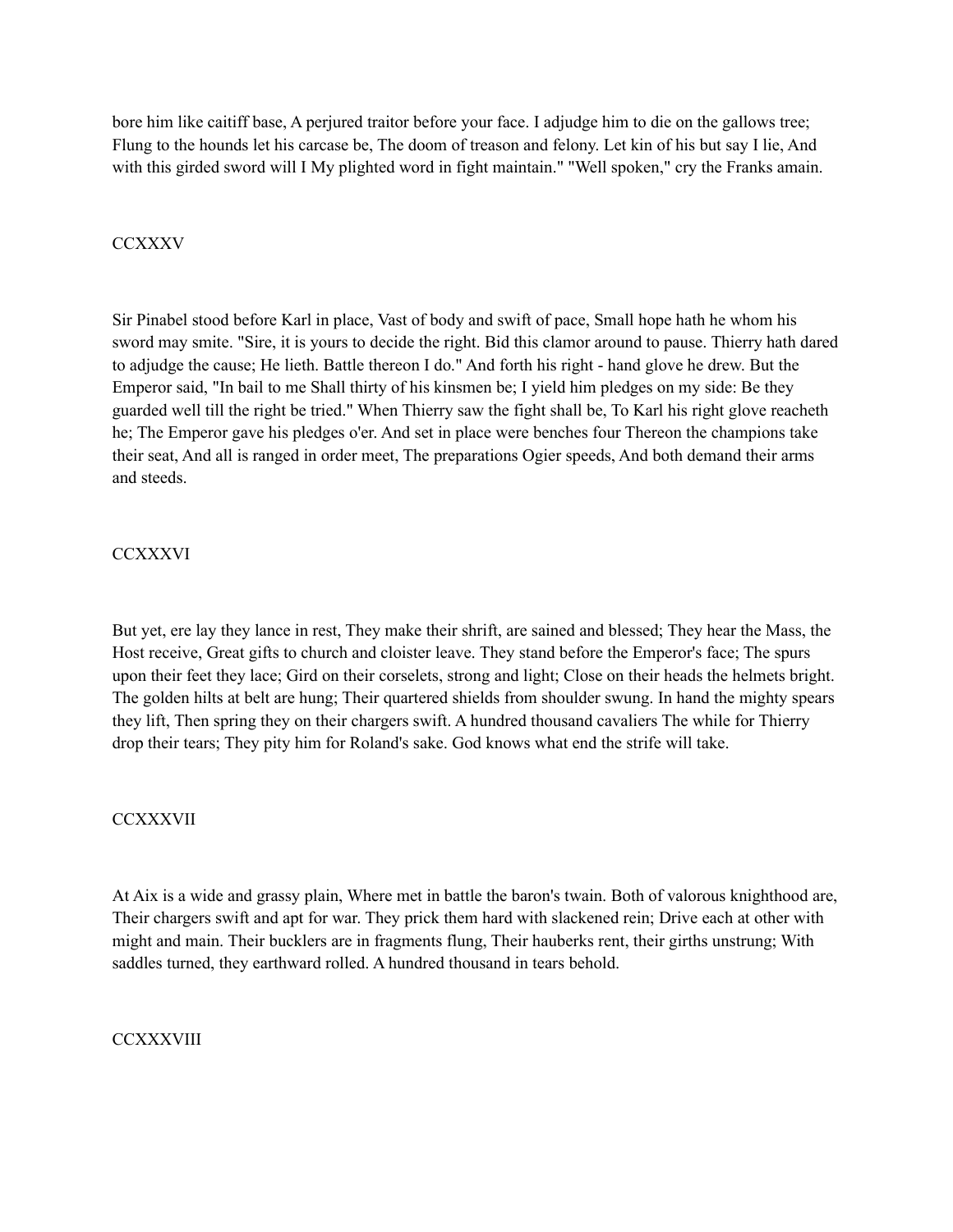Both cavaliers to earth are gone, Both rise and leap on foot anon. Strong is Pinabel, swift and light; Each striketh other, unhorsed they fight; With golden - hilted swords, they deal Fiery strokes on the helms of steel. Trenchant and fierce is their every blow. The Franks look on in wondrous woe. "O God," saith Karl, "Thy judgment show."

# **CCXXXIX**

"Yield thee, Thierry," said Pinabel. "In love and faith will I serve thee well, And all my wealth to thy feet will bring, Win Ganelon's pardon from the king." "Never," Thierry in scorn replied, "Shall thought so base in may bosom bide! God betwixt us this day decide."

## **CCXL**

"Ah, Pinabel!" so Thierry spake, "Thou art a baron of stalwart make, Thy knighthood known to every peer, Come, let us cease this battle here. With Karl thy concord shall be won, But on Ganelon be justice done; Of him henceforth let speech be none." "No," said Pinabel; "God forefend! My kinsman I to the last defend; Nor will I blench for mortal face, Far better death than such disgrace." Began they with their glaves anew The gold - encrusted helms to hew; Towards heaven the fiery sparkles flew. They shall not be disjoined again, Nor end the strife till one be slain.

## **CCXLI**

Pinabel, lord of Sorrence's keep, Smote Thierry's helm with stroke so deep The very fire that from it came Hath set the prairie round in flame; The edge of steel did his forehead trace Adown the middle of his face; His hauberk to the centre clave. God deigned Thierry from death to save.

## **CCXLII**

When Thierry felt him wounded so, For his bright blood flowed on the grass below, He smote on Pinabel's helmet brown, Cut and clave to the nasal down; Dashed his brains from forth his head, And, with stroke of prowess, cast him dead. Thus, at a blow, was the battle won: "God," say the Franks, "hath this marvel done."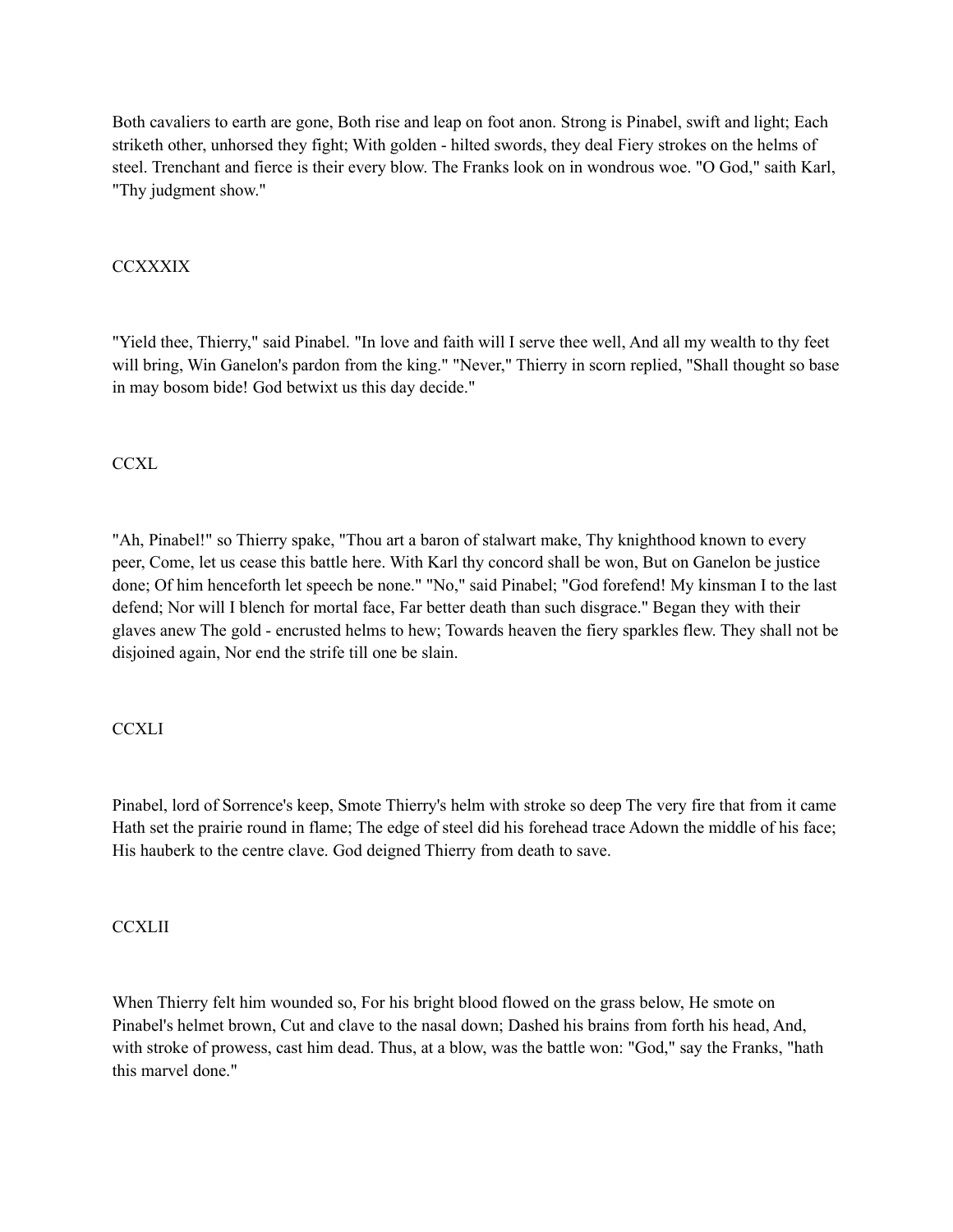### **CCXLIII**

When Thierry thus was conqueror, He came the Emperor Karl before. Full fifty barons were in his train, Duke Naimes, and Ogier the noble Dane, Geoffrey of Anjou and William of Blaye. Karl clasped him in his arms straightway With skin of sable he wiped his face; Then cast it from him, and, in its place, Bade him in fresh attire be drest. His armor gently the knights divest; On an Arab mule they make him ride: So returns he, in joy and pride. To the open plain of Aix they come, Where the kin of Ganelon wait their doom.

## **CCXLIV**

Karl his dukes and his counts addressed: "Say, what of those who in bondage rest Who came Count Ganelon's plea to aid, And for Pinabel were bailsmen made?" "One and all let them die the death." And the king to Basbrun, his provost, saith, "Go, hang them all on the gallows tree. By my beard I swear, so white to see, If one escape, thou shalt surely die." "Mine be the task," he made reply. A hundred men - at arms are there: The thirty to their doom they bear. The traitor shall his guilt atone, With blood of others and his own.

#### **CCXLV**

The men of Bavaria and Allemaine, Norman and Breton return again, And with all the Franks aloud they cry, That Gan a traitor's death shall die. They bade be brought four stallions fleet; Bound to them Ganelon, hands and feet: Wild and swift was each savage steed, And a mare was standing within the mead; Four grooms impelled the coursers on, A fearful ending for Ganelon. His every nerve was stretched and torn, And the limbs of his body apart were borne; The bright blood, springing from every vein, Left on the herbage green its stain. He died a felon and recreant: Never shall traitor his treason vaunt.

#### **CCXLVI**

Now was the Emperor's vengeance done, And he called to the bishops of France anon With those of Bavaria and Allemaine. "A noble captive is in my train. She hath hearkened to sermon and homily, And a true believer in Christ will be; Baptize her so that her soul have grace." They say, "Let ladies of noble race, At her christening, be her sponsors vowed." And so there gathered a mighty crowd. At the baths of Aix was the wondrous scene There baptized they the Spanish queen; Julienne they have named her name. In faith and truth unto Christ she came.